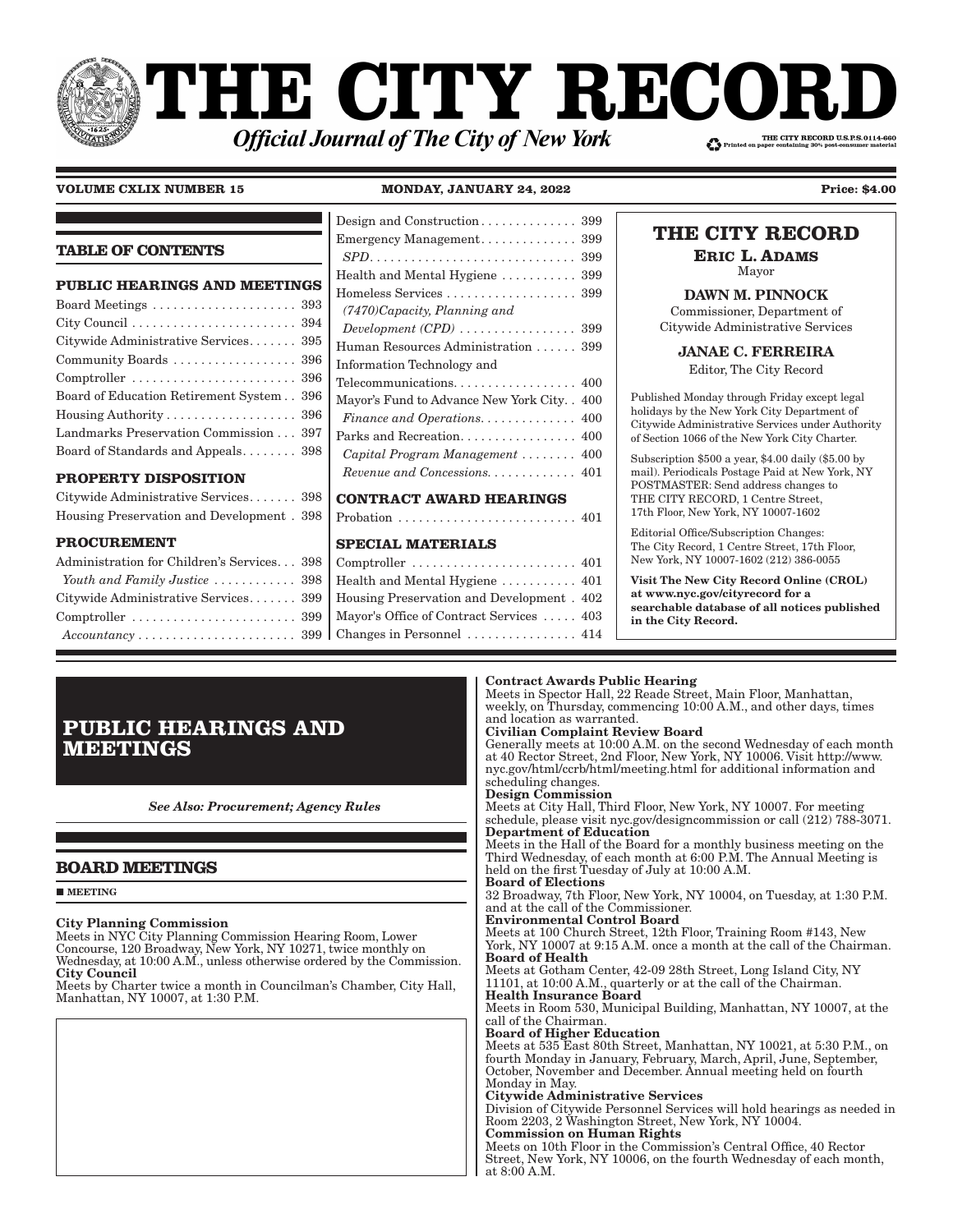#### In Rem Foreclosure Release Board

Meets in Spector Hall, 22 Reade Street, Main Floor, Manhattan, Monthly on Tuesdays, commencing 10:00 A.M., and other days, times and location as warranted.

#### Franchise and Concession Review Committee

Meets in Spector Hall, 22 Reade Street, Main Floor, and other days, times and location as warranted.

#### Real Property Acquisition and Disposition

Meets in Spector Hall, 22 Reade Street, Main Floor, Manhattan, bi-weekly, on Wednesdays, commencing 10:00 A.M., and other days, times and location as warranted.

#### Landmarks Preservation Commission

Meets in the Hearing Room, Municipal Building, 9th Floor North, 1 Centre Street in Manhattan on approximately three Tuesday's each month, commencing at 9:30 A.M. unless otherwise noticed by the Commission. For current meeting dates, times and agendas, please visit our website at www.nyc.gov/landmarks.

#### Employees' Retirement System

Meets in the Boardroom, 22nd Floor, 335 Adams Street, Brooklyn, NY 11201, at 9:30 A.M., on the third Thursday of each month, at the call of the Chairman.

#### Housing Authority

Board Meetings of the New York City Housing Authority are scheduled for the last Wednesday of each month (except August) at 10:00 A.M. in the Board Room on the 12th Floor of 250 Broadway, New York, NY 10007 (unless otherwise noted). Any changes to the schedule will be posted here and on NYCHA's website at http://www.nyc.gov/html/ nycha/html/about/boardmeeting\_schedule.shtml to the extent practicable at a reasonable time before the meeting. For additional information, please visit NYCHA's website or contact (212) 306-6088. Parole Commission

Meets at its office, 100 Centre Street, Manhattan, NY 10013, on Thursday, at 10:30 A.M.

#### Board of Revision of Awards

Meets in Room 603, Municipal Building, Manhattan, NY 10007, at the call of the Chairman.

#### Board of Standards and Appeals

Meets at 22 Reade Street, 1st Floor, in Manhattan on Mondays and Tuesdays at 10:00 A.M. Review sessions are customarily held immediately before the public hearing. For changes in the schedule or additional information, please call the Board's office at (212) 386-0009 or consult the Board's website at www.nyc.gov/bsa. Tax Commission

Meets in Room 936, Municipal Building, Manhattan, NY 10007, each month at the call of the President. Manhattan, monthly on Wednesdays, commencing 2:30 P.M.

#### **CITY COUNCIL**

**PUBLIC HEARINGS** 

#### NOTICE IS HEREBY GIVEN that the Council has scheduled the following public hearing on the matter indicated below:

The Subcommittee on Zoning and Franchises will hold a public hearing, accessible both in person and remotely, on the following matters in the Chambers, City Hall, New York, N.Y. 10007, commencing at 10:00 A.M. on January 27, 2022. The hearing will be live-streamed on the Council's website at https:// council.nyc.gov/live/. Please visit https://council.nyc.gov/landuse/ in advance for information about how to testify and how to submit written testimony.

#### 2892 NOSTRAND AVENUE REZONING

#### BROOKLYN CB – 15 C 200329 ZMK

Application submitted by Mikerose Realty, Inc. pursuant to Sections 197-c and 201 of the New York City Charter for an amendment of the Zoning Map, Section No. 23b:

- 1. changing from an R3-2 District to an R6B District property bounded by a line 800 feet northerly of Avenue P, Nostrand Avenue, a line 700 feet northerly of Avenue P, and a line 110 feet westerly of Nostrand Avenue;
- 2. changing from an R3-2 District to an R7A District property bounded by a line 700 feet northerly of Avenue P, Nostrand Avenue, a line 300 feet northerly of Avenue P, and a line 110 feet westerly of Nostrand Avenue;
- 3. establishing within the proposed R6B District a C2-4 District bounded by a line 800 feet northerly of Avenue P, Nostrand Avenue, a line 700 feet northerly of Avenue P, and a line 110 feet westerly of Nostrand Avenue;
- 4. establishing within the proposed R7A District a C2-4 District bounded by a line 700 feet northerly of Avenue P, Nostrand Avenue, a line 540 feet northerly of Avenue P, and

a line 110 feet westerly of Nostrand Avenue;

as shown on a diagram (for illustrative purposes only) dated August 16, 2021, and subject to the conditions of CEQR Declaration E-579.

#### 2892 NOSTRAND AVENUE REZONING

BROOKLYN CB – 15 N 200328 ZRK

Application submitted by Mikerose Realty, Inc. pursuant to Section 201 of the New York City Charter, for an amendment of the Zoning Resolution of the City of New York, modifying APPENDIX F for the purpose of establishing a Mandatory Inclusionary Housing area.

Matter underlined is new, to be added;

Matter struck out is to be deleted;

Matter within # # is defined in Section 12-10;

\* indicates where unchanged text appears in the Zoning Resolution. APPENDIX F

\* \* \*

\* \* \*

Inclusionary Housing Designated Areas and Mandatory Inclusionary Housing Areas

BROOKLYN

\* \* \*

Brooklyn Community District 15

Map 2 – [date of adoption]



Mandatory Inclusionary Housing Area see Section 23-154(d)(3)

Area 2 - [date of adoption] - MIH Program Option 1 and Option 2

#### Portion of Community District 15, Brooklyn 2134 COYLE STREET REZONING

#### BROOKLYN CB – 15 C 210239 ZMK

Application submitted by Coyle Properties LLC pursuant to Sections 197-c and 201 of the New York City Charter for an amendment of the Zoning Map, Section No. 29a:

- 1. eliminating from within an existing R4 District a C1-2 District bounded by a line 100 feet southerly of Avenue U, Coyle Street, a line 100 feet northerly of Avenue V, and a line midway between Ford Street and Coyle Street;
- 2. changing from an R4 District to an R6A District property bounded by a line 100 feet southerly of Avenue U, Coyle Street, a line 100 feet northerly of Avenue V, and a line midway between Ford Street and Coyle Street; and
- 3. establishing within the proposed R6A District a C2-4 District bounded by a line 100 feet southerly of Avenue U, Coyle Street, a line 100 feet northerly of Avenue V, and a line midway between Ford Street and Coyle Street;

as shown on a diagram (for illustrative purposes only) dated August 30, 2021, and subject to the conditions of CEQR Declaration E-620.

#### 2134 COYLE STREET REZONING

#### BROOKLYN CB - 15 N 210240 ZRK

Application submitted by Coyle Properties LLC pursuant to Section 201 of the New York City Charter, for an amendment of the Zoning Resolution of the City of New York, modifying APPENDIX F for the purpose of establishing a Mandatory Inclusionary Housing area.

Matter underlined is new, to be added;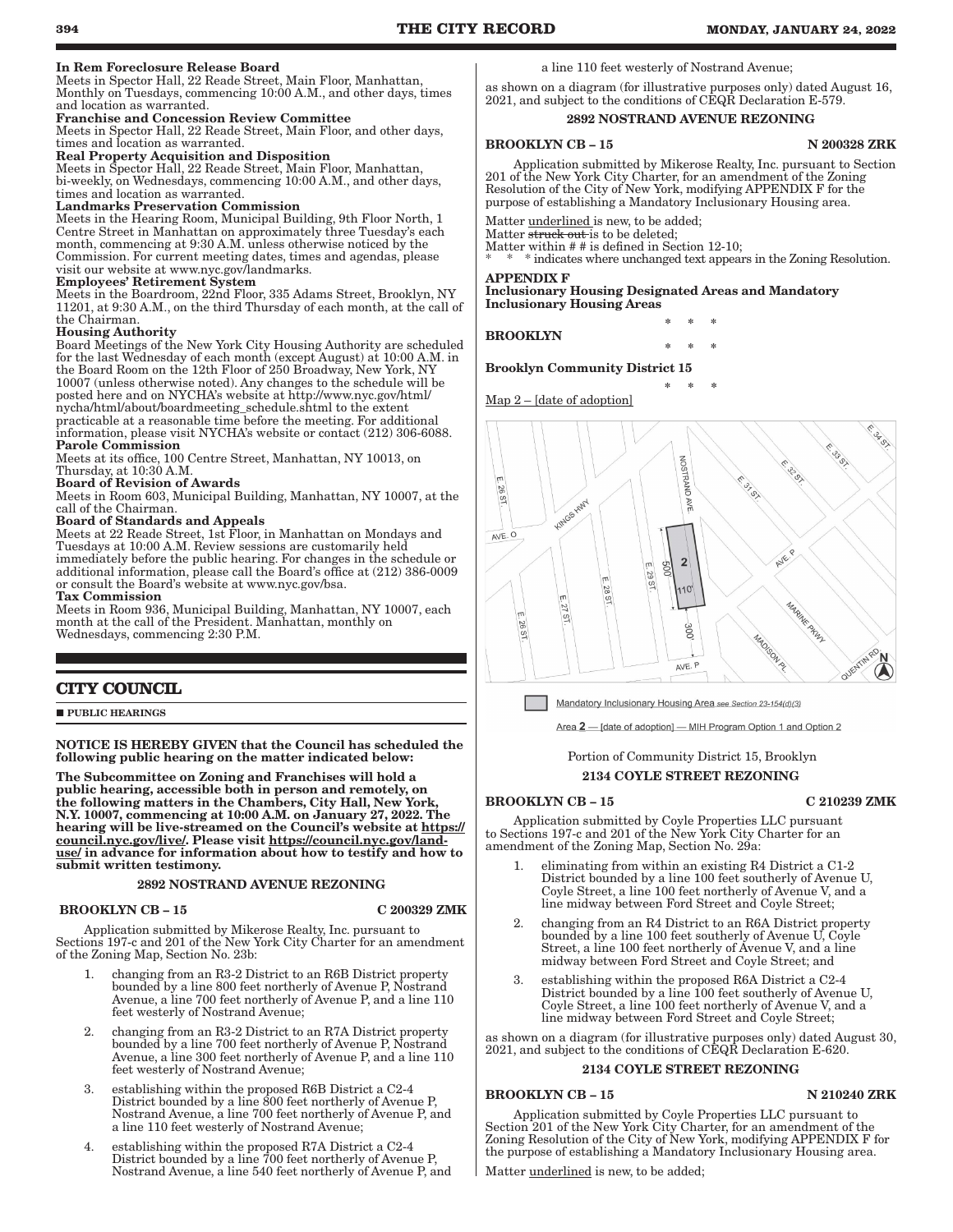Matter struck out is to be deleted;

- Matter within # # is defined in Section 12-10;
- \* indicates where unchanged text appears in the Zoning Resolution. \* \* \* APPENDIX F

\* \* \*

\* \* \*

\* \* \*

Inclusionary Housing Designated Areas and Mandatory Inclusionary Housing Areas

BROOKLYN

## Brooklyn Community District 15

#### Map 2 – [date of adoption]



Mandatory Inclusionary Housing Area see Section 23-154(d)(3)

Area # - [date of adoption] - MIH Program Option 1 and Option 2

Portion of Community District 15, Brooklyn

#### 99-07 ASTORIA BOULEVARD COMMERCIAL OVERLAY

#### QUEENS CB – 3 C 210189 ZMQ

Application submitted by 99-20 Realty Corp., pursuant to Sections 197-c and 201 of the New York City Charter for the amendment of the Zoning Map, Section No. 9c, establishing within the existing R3-2 District a C2-3 District bounded by 27th Avenue, 100th Street, Astoria Boulevard, and 99th Street, as shown on a diagram (for illustrative purposes only) dated August 30, 2021, and subject to the conditions of CEQR Declaration E-640.

For questions about accessibility and requests for additional accommodations, please contact swerts@council.nyc.gov or nbenjamin@council.nyc.gov or (212) 788-6936 at least three (3) business days before the hearing.

Accessibility questions: Kaitlin Greer, kgreer@council.nyc.gov, by: Monday, January 24, 2022, 3:00 P.M.

**a** ⑦ cc

j21-27

## **CITYWIDE ADMINISTRATIVE SERVICES**

**PUBLIC HEARINGS** 

#### NOTICE IS HEREBY GIVEN THAT A REAL PROPERTY ACQUISITIONS AND DISPOSITIONS PUBLIC HEARING, in accordance with Section 824 of the New York City Charter, will be held

on February 9, 2022, at 10:00 A.M., via Conference Call No. 1-646-992- 2010, Access Code 717 876 299.

IN THE MATTER OF a sublease for the City of New York, as Sublessee, for the entire building located at 241 West 26th Street (Block 776 & Lot 12) in the Borough of Manhattan, for the Counter Terrorism Unit of the New York City Police Department to use as garage, office and dog kennel uses, or for such other use as the Commissioner of the Department of Citywide Administrative Services may determine.

The proposed use was approved by the City Planning Commission, pursuant to NYC Charter Section 197c on September 12, 2018 (CPC Appl. No. 180296) Public Hearing Cal. No. 521).

The proposed sublease shall be for a period of twenty years from the earlier to occur of Substantial Completion of alterations and improvements and Sublessee taking physical occupancy of the premises, at an annual rent of \$2,075,000 per annum for the first year, with 2.5% per annum increases each following year, payable in equal monthly installments at the end of each month.

The sublease may be terminated by the Sublessee at the end of sixteen (16) years, or at any time thereafter, provided the Sublessee gives the Sublessor twelve  $(12)$  months prior written notice. In the event that the sublease is terminated by the Sublessee, the Sublessee shall pay to the Sublessor the unamortized portion of Sublessor's work contribution and the Sublessee's broker's commission.

The Sublessee shall have the right to renew the sublease for a period of ten  $(10)$  years at the greater of  $100\%$  of FMV and \$3,400,129.00 with 2.5% annual escalation.

The Sublessor shall prepare final architectural plans and engineering plans and make alterations and improvements in accordance with preliminary architectural plans and specifications which are attached to the sublease. The alterations and improvements consist of Base Building Work, which the Sublessor shall provide at its sole cost and expense, and Tenant Work. The total cost the final architectural plans and engineering plans for the Tenant Work and the Tenant Work shall not exceed \$14,734,055.00 of which the Sublessor shall contribute \$543,195.00 and the balance will be paid by the Sublessee in accordance with terms in the sublease.

Further information, including public inspection of the proposed lease, may be obtained, at One Centre Street, Room 2000 North, New York, NY 10007. To schedule an inspection, please contact Jason Morris, at (212) 386-5083.

If you need further accommodations, please let us know at least five business days in advance of the Public Hearing via email at DisabilityAffairs@mocs.nyc.gov, or via phone at (212) 298-0734.

 $\div j24$ 

## NOTICE IS HEREBY GIVEN THAT A REAL PROPERTY

ACQUISITIONS AND DISPOSITIONS PUBLIC HEARING, in accordance with Section 824 of the New York City Charter, will be held on February 9, 2022, at 10:00 A.M., via Conference Call No. 1-646-992- 2010, Access Code 717 876 299.

IN THE MATTER OF a lease for the City of New York, as tenant, on the ground floor and mezzanine of the building, located at 65-15 Metropolitan Avenue (Block 2773 & Lot 92) in the Borough of Queens, for the Outside Plant Operations division of the Fire Department of New York to use as a garage/storage space, or for such other use as the Commissioner of the Department of Citywide Administrative Services may determine.

The proposed use was approved by the City Planning Commission pursuant to NYC Charter Section 197c on January 20th, 1999 (CPC Appl. No. 830098, Public Hearing Cal. No. 59).

The proposed lease shall be for a period of five (5) years from March 1st, 2022, at an annual rent of \$60,300.00 for the five (5) year term, payable in equal monthly installments at the end of each month.

The lease may be terminated by the Tenant, in whole or in part, on or after the second (2nd) anniversary, provided the Tenant gives the Landlord ninety (90) days prior written notice.

Further information, including public inspection of the proposed lease, may be obtained, at One Centre Street, Room 2000 North, New York, NY 10007. To schedule an inspection, please contact Jason Morris, at (212) 386-5083.

If you need further accommodations, please let us know at least five business days in advance of the Public Hearing via email, at DisabilityAffairs@mocs.nyc.gov, or via phone at (212) 298-0734.

 $\bullet$  j24

#### NOTICE IS HEREBY GIVEN THAT A REAL PROPERTY ACQUISITIONS AND DISPOSITIONS PUBLIC HEARING, in

accordance with Section 824 of the New York City Charter, will be held on February 9, 2022, at 10:00 A.M., via Conference Call No. 1-646-992- 2010, Access Code 717 876 299.

IN THE MATTER OF a lease for the City of New York, as Tenant, of part of the 2nd floor in the building located at 1141 South Avenue (Block 2165 & Lot 120) in the Borough of Staten Island, for the Medical Division of the New York City Police Department to use as an office and/or medical space, or for such other use as the Commissioner of the Department of Citywide Administrative Services may determine.

The proposed use was approved by the City Planning Commission, pursuant to NYC Charter Section 195 on April 10, 2019 (CPC Appl. No. C 190148 PCR) Public Hearing Cal. No. 14).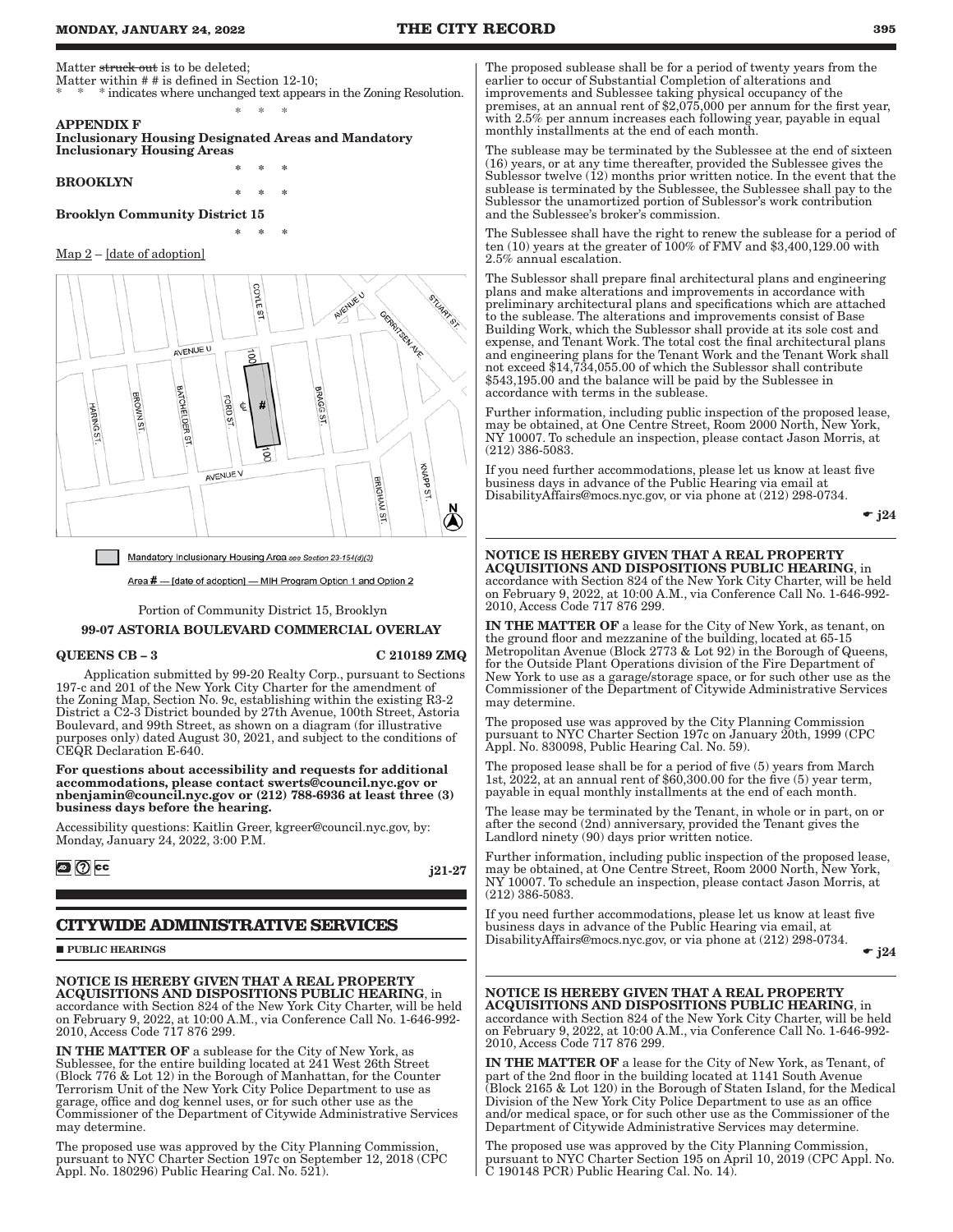The proposed lease shall be for a period of twenty (20) years from the Commencement Date, defined as the earlier or (i) Tenant occupancy or (ii) Substantial Completion of alternations and improvements, at an annual rent of \$372,051.00 for the first five (5) years, \$409,256.10 for the following five (5) years, \$450,237.24 for the following five (5) years, and \$495,216.54 through the expiration of the lease, payable in equal monthly installments at the end of each month. The first four (4) months of rent shall be abated.

The lease may be terminated by the Tenant, in whole or in part, following the fifth (5th ) anniversary of the Lease Commencement Date provided the Tenant gives the Landlord twelve (12) months prior written notice. In the event that the lease is terminated by the Tenant, the Tenant shall pay to the Landlord the unamortized portion of the following: The Tenant Representative brokerage commission and the Landlord's Tenant Work Contribution.

The Tenant shall have the right to renew the lease for two (2) consecutive periods of five  $(5)$  years each at ninety-five  $(95%)$  Fair Market Value.

The Landlord shall prepare final architectural plans and engineering plans and make alterations and improvements in accordance with preliminary architectural plans and specifications which are attached to the lease. The alterations and improvements consist of Base Building Work, which the landlord shall provide at its sole cost and expense, and Tenant Work. The total cost the final plans and engineering plans for the Tenant Work and the Tenant Work shall not exceed \$4,103,033.00 of which the Landlord shall contribute \$444,240.00 and the balance will be reimbursed by the Tenant in accordance with the lease.

Further information, including public inspection of the proposed lease, may be obtained, at One Centre Street, Room 2000 North, New York, NY 10007. To schedule an inspection, please contact Jason Morris, at (212) 386-5083.

If you need further accommodations, please let us know at least five business days in advance of the Public Hearing via email, at DisabilityAffairs@mocs.nyc.gov, or via phone at (212) 298-0734.

 $\bullet$  j24

#### NOTICE IS HEREBY GIVEN THAT A REAL PROPERTY ACQUISITIONS AND DISPOSITIONS PUBLIC HEARING, in

accordance with Section 824 of the New York City Charter, will be held on February 9, 2022, at 10:00 A.M., via Conference Call No. 1-646-992- 2010, Access Code 717 876 299.

IN THE MATTER OF an extension of the lease for the City of New York, as tenant, on the 6th, 7th and a portion of the 11th floors of the building, located at 32 and 42 Broadway (Block 22, & Lots 17 & 20) in the Borough of Manhattan, for the Board of Elections to use as executive and general offices, or for such other use as the Commissioner of the Department of Citywide Administrative Services may determine.

The proposed extension of the lease shall be for a period of five (5) years from February 7, 2022, at an annual rent of \$1,901,601.48, payable in equal monthly installments at the end of each month.

Further information, including public inspection of the proposed lease, may be obtained, at One Centre Street, Room 2000 North, New York, NY 10007. To schedule an inspection, please contact Jason Morris, at (212) 386-5083.

If you need further accommodations, please let us know at least five business days in advance of the Public Hearing via email, at DisabilityAffairs@mocs.nyc.gov, or via phone at (212) 298-0734.

 $\bullet$  j24

## **COMMUNITY BOARDS**

**PUBLIC HEARINGS** 

NOTICE IS HEREBY GIVEN that the following matters have been scheduled for public hearing by Community Board:

#### BOROUGH OF BROOKLYN

COMMUNITY BOARD NO. 01 – Tuesday, February 1, 2022, at 6:30 P.M., Community Board #1 Public Hearing, via WEBEX (While we cannot meet in person, we will be meeting virtually. Below are options for you to connect.) All persons who wish to speak or submit testimony, MUST SIGN UP PRIOR to the meeting by 2:00 P.M. NOTE --- All persons who wish to speak during the meeting --- Please see form: https://www1.nyc. gov/site/brooklyncb1/meetings/speaker-request-form.page.

#### Meeting address for Attendees

https://nyccb.webex.com/nyccb/j.php?MTID=mf8196f1c31fb317a b9537a1c6fa6eaab

Meeting number: 2332 241 4572 Meeting Password: q3aYTP3YUt3 Audio conference: United States Toll New York +1-646-992-2010

Access code : 2332 241 4572

PRESENTATION: Broadway Triangle (Application No. C 220209 HAK) - This is a public application by HPD requesting a UDAAP designation and disposition of City-Owned property, to facilitate the development of a new nine-story rental residential building with approximately 29 units of affordable housing, located at 29-31 Bartlett Street, located in CD 1 Williamsburg, Brooklyn. Presenters: Charlie Stewart, St. Nicks Alliance, Frank Lang, St. Nicks Alliance, Makeda Marshall-NeSmith, NYC Department of Housing Preservation and Development

Accessibility questions: CB#1, (718) 389-0009, bk01@cb.nyc.gov, by: Tuesday, February 1, 2022, 2:00 P.M.

 $\overline{\mathbf{c}}$ 

 $\div$  i24-f1

## **COMPTROLLER**

**MEETING** 

The City of New York Audit Committee Meeting, is scheduled for Wednesday, January 26, 2022, at 9:30 A.M., via video conference call. The Meeting will be open to the general public.

j19-26

## **BOARD OF EDUCATION RETIREMENT SYSTEM**

**MEETING** 

The Board of Education Retirement System Board of Trustees Meeting will be held, on Thursday, January 27, 2022, from 4:00 P.M. - 6:00 P.M., via Webex. If you would like to attend this meeting, please contact BERS Executive Director, Sanford Rich, at Srich4@bers.nyc.gov.

j19-27

## **HOUSING AUTHORITY**

#### **MEETING**

Because of the on-going COVID-19 health crisis and in relation to Chapter 417 of the Laws of 2021, the Board Meeting of the New York City Housing Authority, scheduled for Wednesday, January 26, 2022, at 10:00 A.M., will be limited to viewing the live-stream or listening via phone instead of attendance in person.

For public access, the meeting will be streamed live on NYCHA's YouTube Channel, http://nyc.gov/nycha, and NYCHA Website, https:// www1.nyc.gov/site/nycha/about/board-meetings.page, or can be accessed via Zoom, by calling (646) 558-8656 using Webinar ID: 862 5078 6041 and Passcode: 7368587680.

For those wishing to provide public comment, pre-registration is required via email, to corporate.secretary@nycha.nyc.gov, or by contacting (212) 306-6088, no later than 5:00 P.M., on the day prior to the Board Meeting. When pre-registering, please provide your name, development, or organization name, contact information and item you wish to comment on. You will then be contacted with instructions for providing comment. Comments are limited to the items on the Calendar.

Speaking time will be limited to three (3) minutes. Speakers will provide comment in the order in which the requests to comment are received. The public comment period will conclude upon all speakers being heard or at the expiration of thirty (30) minutes allotted for public comment, whichever occurs first.

Copies of the Calendar are available on NYCHA's Website, at https:// www1.nyc.gov/site/nycha/about/board-meetings.page, to the extent practicable, no earlier than 24 hours before the upcoming Board Meeting. Copies of the draft Minutes are available on NYCHA's Website, https://www1.nyc.gov/site/nycha/about/board-meetings.page, no earlier than 3:00 P.M., on the Thursday following the Board Meeting.

Any changes to the schedule will be posted on NYCHA's Website, at https://www1.nyc.gov/site/nycha/about/board-meetings.page, and via social media, to the extent practicable, at a reasonable time before the meeting.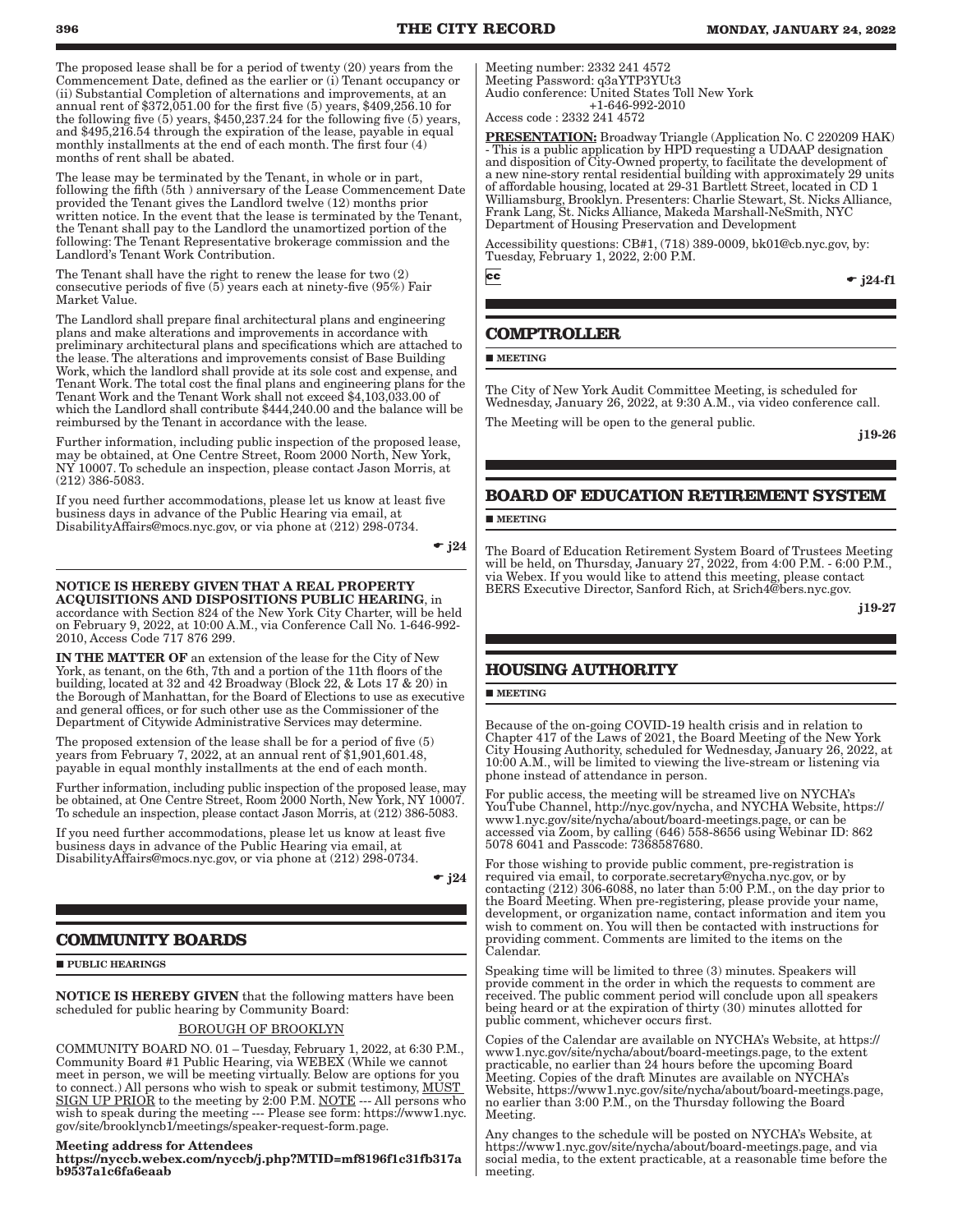Any person requiring a reasonable accommodation in order to participate in the Board Meeting, should contact the Office of the Corporate Secretary, by phone, at (212) 306-6088, or by email, at corporate.secretary@nycha.nyc.gov, no later than January 12, 2022, at 5:00 P.M.

For additional information regarding the Board Meeting, please contact the Office of the Corporate Secretary, by phone (212) 306-6088, or by email, at corporate.secretary@nycha.nyc.gov.

j6-26

### **LANDMARKS PRESERVATION COMMISSION**

#### **PUBLIC HEARINGS**

NOTICE IS HEREBY GIVEN that pursuant, to the provisions of Title 25, Chapter 3 of the Administrative Code of the City of New York (Sections 25-303, 25-307, 25-308, 25-309, 25-313, 25-318, 25-320) on Tuesday, January 25, 2022, the Landmarks Preservation Commission (LPC or agency) will hold a public hearing by teleconference, with respect to the properties list below, and then followed by a public meeting.

The final order and estimated times for each application will be posted on the Landmarks Preservation Commission website, the Friday before the hearing. Please note that the order and estimated times are subject to change. The teleconference will be by the Zoom app and will be live streamed on the LPC's YouTube channel, www.youtube.com/nyclpc. Members of the public should observe the meeting on the YouTube channel and may testify on particular matters by joining the meeting using either the Zoom app or by calling in from any phone. Specific instructions on how to observe and testify, including the meeting ID and password, and the call-in number, will be posted on the agency's website, under the "Hearings" tab, https://www1.nyc.gov/site/lpc/ hearings/hearings.page, on the Monday before the public hearing. Any person requiring language assistance services or other reasonable accommodation in order to participate in the hearing or, attend the meeting should contact the LPC by contacting Sasha Sealey, Community and Intergovernmental Affairs, at ssealey@lpc.nyc.gov, at least five (5) business days before the hearing or meeting. Please note: Due, to the City's response to COVID-19, this public hearing and meeting is subject to change and/or cancellation.

## 1097 Lorimer Street - Greenpoint Historic District LPC-22-04894 - Block 2569 - Lot 46 - Zoning: R6B CERTIFICATE OF APPROPRIATENESS

A Neo-Grec style rowhouse, designed by George Gerard and, built in 1884. Application is to modify a masonry opening and install a window.

## 385 Sterling Place - Prospect Heights Historic District LPC-22-03673 - Block 1166 - Lot 87 - Zoning: R6B CERTIFICATE OF APPROPRIATENESS

A Romanesque Revival/Renaissance Revival style rowhouse, designed by Benjamin Driesler and built c. 1901. Application is to construct a rear yard addition and relocate stained glass.

## 259 Hollywood Avenue - Douglaston Historic District LPC-19-36781 - Block 8046 - Lot 33 - Zoning: R1-2 CERTIFICATE OF APPROPRIATENESS

A vernacular Colonial Revival style house, designed by George J. Hardway and built in 1915. Application is to legalize modifications, to the porch, a window opening, and a driveway; the installation of windows and a fence; the removal of mature trees and shutters; and the construction of a retaining wall, all without Landmarks Preservation Commission permit(s), as well as the construction of a deck in non-compliance with Landmarks Preservation Commission permit(s).

#### 14 Gay Street - Greenwich Village Historic District LPC-21-03671 - Block 593 - Lot 48 - Zoning: R6 CERTIFICATE OF APPROPRIATENESS

A Federal style house, designed by Daniel H. Weed and Joseph D. Baldwin and, built in 1827-28. Application is to reconstruct the stoop, replace railings and install a stoop gate, and replace the under-stoop gate.

## 16 Gay Street - Greenwich Village Historic District LPC-22-03343 - Block 593 - Lot 47 - Zoning: R6 CERTIFICATE OF APPROPRIATENESS

A house with Federal style elements, built in 1828 with later alterations. Application is to reconstruct the stoop, replace railings and install a stoop gate, and replace the under-stoop gate.

#### 45-47 2nd Avenue - East Village/Lower East Side Historic District

LPC-22-03566 - Block 458 - Lot 27 - Zoning: C6-2A CERTIFICATE OF APPROPRIATENESS A pair of Italianate style tenement buildings, designed by John O'Neil and, built in 1867. Application is to construct a rooftop

35 Fifth Avenue - Greenwich Village Historic District

#### LPC-22-04322 - Block 568 - Lot 1 - Zoning: R10 R7-2 CERTIFICATE OF APPROPRIATENESS

A Neo-Federal style hotel building, designed by Schwartz & Gross and, built in 1925. Application is to replace windows and install rooftop mechanical equipment.

#### 393 West End Avenue - West End - Collegiate Historic District Extension

#### LPC-22-04139 - Block 1186 - Lot 83 - Zoning: R10A CERTIFICATE OF APPROPRIATENESS

A Colonial Revival style apartment building, designed by Goldner & Goldner and, built in 1927. Application is to install a marquee, modify masonry openings and install windows, and modify and enlarge a rooftop addition.

#### Central Park – Delacorte Theatre- Scenic Landmark LPC-22-04971 - Block 1111 - Lot 1 - Zoning: Park BINDING REPORT

An open-air theater, built at the southwest edge of the Great Lawn in 1962, within an English Romantic style public park, designed in 1857 by Frederick Law Olmsted and Calvert Vaux. Application is to modify the shell; replace cladding, infill, signage, lighting towers, seating, stairs, decking and fencing; install a canopy and banners; and construct a barrier free access ramp.

j12-25

NOTICE IS HEREBY GIVEN that, pursuant to the provisions of Title 25, Chapter 3 of the Administrative Code of the City of New York (Sections 25-303, 25-307, 25-308, 25-309, 25-313, 25-318, 25-320) on Tuesday, February 1, 2022, the Landmarks Preservation Commission (LPC or agency), will hold a public hearing by teleconference, with respect to the properties list below, and then followed by a public meeting.

The final order and estimated times for each application will be posted on the Landmarks Preservation Commission website, the Friday before the hearing. Please note that the order and estimated times are subject to change. The teleconference will be by the Zoom app and will be live streamed on the LPC's YouTube channel, www.youtube.com/nyclpc. Members of the public should observe the meeting on the YouTube channel and may testify on particular matters by joining the meeting using either the Zoom app or by calling in from any phone. Specific instructions on how to observe and testify, including the meeting ID and password, and the call-in number, will be posted on the agency's website, under the "Hearings" tab, https://www1.nyc.gov/site/lpc/ hearings/hearings.page, on the Monday before the public hearing. Any person requiring language assistance services or other reasonable accommodation in order to participate in the hearing or attend the meeting should contact the LPC, by contacting Sasha Sealey, Community and Intergovernmental Affairs, at ssealey@lpc.nyc.gov, at least five (5) business days before the hearing or meeting. Please note: Due to the City's response to COVID-19, this public hearing and meeting is subject to change and/or cancellation.

#### 175 Clinton Street - Brooklyn Heights Historic District LPC-22-03940 - Block 276 - Lot 20 - Zoning: R6 CERTIFICATE OF APPROPRIATENESS

A Greek Revival style rowhouse, built in 1840-1849, and altered in 1870 with eclectic details. Application is to replace windows, install a balcony, and alter the rooftop, rear extension and rear façade.

#### 90 Charles Street - Greenwich Village Historic District LPC-21-10678 - Block 620 - Lot 52 - Zoning: R6, C1-6 CERTIFICATE OF APPROPRIATENESS

A Greek Revival style rowhouse, designed by Levi Onderdonk and built in 1847. Application is to construct rear yard and rooftop additions, excavate the rear yard, and apply stucco to the front façade.

#### 770 Broadway - NoHo Historic District LPC-22-05900 - Block 554 - Lot 1 - Zoning: C6-2 CERTIFICATE OF APPROPRIATENESS

A Renaissance Revival style department store, designed by D.H. Burnham & Co., and built in 1903-07, with an addition built in 1924-25. Application is to install sliding doors.

#### Jumel Terrace; West 162nd Street - Jumel Terrace Historic **District**

LPC-22-05047 - Block - Lot - Zoning: R7-2 BINDING REPORT

Two sites, located on concrete sidewalks within the historic district. Application is to install historical marker signs.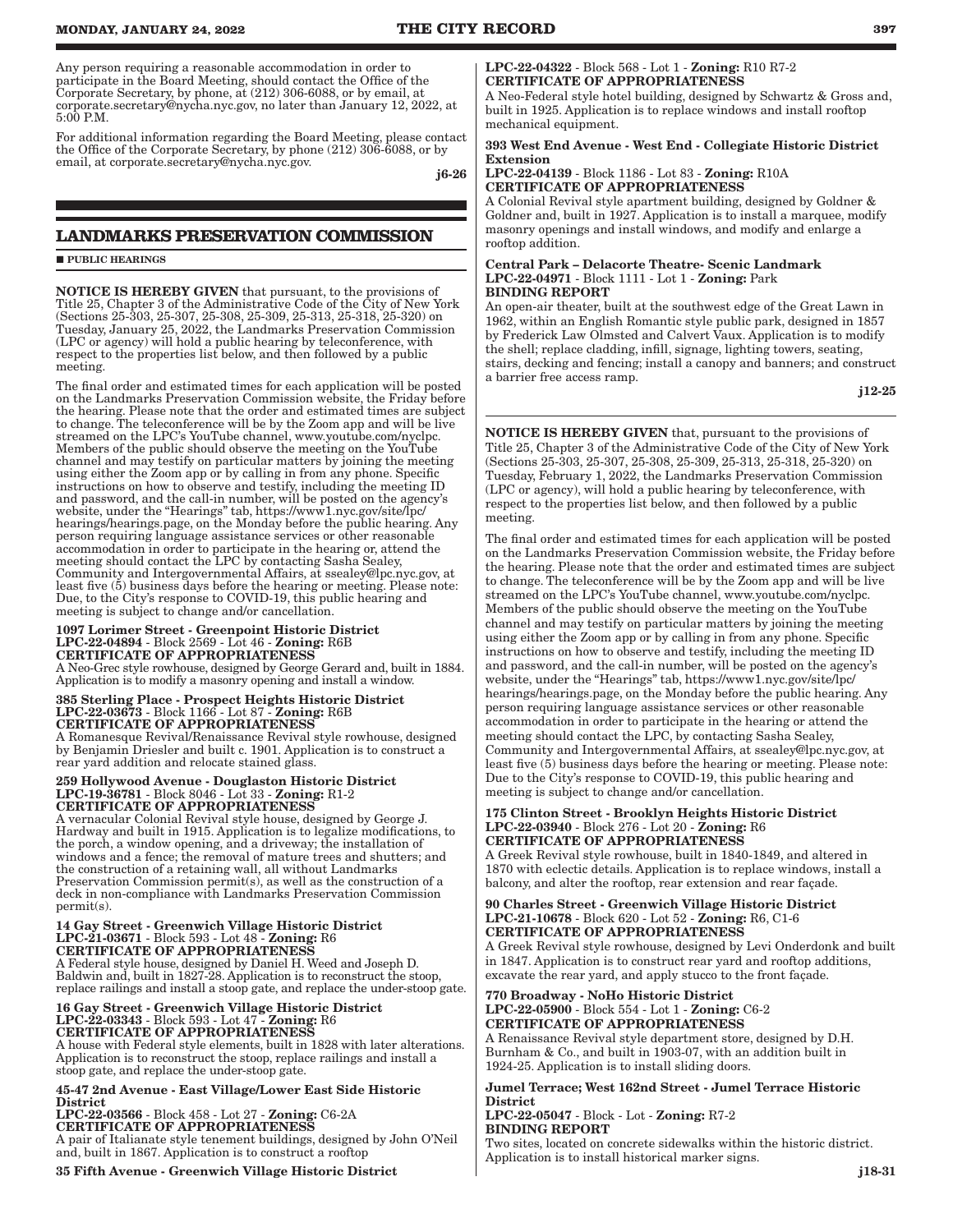### **BOARD OF STANDARDS AND APPEALS**

**PUBLIC HEARINGS** 

#### ADDED CASE

#### February 7, 2022 and February 8, 2022, 10:00 A.M. and 2:00 P.M.

NOTICE IS HEREBY GIVEN public hearings, Monday, February 7, 2022, at 10:00 A.M. and 2:00 P.M., and Tuesday, February 8, 2022, at 10:00 A.M. and 2:00 P.M., The hearings will be conducted either as a "hybrid" hearing (with participation in person and remotely) or as a virtual hearing (with only remote participation). Applicants and the public should check the front page of the Board of Standard and Appeals website (www.nyc.gov/bsa), the Friday before the hearing for more details :

#### SPECIAL ORDER CALENDAR

#### 15-09-BZ

APPLICANT – Law Office of Fredrick A. Becker, for Lafayette Astor Associates, LLC., owner; TSI Astor Place, LLC dba New York Sports Club, lessee.

SUBJECT – Application July 13, 2020 – Extension of Term of a previously approved Special Permit (§73-36) permitting the operation of a physical cultural establishment (New York Sports Club) which expired July 14, 2019; Amendment to request a change in the hours of operation; Waiver of the Board's Rules of Practice and Procedures. M1-5B zoning district.

PREMISES AFFECTED – 8-10 Astor Place, Block 545, Lot 28, Borough of Manhattan.

#### COMMUNITY BOARD #2M

*Margery Perlmutter, Chair/Commissioner*

 $-$  j24-25

## **PROPERTY DISPOSITION**

### **CITYWIDE ADMINISTRATIVE SERVICES**

SALE

The City of New York in partnership with PropertyRoom.com posts vehicle and heavy machinery auctions online every week, at: https://www.propertyroom.com/s/nyc+fleet

All auctions are open,, to the public and registration is free.

Vehicles can be viewed in person, at:

Kenben Industries Ltd., 1908 Shore Parkway, Brooklyn, NY 11214 Phone: (718) 802-0022

No previous arrangements or phone calls are needed to preview. Hours are Monday and Tuesday from 10:00 A.M. – 2:00 P.M.

f23-a4

### **HOUSING PRESERVATION AND DEVELOPMENT**

**PUBLIC HEARINGS** 

All Notices Regarding Housing Preservation and Development Dispositions of City-Owned Property, appear in the Public Hearing Section.

## **PROCUREMENT**

#### *"Compete To Win" More Contracts!*

*Thanks to a new City initiative - "Compete To Win" - the NYC Department of Small Business Services offers a new set of FREE services to help create more opportunities for minority and Women-Owned Businesses to compete, connect and grow their business with the City. With NYC Construction Loan, Technical Assistance, NYC Construction Mentorship, Bond Readiness, and NYC Teaming services, the City will be able to help even more small businesses than before.*

*Win More Contracts, at nyc.gov/competetowin*

*"The City of New York is committed to achieving excellence in the design and construction of its capital program, and building on the tradition of innovation in architecture and engineering that has contributed,, to the City's prestige as a global destination. The contracting opportunities for construction/construction services and construction-related services that appear in the individual agency listings below reflect that commitment to excellence."*

#### HHS ACCELERATOR PREQUALIFICATION

To respond to human services Requests for Proposals (RFPs), in accordance with Section 3-16 of the Procurement Policy Board Rules of the City of New York ("PPB Rules"), vendors must first complete and submit an electronic HHS Accelerator Prequalification Application using the City's PASSPort system. The PASSPort system is a web-based system maintained by the City of New York for use by its Mayoral Agencies to manage procurement. Important business information collected in the Prequalification Application is required every three years. Documents related to annual corporate filings must be submitted on an annual basis to remain eligible to compete. Prequalification applications will be reviewed to validate compliance with corporate filings and organizational capacity. Approved organizations will be eligible to compete and would submit electronic proposals through the PASSPort system. The PASSPort Public Portal, which lists all RFPs, including HHS RFPs that require HHS Accelerator Prequalification, may be viewed, at https://passport. cityofnewyork.us/page.aspx/en/rfp/request\_browse\_public. All current and prospective vendors should frequently review information listed on roadmap to take full advantage of upcoming opportunities for funding. For additional information about HHS Accelerator Prequalification and PASSPort, including background materials, user guides and video tutorials, please visit https://www1.nyc.gov/site/mocs/systems/ about-go-to-passport.page.

### **ADMINISTRATION FOR CHILDREN'S SERVICES**

#### **YOUTH AND FAMILY JUSTICE**

**INTENT TO AWARD** 

*Services (other than human services)*

RAISE THE AGE CONSULTING SERVICES - Negotiated Acquisition - Other - PIN# 06822N0009 - Due 2-7-22 at 8:00 P.M.

Negotiated Acquisition Extension of Consulting Services related to implementation of Raise the Age legislation, which treats all arrested 16 and 17 year-olds as juveniles rather than adults. As a result of the COVID-19 pandemic, ACS operations relating to full planning and implementation of Raise the Age have been delayed. This Negotiated Acquisition Extension with KPMG, LLP will extend services until October 31, 2022, to allow for continued implementation of Raise the Age.

The Administration for Children's Services, is extending this Project Management Support to continue to develop the infrastructure and systems needed to best serve our expanded population into the future.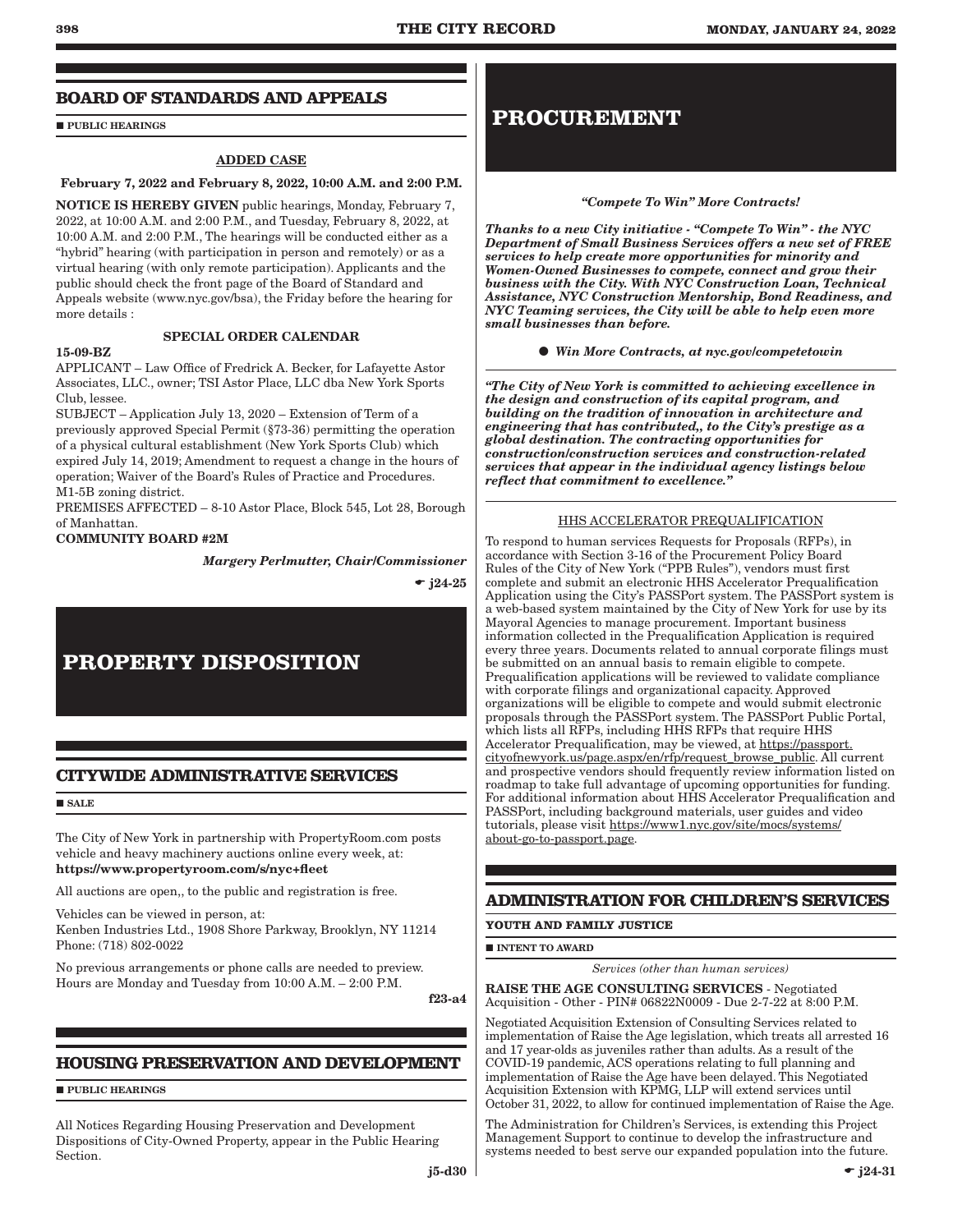#### **CITYWIDE ADMINISTRATIVE SERVICES**

AWARD

*Goods*

LABORATORY SUPPLIES, CONSUMABLES AND EQUIPMENT - OCME - Competitive Sealed Bids - PIN# 85721B0148001 - AMT: \$57,813.42 - TO: Tava Products, LLC, 687 Lofstrand Lane, Unit A, Rockville, MD 20850.

 $\div$  i24

#### **COMPTROLLER**

**ACCOUNTANCY**

#### **VENDOR LIST**

*Services (other than human services)*

#### PREQUALIFIED LIST OF AUDITORS (CPA LIST)

Pursuant to Section 3-10 (k) of the New York City Procurement Policy Board (PPB) Rules, the New York City Office of the Comptroller maintains a Pre- Qualified List of Auditors (CPA List). City agencies seeking to award an external auditing contract must solicit the services from firms that are on the CPA List.

To be considered for placement on the CPA List and to remain on the CPA List, your firm must:

- 1. Be registered with the New York State Education Department to practice in the State of New York, under your firm's current organizational status.
- 2. Have had a System or Engagement Peer Review (Peer Review) of your firm's auditing and accounting practice within the last three years and continue to have such peer reviews conducted every three years in accordance with American Institute of Certified Public Accountants (AICPA) Standards.

A firm must receive a pass rating or a pass with deficiencies rating to qualify. Applications to be considered for placement on the CPA List may be downloaded from the New York City Office of the Comptroller's website at https://comptroller.nyc.gov/services/for-businesses/prequalifiedcpa/become-aprequalified- cpa-firm/ Please email all required documentation along with the Accounting Firm Questionnaire to cpalist@ comptroller.nyc.gov If you have any questions or require any assistance, please email cpalist@comptroller.nyc.gov or call (212) 669-8280.

*Use the following address* unless otherwise specified in notice, to secure, examine or submit bid/proposal documents, vendor prequalification and other forms; specifications/blueprints; other information; and for opening and reading of bids at date and time specified above.

*Comptroller, 1 Centre Street, Room 200 South, New York, NY 10007. CPA LIST (212) 669-8280; cpalist@comptroller.nyc.gov*

j19-27

### **DESIGN AND CONSTRUCTION**

AWARD

*Construction/Construction Services*

CHOICIRCIATI CULTRAL CENTER EXPANSION - Competitive Sealed Bids/Pre-Qualified List - PIN# 85021B0122001 - AMT: \$2,143,000.00 - TO: Jobco Incorporated, 277 Northern Boulevard, Suite 203, Great Neck, NY 11021.

The project will create an addition at street level to expand and upgrade 64E4's lobby to accommodate the larger audiences that now attend the venue's performances and to allow for direct access to both, the upper and the lower, performance spaces from this enlarged lobby. The demolition scope primarily includes the street-level façade, lobby stairs, partial floor slab and the replacement of 2 existing cast-iron columns with steel columns. New scope primarily includes a new roof on the expanded lobby area, mechanical duct and diffuser work, minor plumbing relocation, lighting, millwork for a lobby desk and stair guardrail, a new façade, which will provide the center with its own unique identity.

#### NA-CONSTRUCTION

 $\div$  j24

## **EMERGENCY MANAGEMENT**

 $\blacksquare$  INTENT TO AWARD

**SPD**

*Services (other than human services)*

SOCIAL MEDIA MONITORING SERVICES - REALTIME EVENT DETECTION SERVICES - Negotiated Acquisition - Other - PIN# 01722N0001 - Due 1-28-22 at 10:00 P.M.

Dataminr will provide the City with Realtime Event Detection, analysis, alerting and distribution services, in order to enhance the City's monitoring capability and to improve the effectiveness of the City's response to emergency conditions.

To avoid a gap in service, NYCEM is seeking the existing contractor to provide continued service to give us time to process a new Request For Proposal.

j21-28

## **HEALTH AND MENTAL HYGIENE**

**AWARD** 

*Human Services/Client Services*

ASSISTED COMPETITIVE EMPLOYMENT (ACE) SERVICES - Required Method (including Preferred Source) - PIN# 81621M0012001 - AMT: \$2,188,530.00 - TO: Long Island Jewish Medical Center, 2000 Marcus Avenue, New Hyde Park, NY 11040.

Long Island Jewish Medical Center, will expand Assisted Competitive Employment (ACE) services in the borough of Staten Island. The program will increase the participants' capacity to manage their health and wellness, live a self-directed life, and reach their fullest potential by providing person-centered, recovery-oriented services. The program will offer direct and indirect services pertaining to mental health and co-occurring disorders. Literature on mental health and co-occurring disorders will be displayed in easily accessible areas at the program site and available to program participants.

 $\div$  i24

#### **HOMELESS SERVICES**

**(7470)CAPACITY, PLANNING AND DEVELOPMENT (CPD)**

**INTENT TO AWARD** 

*Construction Related Services*

EAS SERVICES - Negotiated Acquisition - Other - PIN# 07121N0019 - Due 1-31-22 at 5:00 A.M.

The New York City Department of Homeless Services (DHS) is requesting an approval for a 12 month Negotiated Acquisition Extension in the amount of \$1,385,193.00 for the preparation of CEQR Environmental Assessment Statements (EAS) in connection with the Turning the Tide initiative to open ninety shelter facilities.

j21-28

### **HUMAN RESOURCES ADMINISTRATION**

**INTENT TO AWARD** 

*Human Services/Client Services*

#### HASA NAE FOR LANTERN NYNYIII PERMANENT

CONGREGATE - Negotiated Acquisition - Other - PIN#06922N0028 - Due 1-25-22 at 5:00 A.M.

The Human Resources Administration (HRA) HIV/AIDS Services Administration (HASA), is requesting the nine-month NAE, for a contract extension for NYNYIII Permanent Congregate Housing Provider the Lantern Community Services, Inc., to provide the continuity of Housing and Supportive Services for HRA clients (35 units).

An NAE with the incumbent vendor - Lantern Community Services, Inc., is needed to maintain the continuity of Housing and Supportive Services, for HRA clients. HRA has determined that there is a compelling need, because of the Agency's programmatic responsibilities until a new RFP is processed.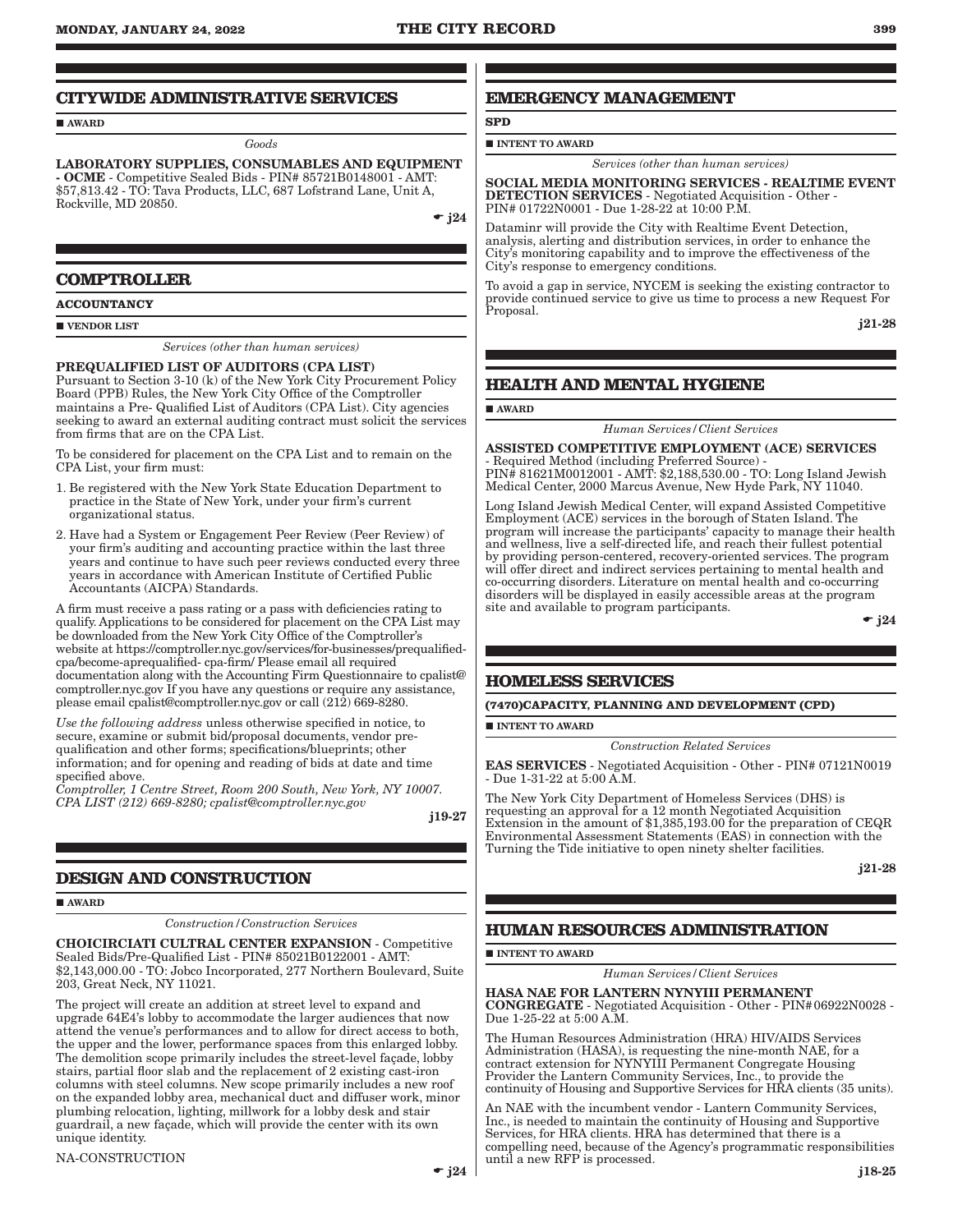BRONX - ON-CALL CASE MANAGEMENT NAE - Negotiated Acquisition - Other - PIN#06922N0023 - Due 1-25-22 at 5:00 A.M.

The New York City Department of Homeless Services (DHS), Emergency and Intervention Services (EIS), is requesting a Negotiated Acquisition Extension, for one (1) year in the amount of \$200,000.00. Catholic Charities will provide emergency and on-call case management services in the Borough of the Bronx, in the event of a major storm, electric outage or any other emergencies that may occur. The Contract Term will be from 8/1/2021 - 7/31/2022.

This NAE request is with the incumbent provider is needed to maintain the continuity of services until a new RFP is processed.

j18-25

#### *Services (other than human services)*

06922Y0090-AIM ENTERPRISE MAINTENANCE AND SUPPORT-ASSETWORKS - Request for Information - PIN# 06922Y0090 - Due 1-27-22 at 2:00 P.M.

DSS/HRA request a Sole Source contract with AssetWorks LLC, to provide maintenance and support for the AiM Enterprise system, from 7/1/2018 to 6/30/2022. The AiM Enterprise system is a web-based application, configured to run on any device (desktop, laptop, tablet and PDA) with Internet browser capabilities. It contains enhanced reporting capabilities that greatly reduces the need for extensive programming\report writing knowledge. AiM Enterprise provides HRA's General Support Service Office with a facilities management, as well as a planning tool that has information "on-demand" and kept dynamic and real-time. AssetWorks LLC, is the single developer and only licensed distributor of the AiM™ Suite of product(s). AssetWorks does not distribute nor make available any of our product(s) and/or training or professional/implementation services to any third party or partner for the purpose of reselling or maintaining this product.

Any firm or organization which believes they can also provide this service is invited to respond to the RFI" 06922Y0090-AiM Enterprise Maintenance and Support-AssetWorks" on PASSPort. If you have any questions, please email"frazierjac@dss.nyc.gov", with the subject line " 06922Y0090-AiM Enterprise Maintenance and Support-AssetWorks ". Please indicate your interest by responding to the RFI EPIN: 06922Y0090 in PASSPort no later than January 27, 2022, 2:00 P.M.

j20-27

## **INFORMATION TECHNOLOGY AND TELECOMMUNICATIONS**

**INTENT TO AWARD** 

*Services (other than human services)*

#### MOCTO/OMB PROJECT WITH GSA/18F - AGILE DIGITAL PRODUCT DEVELOPMENT AND PROJECT DE-RISKING

- Government to Government - PIN#85822T0002 - Due 1-26-22 at 2:00 P.M.

Pursuant to Section 3-13(d) of the Procurement Policy Board Rules (PPB), The Department of Information Technology and Telecommunications (DoITT), on behalf of the Mayor's Office of the CTO (MOCTO), intends to enter into a Government to Government Contract, with GSA/18F, for agile digital product development and project de-risking, to work on an upcoming digital SWAT Team project, with MOCTO staff.

j18-25

## **MAYOR'S FUND TO ADVANCE NEW YORK CITY**

#### **FINANCE AND OPERATIONS**

**SOLICITATION** 

#### *Goods and Services*

REQUEST FOR PROPOSALS: DESIGNED BY COMMUNITY - Request for Proposals - PIN# 202201 - Due 2-22-22 at 1:00 A.M.

The awarded Non-Profit Community Based Organization will support the enrollment of the Designed by Community Fellowship Cohort through activating their existing Community networks. Non-Profit Community Based Organizations with active Community groups who exist as a part of their operational model will be prioritized.

Please visit the RFP section of our site, at nyc.gov/fund, to view full RFP details.

*Use the following address* unless otherwise specified in notice, to secure, examine or submit bid/proposal documents, vendor prequalification and other forms; specifications/blueprints; other information; and for opening and reading of bids at date and time specified above.

*Mayor's Fund to Advance New York City, 253 Broadway, 6th Floor, New York, NY 10007. Cesaryna Pena (212) 788-2670; fundrfp@cityhall.nyc.gov*

j10-24

## **PARKS AND RECREATION**

#### **CAPITAL PROGRAM MANAGEMENT**

**SOLICITATION** 

*Construction/Construction Services*

84621B0096 - X367-120M: DAVIDSON PARK CONSTRUCTION - Competitive Sealed Bids - PIN# 84621B0096 - Due 2-22-22 at 3:30 P.M.

X367-120M: Davidson Park Construction, located at 1801 Davidson Avenue Between West 176th Street and West 177th Street, Borough of the Bronx.

Please note that date of Bid Submission is different than date of Bid Opening. Please refer to website for updated procedures due to pandemic.

This procurement is subject to: Participation goals for MBEs and/or WBEs as required by Local Law 1 of 2013.

Apprenticeship Requirements.

Bid Submission Due Date: 2/22/2022 Time: 3:30 P.M., by Passport submission, and total/bid security by Mail or Drop Box at Olmsted Center Annex.

Date of Bid Opening (via Zoom Conference): 2/25/2022 Time: 10:30 A.M. https://us02web.zoom.us/j/9573076290?pwd=cnVXVzN2Q014SjBLaktv VzIzWnlvUT09

Meeting ID: 957 307 6290 Passcode: 118035 Conf. Number: +1 (929) 205-6099, 9573076290#, \*118035#

The Cost Estimate Range is: \$3,000,000.00 to \$5,000,000.00.

Bid documents are available online for free through NYC PASSPort System, https://www1.nyc.gov/site/mocs/systems/about-go-to-passport. page. To download the bid solicitation documents (including drawings if any), you must have an NYC ID Account and Login.

Bid opening Location - Via Zoom: https://us02web.zoom.us/j/95730762 90?pwd=cnVXVzN2Q014SjBLaktvVzIzWnlvUT09. Flushing, NY 11368.

 $\div$  j24

84621B0153-Q326-120M- JAMES A. BLAND PLAYGROUND RECONSTRUCTION - Competitive Sealed Bids - PIN# 84621B0153 - Due 2-15-22 at 3:30 P.M.

Q326-120M-James A. Bland Playground Reconstruction, Located at 40th Road and Prince Street, in the Borough of Queens. Please note that date of Bid Submission is different than date of Bid Opening. Please refer to website for updated procedures due to pandemic. This procurement is subject to: Participation goals for MBEs and/or WBEs as required by Local Law 1 of 2013. Apprenticeship Requirements. Bid Submission Due Date: 2/15/22 Time: 3:30 P.M., by Passport submission and total/bid security by Mail or Drop Box at Olmsted Center Annex. Date of Bid Opening (via Zoom Conference): 2/17/22 Time: 10:30 A.M. https://us02web.zoom.us/j/9573076290?pwd=cnVXVzN2Q014SjBLaktv VzIzWnlvUT09 Meeting ID: 957 307 6290 Passcode: 118035 Conf. Number: +1 (929) 205-6099, 9573076290#, \*118035# The Cost Estimate Range is: \$3,000,000.00 to \$5,000,000.00. Bid documents are available online for free through NYC PASSPort System, https://www1.nyc.gov/ site/mocs/systems/about-go-to-passport.page. To download the bid solicitation documents (including drawings if any), you must have an NYC ID Account and Login.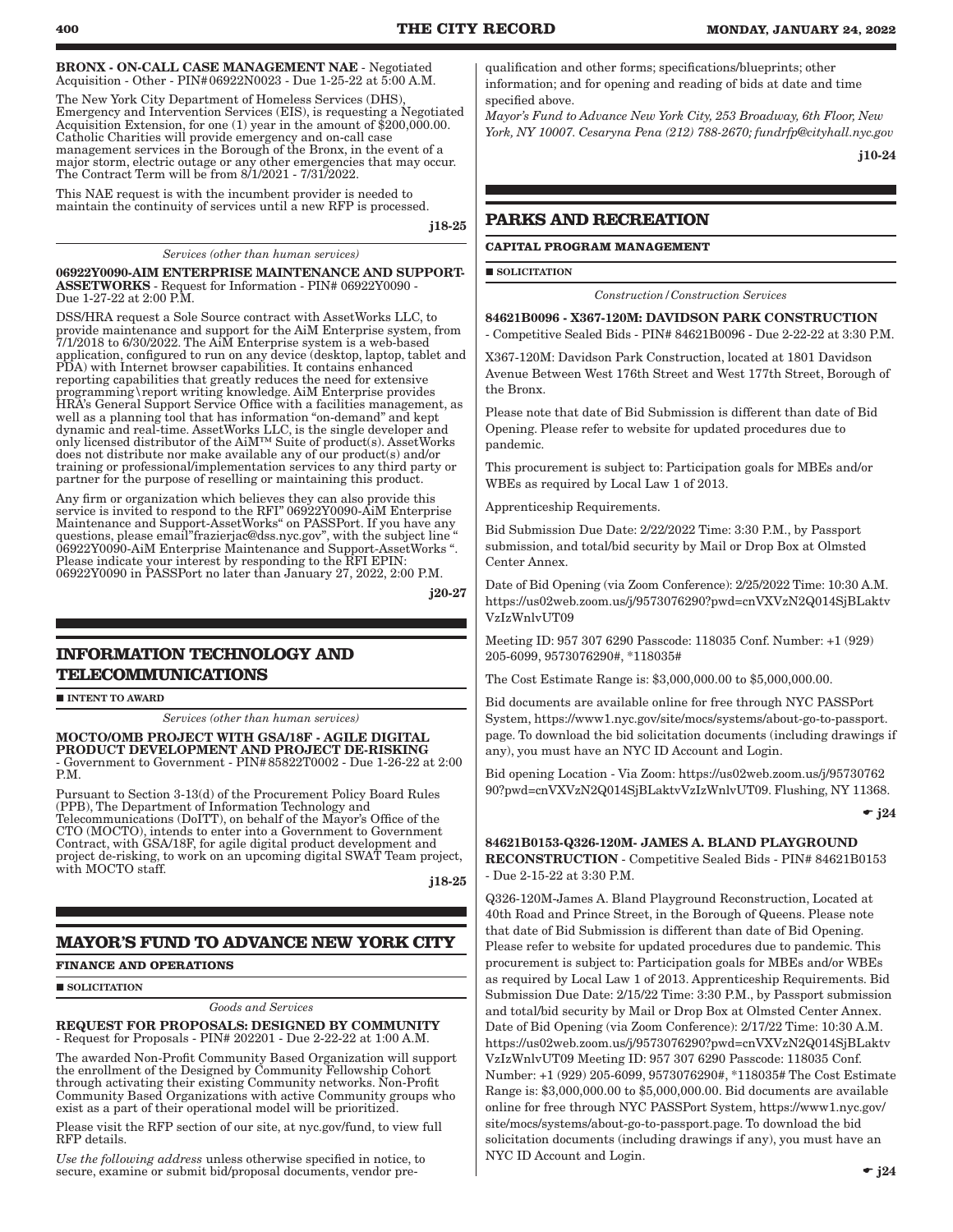#### **REVENUE AND CONCESSIONS**

#### **SOLICITATION**

*Services (other than human services)*

ORCHARD BEACH MERCHANDISE RFB - Competitive Sealed Bids - PIN# X39-CSV2022 - Due 2-18-22 at 11:00 A.M.

In accordance with Section 1-13 of the Concession Rules of the City of New York, the New York City Department of Parks and Recreation ("Parks") is issuing, as of the date of this notice, a Request for Bids ("RFB") For the Operation of Three (3) Beach Equipment Rental and Merchandise Carts at Orchard Beach, Pelham Bay Park There will be a recommended remote proposer meeting on Thursday, January 27, 2022 at 11:00 P.M. If you are considering responding to this RFB, please make every effort to attend this recommended remote proposer meeting. All bids submitted in response to this RFB must be submitted no later than Friday, February 18, 2022 at 11:00 A.M. Hard copies of the RFB can be obtained at no cost, commencing January 27, 2022, through February 18, 2022 by contacting Angel Williams, Senior Project Manager at (212) 360-3495 or at Angel.Williams@parks.nyc.gov.

The RFB is also available for download, on January 27, 2022, through February 18, 2022, on Parks' website. To download the RFB, visit http:// www.nyc.gov/parks/businessopportunities and click on the "Concessions Opportunities at Parks" link. Once you have logged in, click on the "download" link that appears adjacent to the RFB's description. For more information or if you cannot attend the remote Bidder meeting, prospective Bidders may contact Angel Williams, Senior Project Manager, at (212) 360-3495 or at Angel.williams@parks.nyc.gov.

TELECOMMUNICATION DEVICE FOR THE DEAF (TDD) 212-504- 4115.

*Use the following address* unless otherwise specified in notice, to secure, examine or submit bid/proposal documents, vendor prequalification and other forms; specifications/blueprints; other information; and for opening and reading of bids at date and time specified above.

*Parks and Recreation, The Arsenal, Central Park, 830 Fifth Avenue, Room 407, New York, NY 10065. Angel Williams (212) 360-3495; angel.williams@parks.nyc.gov*

j21-f3

### **CONTRACT AWARD HEARINGS**

**NOTE: LOCATION(S) ARE ACCESSIBLE TO INDIVIDUALS USING WHEELCHAIRS OR OTHER MOBILITY DEVICES. FOR FURTHER INFORMATION ON ACCESSIBILITY OR TO MAKE A REQUEST FOR ACCOMMODATIONS, SUCH AS SIGN LANGUAGE INTERPRETATION SERVICES, PLEASE CONTACT THE MAYOR'S OFFICE OF CONTRACT SERVICES (MOCS) VIA EMAIL, AT DISABILITYAFFAIRS@MOCS.NYC.GOV OR VIA PHONE, AT (212) 788-0010. ANY PERSON REQUIRING REASONABLE ACCOMMODATION FOR THE PUBLIC HEARING, SHOULD CONTACT MOCS, AT LEAST THREE (3) BUSINESS DAYS IN ADVANCE OF THE HEARING, TO ENSURE AVAILABILITY.**

 $|\mathcal{S}|$ 

#### **PROBATION**

**PURLIC HEARINGS** 

NOTICE IS HEREBY GIVEN that a Contract Award Hearing will be held by the Department of Probation, Friday February 4, 2022 commencing at 10:00 A.M. on the following item:

IN THE MATTER OF the proposed contract between the Department of Probation and the contractor listed below, to provide the Mobile Adolescent Therapy Program. The term shall be from October 1, 2021 through September 30, 2022 and shall contain no option to renew.

Contractor: Center for Alternative Sentencing and Employment Services, Inc.

Address: 151 Lawrence Street, 3rd Floor, Brooklyn, New York 11201 EPIN: 78122R0007001 Amount: \$ 209,835.27

The proposed contractor will be awarded as a Required/Authorized Source, pursuant to Section 1-02(d)(2) of the Procurement Policy Board Rules.

Summary drafts of the contracts' scope, specifications and terms and conditions will be available for public inspection from January 24, 2022 to February 4, 2022 by contacting Eileen Parfrey-Smith, acco@ probation.nyc.gov.

Anyone who wishes to speak at this public hearing should request to do so in writing. The written request must be received by the Agency within 5 business days after publication of this notice. Written requests to speak should be sent to Ms. Eileen Parfrey-Smith, Agency Chief Contracting Officer, acco@probation.nyc.gov.

In order to access the Public Hearing and testify, please call 1-646-992- 2010, Access Code: 2338 712 4957 no later than 9:55 A.M. If you need further accommodations, please let us know at least five business days in advance of the Public Hearing via e-mail at acco@probation.nyc.gov.

 $\div$  i24

## **SPECIAL MATERIALS**

### **COMPTROLLER**

 $\blacksquare$  NOTICE

NOTICE OF ADVANCE PAYMENT OF AWARDS, PURSUANT TO THE STATUTES IN SUCH cases made and provided, notice is hereby given that the Comptroller of the City of New York, will be ready to pay, at 1 Centre Street, Room 29, New York, NY 10007, on 1/26/2022, to the person or persons legally entitled an amount as certified to the Comptroller by the Corporation Counsel on damage parcels, as follows:

Damage

Parcel No. Block Lot 13, 14, 15 146 34, 35, 36

Acquired in the proceeding entitled: EMAN Realty Corp., subject to any liens and encumbrances of record on such property. The amount advanced shall cease to bear interest on the specified date above.

> BRAD S. LANDER Comptroller

j11-25

### **HEALTH AND MENTAL HYGIENE**

**NOTICE** 

The New York City Department of Health and Mental Hygiene re-procuring NYC Well to build on the success of this service since its initial procurement in 2016, with additional investments to support program growth and enhancements. The contractor(s) will be expected to partner with DOHMH to develop and implement a plan to seamlessly transition the current NYC Well contractor to any newly awarded contractor(s).

NYC Well will continue providing a simple way for New Yorkers to call, text and chat, 24-hours a day, 365 days a year, to receive behavioral health crisis counseling, suicide prevention, emotional and peer support, as well information and referral to ongoing behavioral health care and services that address the social determinants of behavioral health (all calls, text, chats will henceforth be referred to as "contacts"). In addition to offering chat via their website, 988/NYC Well's website will offer a selection of behavioral health and wellness applications and self-service features for the services outlined in this document.

The Concept Paper will be posted on PASSPort, https://passport. cityofnewyork.us/page.aspx/en/rfp/request\_browse\_public, from January 31, 2022 through March 17, 2022. DOHMH invites written comments submitted to, RFP@health.nyc.gov, through the end of the posting period. Indicate "NYC Well Concept Paper" in the subject line.

 $\bullet$  j24-28

Notice of Opportunity to Apply for a Green Cart or Seasonal Food Cart or Truck Permit

The NYC Department of Health and Mental Hygiene, is releasing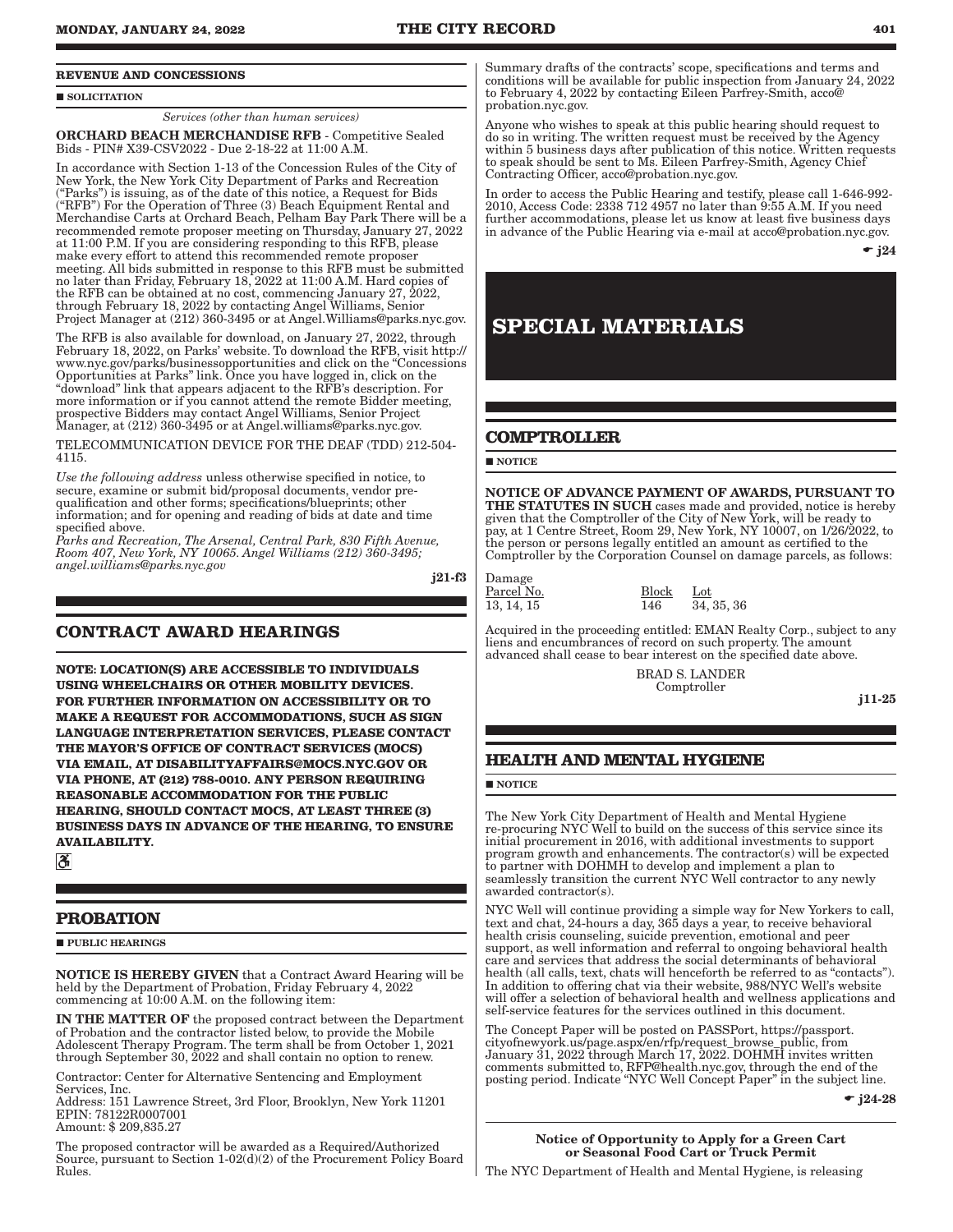mobile food vending permits to operate Green Carts and Seasonal food carts and trucks.

Green Cart permits allow vending of fresh fruits and vegetables including prepackaged sliced and cut fruits and vegetables, bottled drinking water, and plain nuts in designated areas.

Seasonal permits allow food vending throughout New York City where allowed by existing regulations from April 1 to October 31.

In order to be eligible for a permit, you must have a valid mobile food vendor license issued by the Department and you need to submit an application to get on a waiting list.

The mobile food vendor license and permit waiting list application forms and instructions are available online, at Mobile Food Vendors - NYC Health (https://www1.nyc.gov/site/doh/business/food-operators/ mobile-and-temporary-food-vendors.page), or you can call 311 and ask for "mobile food" to have the form mailed to you.

Waiting list applications must be submitted by email or postmarked by mail by April 30, 2022.

For more information, visit Mobile Food Vendors - NYC Health.

 $\div$  i24

### **HOUSING PRESERVATION AND DEVELOPMENT**

**NOTICE** 

#### REQUEST FOR COMMENT REGARDING AN APPLICATION FOR A CERTIFICATION OF NO HARASSMENT

Notice Date: January 18, 2022

To: Occupants, Former Occupants, and Other Interested Parties

| <b>Property:</b><br>Address     | <b>Application #</b> | <b>Inquiry Period</b>           |
|---------------------------------|----------------------|---------------------------------|
| $659\;9th$ Avenue,<br>Manhattan | 115/2021             | December 30, 2007<br>to Present |

#### Authority: Special Clinton District, Zoning Resolution §96-110

Before the Department of Buildings can issue a permit for the alteration or demolition of a multiple dwelling in certain areas designated in the Zoning Resolution, the owner must obtain a "Certification of No Harassment" from the Department of Housing Preservation and Development ("HPD") stating that there has not been harassment of the building's lawful occupants during a specified time period. Harassment is conduct by an owner that is intended to cause, or does cause, residents to leave or otherwise surrender any of their legal occupancy rights. It can include, but is not limited to, failure to provide essential services (such as heat, water, gas, or electricity), illegally locking out building residents, starting frivolous lawsuits, and using threats or physical force.

The owner of the building identified above has applied for a Certification of No Harassment. If you have any comments or evidence of harassment at this building, please notify HPD, at CONH Unit, 100 Gold Street, 6th Floor, New York, NY 10038, by letter postmarked not later than 30 days from the date of this notice or by an in-person statement made within the same period. To schedule an appointment for an in-person statement, please call (212) 863-5277 or (212) 863-8211.

*For the decision on the Certification of No Harassment Final Determination, please visit our website, at www.hpd.nyc.gov, or call (212) 863-8266.*

#### PETICIÓN DE COMENTARIO SOBRE UNA SOLICITUD PARA UN CERTIFICACIÓN DE NO ACOSO

Fecha de notificacion: January 18, 2022

Para: Inquilinos, Inquilinos Anteriores, y Otras Personas Interesadas

| Propiedad: | Dirección:         | Solicitud #: | Período de<br>consulta:         |
|------------|--------------------|--------------|---------------------------------|
| Manhattan  | $659\;9th$ Avenue. | 115/2021     | December 30, 2007<br>to Present |

Autoridad: Special Clinton District District, Zoning Resolution Código Administrativo §96-110 Antes de que el Departamento de Edificios pueda conceder un permiso para la alteración o demolición de una vivienda múltiple de ocupación de cuartos individuales, el propietario debe obtener una "Certificación de No Acoso" del Departamento de Preservación y Desarrollo de la Vivienda ("HPD") que indique que tiene no haber sido hostigado a los ocupantes legales del edificio durante un período de tiempo especificado. El acoso es una conducta por parte de un dueño de edificio que pretende causar, o causa, que los residentes se vayan o renuncien a cualquiera de sus derechos legales de ocupación. Puede incluir, entre otros, no proporcionar servicios esenciales (como calefacción, agua, gas o electricidad), bloquear ilegalmente a los residentes del edificio, iniciar demandas frívolas y utilizar amenazas o fuerza física.

El dueño del edificio identificado anteriormente ha solicitado una Certificación de No Acoso. Si tiene algún comentario o evidencia de acoso en este edificio, notifique a HPD al CONH Unit, 100 Gold Street, 6th Floor, New York, NY 10038 por carta con matasellos no mas tarde que 30 días después de la fecha de este aviso o por una declaración en persona realizada dentro del mismo período. Para hacer una cita para una declaración en persona, llame al (212) 863-5277 o (212) 863-8211.

Para conocer la decisión final sobre la Certificación de No Acoso, visite nuestra pagina web en *www.hpd.nyc.gov o llame al (212) 863-8266.*

j18-26

#### REQUEST FOR COMMENT REGARDING AN APPLICATION FOR A CERTIFICATION OF NO HARASSMENT

Notice Date: January 18, 2022

To: Occupants, Former Occupants, and Other Interested Parties

| <b>Property:</b> | Address                | <b>Application #</b> | <b>Inquiry Period</b>           |
|------------------|------------------------|----------------------|---------------------------------|
| Manhattan        | 11 West 119th Street,  | 99/2021              | December 13, 2019<br>to Present |
| Manhattan        | 69 West 119th Street.  | 111/2021             | December 15, 2019<br>to Present |
| Brooklyn         | 497 Madison Street,    | 112/2021             | December 16, 2019<br>to Present |
| Manhattan        | 152 West 73rd Street.  | 113/2021             | December 30, 2019<br>to Present |
| Manhattan        | 517 West 158th Street, | 114/2021             | December 30, 2019<br>to Present |
| Manhattan        | 424 West 147th Street, | 117/2021             | December 30, 2019<br>to Present |

#### Authority: SRO, Administrative Code §27-2093

Before the Department of Buildings can issue a permit for the alteration or demolition of a single room occupancy multiple dwelling, the owner must obtain a "Certification of No Harassment" from the Department of Housing Preservation and Development ("HPD") stating that there has not been harassment of the building's lawful occupants during a specified time period. Harassment is conduct by an owner that is intended to cause, or does cause, residents to leave or otherwise surrender any of their legal occupancy rights. It can include, but is not limited to, failure to provide essential services (such as heat, water, gas, or electricity), illegally locking out building residents, starting frivolous lawsuits, and using threats or physical force.

The owner of the building identified above has applied for a Certification of No Harassment. If you have any comments or evidence of harassment at this building, please notify HPD, at **CONH** Unit, 100 Gold Street, 6th Floor, New York, NY 10038, by letter postmarked not later than 30 days from the date of this notice or by an in-person statement made within the same period. To schedule an appointment for an in-person statement, please call (212) 863-5277 or (212) 863-8211.

*For the decision on the Certification of No Harassment Final Determination, please visit our website, at www.hpd.nyc.gov, or call (212) 863-8266.*

#### PETICIÓN DE COMENTARIO SOBRE UNA SOLICITUD PARA UN CERTIFICACIÓN DE NO ACOSO

Fecha de notificacion: January 18, 2022

Para: Inquilinos, Inquilinos Anteriores, y Otras Personas Interesadas

| Propiedad: | Dirección:            | Solicitud #: | Período de<br>consulta:         |
|------------|-----------------------|--------------|---------------------------------|
| Manhattan  | 11 West 119th Street, | 99/2021      | December 13, 2019<br>to Present |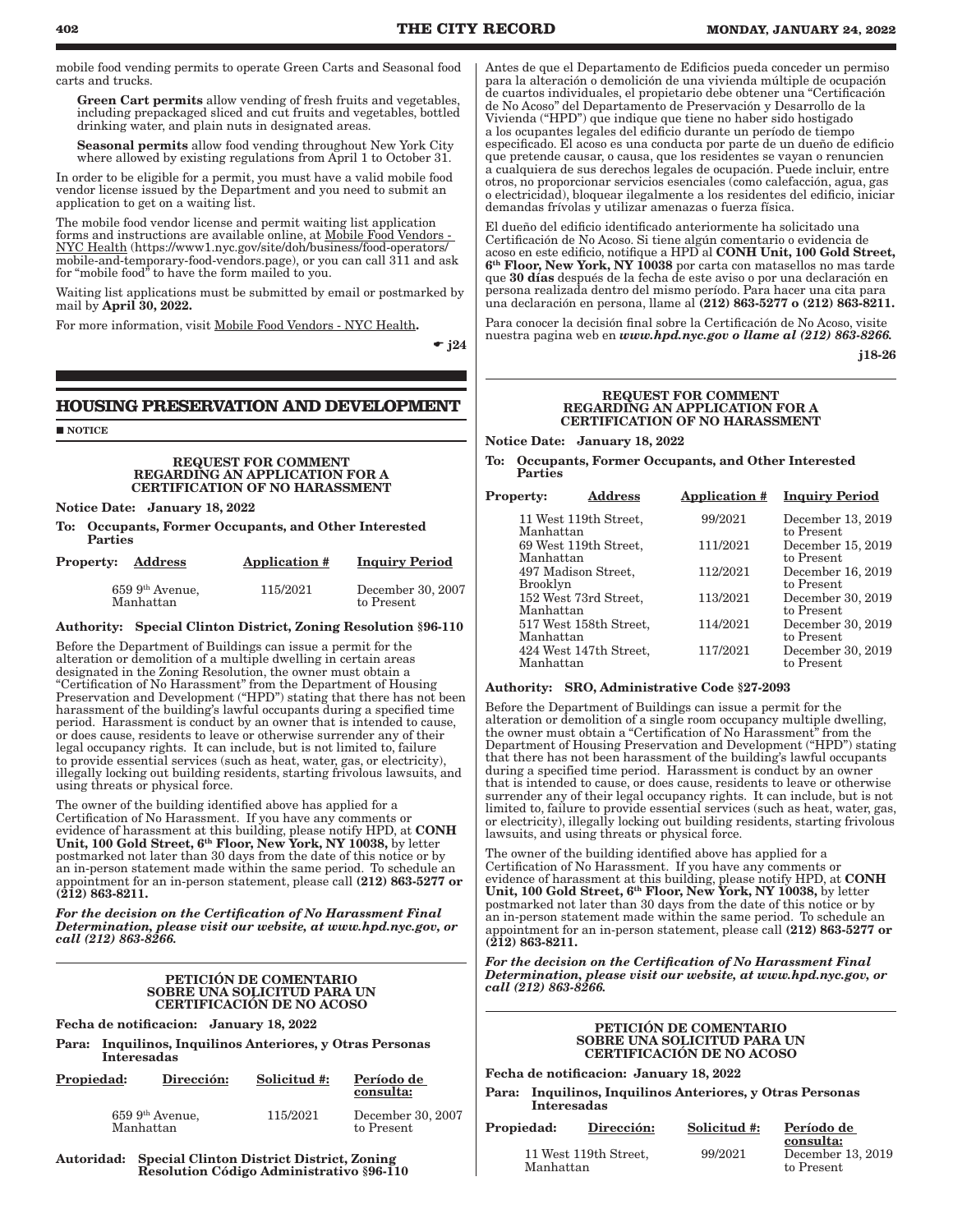| 69 West 119th Street,<br>Manhattan     | 111/2021 | December 15, 2019<br>to Present |
|----------------------------------------|----------|---------------------------------|
| 497 Madison Street.<br><b>Brooklyn</b> | 112/2021 | December 16, 2019<br>to Present |
| 152 West 73rd Street,<br>Manhattan     | 113/2021 | December 30, 2019<br>to Present |
| 517 West 158th Street,<br>Manhattan    | 114/2021 | December 30, 2019<br>to Present |
| 424 West 147th Street.<br>Manhattan    | 117/2021 | December 30, 2019<br>to Present |

#### Autoridad: SRO, Código Administrativo §27-2093

Antes de que el Departamento de Edificios pueda conceder un permiso para la alteración o demolición de una vivienda múltiple de ocupación de cuartos individuales, el propietario debe obtener una "Certificación de No Acoso" del Departamento de Preservación y Desarrollo de la Vivienda ("HPD") que indique que tiene no haber sido hostigado a los ocupantes legales del edificio durante un período de tiempo especificado. El acoso es una conducta por parte de un dueño de edificio que pretende causar, o causa, que los residentes se vayan o renuncien a cualquiera de sus derechos legales de ocupación. Puede incluir, entre otros, no proporcionar servicios esenciales (como calefacción, agua, gas o electricidad), bloquear ilegalmente a los residentes del edificio, iniciar demandas frívolas y utilizar amenazas o fuerza física.

El dueño del edificio identificado anteriormente ha solicitado una Certificación de No Acoso. Si tiene algún comentario o evidencia de acoso en este edificio, notifique a HPD al CONH Unit, 100 Gold Street, 6th Floor, New York, NY 10038 por carta con matasellos no mas tarde que 30 días después de la fecha de este aviso o por una declaración en persona realizada dentro del mismo período. Para hacer una cita para una declaración en persona, llame al (212) 863-5277 o (212) 863-8211.

Para conocer la decisión final sobre la Certificación de No Acoso, visite nuestra pagina web en *www.hpd.nyc.gov o llame al (212) 863-8266.*

j18-26

#### REQUEST FOR COMMENT REGARDING AN APPLICATION FOR A CERTIFICATION OF NO HARASSMENT PILOT PROGRAM

Notice Date: January 18, 2022

To: Occupants, Former Occupants, and Other Interested Parties

| <b>Property: Address</b><br><b>Application # Inquiry Period</b>                 |                                                                                          |
|---------------------------------------------------------------------------------|------------------------------------------------------------------------------------------|
| 3520 Dekalb Avenue,<br><b>Bronx</b><br>560 Sheffield Avenue,<br><b>Brooklyn</b> | 98/2021<br>December 8, 2017<br>to Present<br>December 30, 2017<br>116/2021<br>to Present |

#### Authority: Pilot Program Administrative Code §27-2093.1, §28-505.3

Before the Department of Buildings can issue a permit for the alteration or demolition of a multiple dwelling on the Certification of No Harassment Pilot Program building list, the owner must obtain a "Certification of No Harassment" from the Department of Housing Preservation and Development ("HPD") stating that there has not been harassment of the building's lawful occupants during a specified time period. Harassment is conduct by an owner that is intended to cause, or does cause, residents to leave or otherwise surrender any of their legal occupancy rights. It can include, but is not limited to, failure to provide essential services (such as heat, water, gas, or electricity), illegally locking out building residents, starting frivolous lawsuits, and using threats or physical force.

The owner of the building identified above has applied for a Certification of No Harassment. If you have any comments or evidence of harassment at this building, please notify HPD, at **CONH** Unit, 100 Gold Street, 6<sup>th</sup> Floor, New York, NY 10038, by letter postmarked not later than 30 days from the date of this notice or by an in-person statement made within the same period. To schedule an appointment for an in-person statement, please call (212) 863-5277 or (212) 863-8211.

*For the decision on the Certification of No Harassment Final Determination, please visit our website, at www.hpd.nyc.gov, or call (212) 863-8266.*

> PETICIÓN DE COMENTARIO SOBRE UNA SOLICITUD PARA UN CERTIFICACIÓN DE NO ACOSO

#### PROGRAMA PILOTO

Fecha de notificacion: January 18, 2022

Para: Inquilinos, Inquilinos Anteriores, y Otras Personas Interesadas

| Propiedad:   | Dirección:            | Solicitud #: | Período de<br>consulta:         |
|--------------|-----------------------|--------------|---------------------------------|
| <b>Bronx</b> | 3520 Dekalb Avenue,   | 98/2021      | December 8, 2017<br>to Present  |
| Brooklyn     | 560 Sheffield Avenue, | 116/2021     | December 30, 2017<br>to Present |

#### Autoridad: PILOT, Código Administrativo §27-2093.1, §28-505.3

Antes de que el Departamento de Edificios pueda conceder un permiso para la alteración o demolición de una vivienda múltiple de ocupación de cuartos individuales, el propietario debe obtener una "Certificación de No Acoso" del Departamento de Preservación y Desarrollo de la Vivienda ("HPD") que indique que tiene no haber sido hostigado a los ocupantes legales del edificio durante un período de tiempo especificado. El acoso es una conducta por parte de un dueño de edificio que pretende causar, o causa, que los residentes se vayan o renuncien a cualquiera de sus derechos legales de ocupación. Puede incluir, entre otros, no proporcionar servicios esenciales (como calefacción, agua, gas o electricidad), bloquear ilegalmente a los residentes del edificio, iniciar demandas frívolas y utilizar amenazas o fuerza física.

El dueño del edificio identificado anteriormente ha solicitado una Certificación de No Acoso. Si tiene algún comentario o evidencia de acoso en este edificio, notifique a HPD al CONH Unit, 100 Gold Street, 6th Floor, New York, NY 10038 por carta con matasellos no mas tarde que 45 días después de la fecha de este aviso o por una declaración en persona realizada dentro del mismo período. Para hacer una cita para una declaración en persona, llame al (212) 863-5277 o (212) 863-8211.

Para conocer la decisión final sobre la Certificación de No Acoso, visite nuestra pagina web en *www.hpd.nyc.gov o llame al (212) 863-8266.*

j18-26

## **MAYOR'S OFFICE OF CONTRACT SERVICES**

NOTICE

Notice of Intent to Extend Contract(s) Not Included in FY 2022 Annual Contracting Plan and Schedule

NOTICE IS HEREBY GIVEN that the Mayor will be entering into the following extension(s) of (a) contract(s) not included in the FY 2022 Annual Contracting Plan and Schedule that is published, pursuant to New York City Charter § 312(a):

Agency: Department of Environmental Protection Vendor: Norstan Communications Inc Black Box Network Services Nature of services: VOIP Maint & Repair Upgrade for DEP Locations Method of extension the agency intends to utilize: Time Extension New start date of the proposed extended contract: 6/13/2022 New end date of the proposed extended contract: 6/12/2023 Modifications sought to the nature of services performed under the contract: None Reason(s) the agency intends to extend the contract: To Continue VOIP Maint & Repair Upgrade For DEP Locations Personnel in substantially similar titles within agency: None Headcount of personnel in substantially similar titles within agency: 0

 $\bullet$  j24

Notice of Intent to Issue New Solicitation(s) Not Included in FY 2022 Annual Contracting Plan and Schedule

NOTICE IS HEREBY GIVEN that the Mayor will be issuing the following solicitation(s) not included in the FY 2022 Annual Contracting Plan and Schedule that is published, pursuant to New York City Charter § 312(a):

Agency: Department of Design and Construction Description of services sought: Design Services 130 Stuyvesant Place Parking Garage Deck Start date of the proposed contract: 4/1/2022 End date of the proposed contract: 6/30/2027 Method of solicitation the agency intends to utilize: RFP Personnel in substantially similar titles within agency: Administrative Architect, Administrative Architect NM, Administrative Construction Project Manager, Administrative City Planner, Administrative City Planner NM, Administrative Engineer, Administrative Engineer NM, Administrative Landmarks Preservationist, Administrative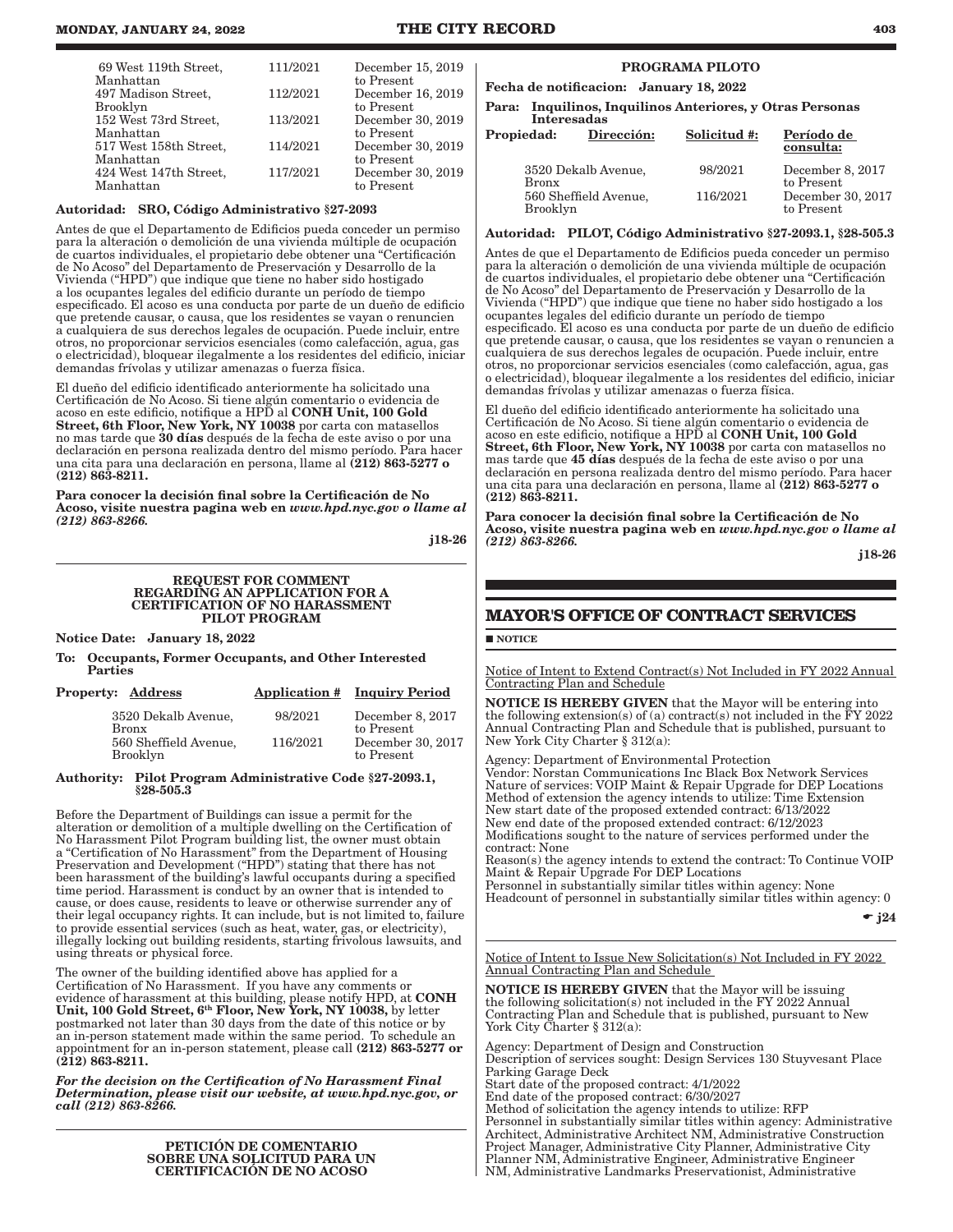Landscape Architect, Administrative Landscape Architect NM, Administrative Project Manager, Administrative Project Manger NM, Architect, Assistant Architect, Assistant Chemical Engineer, Assistant Civil Engineer, Assistant Electrical Engineer, Assistant Landscape Architect, Assistant Mechanical Engineer, Assistant Urban Designer, Associate Project Manager, Associate Urban Designer, Civil Engineer, Civil Engineer Intern, City Planner, Electrical Engineer, Highways and Sewers Inspector, Landscape Architect, Mechanical Engineer, Mechanical Engineering Intern, Project Manager, Project Manager Intern

Headcount of personnel in substantially similar titles within agency: 618

Agency: Department of Design and Construction Description of services sought: Construction Management 130

Stuyvesant Place Parking Garage Deck

Start date of the proposed contract: 4/1/2022

End date of the proposed contract: 6/30/2027

Method of solicitation the agency intends to utilize: RFP Personnel in substantially similar titles within agency: Administrative Architect, Administrative Architect NM, Administrative Construction Project Manager, Administrative Engineer, Administrative Engineer NM, Administrative Landmarks Preservationist, Administrative Landscape Architect, Administrative Landscape Architect NM, Administrative Project Manager, Administrative Project Manger NM, Architect, Assistant Architect, Assistant Electrical Engineer, Assistant Mechanical Engineer, Assistant Landscape Architect, Assistant Civil Engineer, Associate Project Manager, Civil Engineer, Construction Project Manager, Construction Project Manager Intern, Electrical Engineer, Highways and Sewers Inspector, Mechanical Engineer, Project Manager, Project Manager Intern, Surveyor

Headcount of personnel in substantially similar titles within agency: 697

Agency: Department of Design and Construction Description of services sought: Resident Engineering Inspection Services 130 Stuyvesant Place Parking Garage Deck Start date of the proposed contract: 4/1/2022 End date of the proposed contract: 6/30/2027 Method of solicitation the agency intends to utilize: RFP Personnel in substantially similar titles within agency: Administrative Architect, Administrative Architect NM, Administrative Construction Project Manager, Administrative Engineer, Administrative Engineer NM, Administrative Landmarks Preservationist, Administrative Landscape Architect, Administrative Landscape Architect NM, Administrative Project Manager, Administrative Project Manager NM, Architect, Assistant Architect, Assistant Electrical Engineer, Assistant Mechanical Engineer, Assistant Landscape Architect, Assistant Civil Engineer, Associate Project Manager, Civil Engineer, Construction Project Manager, Construction Project Manager Intern, Electrical Engineer, Highways and Sewers Inspector, Mechanical Engineer, Project Manager, Project Manager Intern, Surveyor

Headcount of personnel in substantially similar titles within agency: 697 Agency: Department of Design and Construction

Description of services sought: Consultant Contract Administration: research, training, data analysis, and expert testimony, including services related to damages for delay claims, 130 Stuyvesant Place Parking Garage Deck

Start date of the proposed contract: 4/1/2022

End date of the proposed contract: 6/30/2027 Method of solicitation the agency intends to utilize: RFP Personnel in substantially similar titles within agency: Accountant, Administrative Accountant, Administrative Architect, Administrative Architect NM, Administrative City Planner, Administrative City Planner NM, Administrative Construction Project Manager, Administrative Engineer, Administrative Engineer NM, Administrative Landscape Architect, Administrative Landscape Architect NM, Administrative Manager, Administrative Project Manager, Administrative Project Manager NM, Administrative Staff Analyst, Architect, Architectural Intern, Assistant Architect, Assistant Landscape Architect, Assistant Civil Engineer, Assistant Electrical Engineer, Assistant Landscape Architect, Assistant Mechanical Engineer, Assistant Urban Designer, Associate Investigator, Associate Project Manager, Associate Urban Designer, City Planner, Civil Engineer, Civil Engineering Intern, Construction Project Manager, Construction Project Manager Intern, Electrical Engineer, Estimator (General Construction), Estimator (Mechanical), Investigator, Landscape Architect, Management Auditor, Mechanical Engineer, Mechanical Engineer Inter, Project Manager, Project Manager Intern, Senior Estimator – General Construction, Supervisor of Electrical Installations & Maintenance

Headcount of personnel in substantially similar titles within agency: 767

Agency: Department of Design and Construction Description of services sought: Construction Support Services: asbestos, boring, testing, monitoring, sampling, site safety, inspections and environmental, 130 Stuyvesant Place Parking Garage Deck Start date of the proposed contract: 4/1/2022 End date of the proposed contract: 6/30/2027 Method of solicitation the agency intends to utilize: RFP Personnel in substantially similar titles within agency: Asbestos Hazard Investigator, Assistant Chemical Engineer, Assistant

Mechanical Engineer, Assistant Civil Engineer, Associate Project Manager, Civil Engineering Intern, Construction Project Manager, Construction Project Manager Intern, Engineering Technician, Geologist, Industrial Hygienist, Project Manager, Surveyor Headcount of personnel in substantially similar titles within agency: 428

Agency: Department of Design and Construction Description of services sought: Contract Administration: fiscal audit, reconciliation of accounts, preparation of change orders, analyzing and finalizing financial transactions and contract close out, 130 Stuyvesant Place Parking Garage Deck

Start date of the proposed contract: 4/1/2022

End date of the proposed contract: 6/30/2027 Method of solicitation the agency intends to utilize: RFP Personnel in substantially similar titles within agency: Accountant, Administrative Accountant, Administrative Architect, Administrative Architect NM, Administrative City Planner, Administrative City Planner NM, Administrative Construction Project Manager, Administrative Engineer, Administrative Engineer NM, Administrative Landscape Architect, Administrative Landscape Architect NM, Administrative Manager, Administrative Project Manager, Administrative Project Manager NM, Administrative Staff Analyst, Architect, Architectural Intern, Assistant Architect, Assistant Landscape Architect, Assistant Civil Engineer, Assistant Electrical Engineer, Assistant Landscape Architect, Assistant Mechanical Engineer, Assistant Urban Designer, Associate Investigator, Associate Project Manager, Associate Urban Designer, City Planner, Civil Engineer, Civil Engineering Intern, Construction Project Manager, Construction Project Manager Intern, Electrical Engineer, Estimator (General Construction), Estimator (Mechanical), Investigator, Landscape Architect, Management Auditor, Mechanical Engineer, Mechanical Engineer Inter, Project Manager, Project Manager Intern, Senior Estimator – General Construction, Supervisor of Electrical Installations & Maintenance

Headcount of personnel in substantially similar titles within agency: 767

Agency: Department of Design and Construction Description of services sought: Community Outreach Consultants 130 Stuyvesant Place Parking Garage Deck Start date of the proposed contract: 4/1/2022 End date of the proposed contract: 6/30/2027 Method of solicitation the agency intends to utilize: RFP Personnel in substantially similar titles within agency: None Headcount of personnel in substantially similar titles within agency: 0

Agency: Department of Design and Construction Description of services sought: Owner's Representative Requirements Contracts 130 Stuyvesant Place Parking Garage Deck Start date of the proposed contract: 4/1/2022 End date of the proposed contract: 6/30/2027 Method of solicitation the agency intends to utilize: RFP Personnel in substantially similar titles within agency: Administrative Architect, Administrative Architect NM, Administrative Construction Project Manager, Administrative Engineer, Administrative Engineer NM, Administrative Landmarks Preservationist, Administrative Landscape Architect, Administrative Landscape Architect NM, Administrative Project Manager, Administrative Project Manager NM, Architect, Assistant Architect, Assistant Electrical Engineer, Assistant Mechanical Engineer, Assistant Landscape Architect, Assistant Civil Engineer, Associate Project Manager, Civil Engineer, Construction Project Manager, Construction Project Manager Intern, Electrical Engineer, Highways and Sewers Inspector, Mechanical Engineer, Project Manager, Project Manager Intern, Surveyor Headcount of personnel in substantially similar titles within agency: 697

Agency: Department of Design and Construction Description of services sought: Design Services Full roadway reconstruction project in South Beach Area in Staten Island Start date of the proposed contract: 4/1/2022 End date of the proposed contract: 6/30/2027 Method of solicitation the agency intends to utilize: RFP Personnel in substantially similar titles within agency: Administrative Architect, Administrative Architect NM, Administrative Construction Project Manager, Administrative City Planner, Administrative City Planner NM, Administrative Engineer, Administrative Engineer NM, Administrative Landmarks Preservationist, Administrative Landscape Architect, Administrative Landscape Architect NM, Administrative Project Manager, Administrative Project Manager NM, Architect, Assistant Architect, Assistant Chemical Engineer, Assistant Civil Engineer, Assistant Electrical Engineer, Assistant Landscape Architect, Assistant Mechanical Engineer, Assistant Urban Designer, Associate Project Manager, Associate Urban Designer, Civil Engineer, Civil Engineer Intern, City Planner, Electrical Engineer, Highways and Sewers Inspector, Landscape Architect, Mechanical Engineer, Mechanical Engineering Intern, Project Manager, Project Manager Intern

Headcount of personnel in substantially similar titles within agency: 618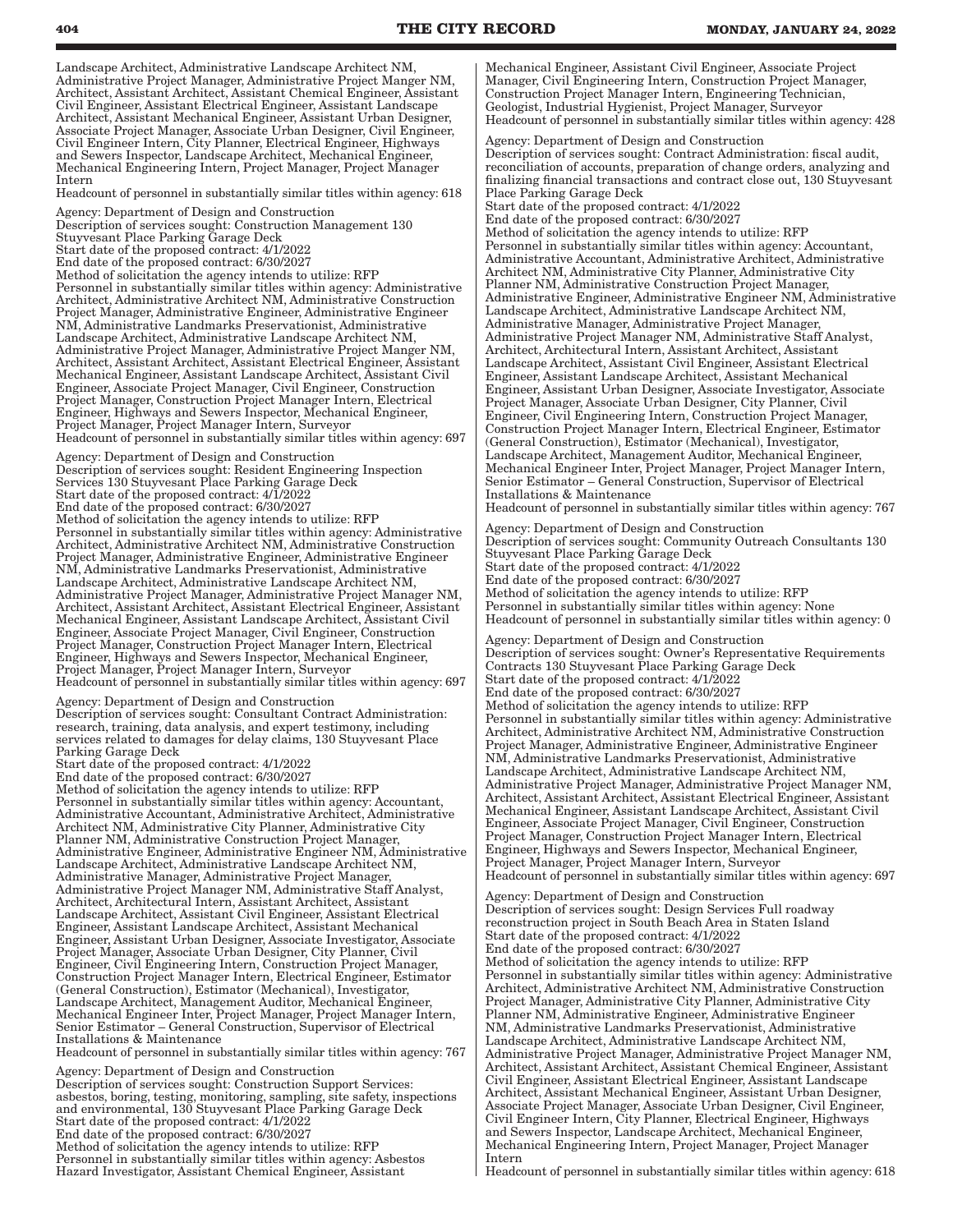#### **MONDAY, JANUARY 24, 2022 THE CITY RECORD 405**

Agency: Department of Design and Construction

Description of services sought: Construction Management Full roadway reconstruction project in South Beach Area in Staten Island Start date of the proposed contract: 4/1/2022

End date of the proposed contract: 6/30/2027 Method of solicitation the agency intends to utilize: RFP Personnel in substantially similar titles within agency: Administrative Architect, Administrative Architect NM, Administrative Construction Project Manager, Administrative Engineer, Administrative Engineer NM, Administrative Landmarks Preservationist, Administrative Landscape Architect, Administrative Landscape Architect NM, Administrative Project Manager, Administrative Project Manger NM, Architect, Assistant Architect, Assistant Electrical Engineer, Assistant Mechanical Engineer, Assistant Landscape Architect, Assistant Civil Engineer, Associate Project Manager, Civil Engineer, Construction Project Manager, Construction Project Manager Intern, Electrical Engineer, Highways and Sewers Inspector, Mechanical Engineer, Project Manager, Project Manager Intern, Surveyor

Headcount of personnel in substantially similar titles within agency: 697

Agency: Department of Design and Construction Description of services sought: Resident Engineering Inspection Services Full roadway reconstruction project in South Beach Area in Staten Island

Start date of the proposed contract: 4/1/2022

End date of the proposed contract: 6/30/2027

Method of solicitation the agency intends to utilize: RFP Personnel in substantially similar titles within agency: Administrative Architect, Administrative Architect NM, Administrative Construction Project Manager, Administrative Engineer, Administrative Engineer NM, Administrative Landmarks Preservationist, Administrative Landscape Architect, Administrative Landscape Architect NM, Administrative Project Manager, Administrative Project Manager NM, Architect, Assistant Architect, Assistant Electrical Engineer, Assistant Mechanical Engineer, Assistant Landscape Architect, Assistant Civil Engineer, Associate Project Manager, Civil Engineer, Construction Project Manager, Construction Project Manager Intern, Electrical Engineer, Highways and Sewers Inspector, Mechanical Engineer, Project Manager, Project Manager Intern, Surveyor Headcount of personnel in substantially similar titles within agency: 697

Agency: Department of Design and Construction

Description of services sought: Consultant Contract Administration: research, training, data analysis, and expert testimony, including services related to damages for delay claims, Full roadway reconstruction project in South Beach Area in Staten Island Start date of the proposed contract: 4/1/2022 End date of the proposed contract: 6/30/2027 Method of solicitation the agency intends to utilize: RFP Personnel in substantially similar titles within agency: Accountant, Administrative Accountant, Administrative Architect, Administrative Architect NM, Administrative City Planner, Administrative City Planner NM, Administrative Construction Project Manager, Administrative Engineer, Administrative Engineer NM, Administrative Landscape Architect, Administrative Landscape Architect NM, Administrative Manager, Administrative Project Manager, Administrative Project Manager NM, Administrative Staff Analyst, Architect, Architectural Intern, Assistant Architect, Assistant Landscape Architect, Assistant Civil Engineer, Assistant Electrical Engineer, Assistant Landscape Architect, Assistant Mechanical Engineer, Assistant Urban Designer, Associate Investigator, Associate Project Manager, Associate Urban Designer, City Planner, Civil Engineer, Civil Engineering Intern, Construction Project Manager, Construction Project Manager Intern, Electrical Engineer, Estimator (General Construction), Estimator (Mechanical), Investigator, Landscape Architect, Management Auditor, Mechanical Engineer, Mechanical Engineer Inter, Project Manager, Project Manager Intern, Senior Estimator – General Construction, Supervisor of Electrical Installations & Maintenance

Headcount of personnel in substantially similar titles within agency: 767

Agency: Department of Design and Construction Description of services sought: Construction Support Services: asbestos, boring, testing, monitoring, sampling, site safety, inspections and environmental, Full roadway reconstruction project in South Beach Area in Staten Island

Start date of the proposed contract: 4/1/2022

End date of the proposed contract: 6/30/2027

Method of solicitation the agency intends to utilize: RFP Personnel in substantially similar titles within agency: Asbestos Hazard Investigator, Assistant Chemical Engineer, Assistant Mechanical Engineer, Assistant Civil Engineer, Associate Project Manager, Civil Engineering Intern, Construction Project Manager, Construction Project Manager Intern, Engineering Technician, Geologist, Industrial Hygienist, Project Manager, Surveyor Headcount of personnel in substantially similar titles within agency: 428

Agency: Department of Design and Construction

Description of services sought: Contract Administration: fiscal audit, reconciliation of accounts, preparation of change orders, analyzing and finalizing financial transactions and contract close out, Full roadway

reconstruction project in South Beach Area in Staten Island Start date of the proposed contract: 4/1/2022 End date of the proposed contract: 6/30/2027 Method of solicitation the agency intends to utilize: RFP Personnel in substantially similar titles within agency: Accountant, Administrative Accountant, Administrative Architect, Administrative Architect NM, Administrative City Planner, Administrative City Planner NM, Administrative Construction Project Manager, Administrative Engineer, Administrative Engineer NM, Administrative Landscape Architect, Administrative Landscape Architect NM, Administrative Manager, Administrative Project Manager, Administrative Project Manager NM, Administrative Staff Analyst, Architect, Architectural Intern, Assistant Architect, Assistant Landscape Architect, Assistant Civil Engineer, Assistant Electrical Engineer, Assistant Landscape Architect, Assistant Mechanical Engineer, Assistant Urban Designer, Associate Investigator, Associate Project Manager, Associate Urban Designer, City Planner, Civil Engineer, Civil Engineering Intern, Construction Project Manager, Construction Project Manager Intern, Electrical Engineer, Estimator (General Construction), Estimator (Mechanical), Investigator, Landscape Architect, Management Auditor, Mechanical Engineer, Mechanical Engineer Inter, Project Manager, Project Manager Intern, Senior Estimator – General Construction, Supervisor of Electrical Installations & Maintenance Headcount of personnel in substantially similar titles within agency: 767

Agency: Department of Design and Construction Description of services sought: Community Outreach Consultants Full roadway reconstruction project in South Beach Area in Staten Island Start date of the proposed contract: 4/1/2022 End date of the proposed contract: 6/30/2027 Method of solicitation the agency intends to utilize: RFP Personnel in substantially similar titles within agency: None Headcount of personnel in substantially similar titles within agency: 0

Agency: Department of Design and Construction Description of services sought: Owner's Representative Requirements Contracts Full roadway reconstruction project in South Beach Area in Staten Island

Start date of the proposed contract: 4/1/2022 End date of the proposed contract: 6/30/2027 Method of solicitation the agency intends to utilize: RFP Personnel in substantially similar titles within agency: Administrative Architect, Administrative Architect NM, Administrative Construction Project Manager, Administrative Engineer, Administrative Engineer NM, Administrative Landmarks Preservationist, Administrative Landscape Architect, Administrative Landscape Architect NM, Administrative Project Manager, Administrative Project Manager NM, Architect, Assistant Architect, Assistant Electrical Engineer, Assistant Mechanical Engineer, Assistant Landscape Architect, Assistant Civil Engineer, Associate Project Manager, Civil Engineer, Construction Project Manager, Construction Project Manager Intern, Electrical Engineer, Highways and Sewers Inspector, Mechanical Engineer, Project Manager, Project Manager Intern, Surveyor Headcount of personnel in substantially similar titles within agency: 697

 $\bullet$  j24

Notice of Intent to Issue New Solicitation(s) Not Included in FY 2022 Annual Contracting Plan and Schedule

NOTICE IS HEREBY GIVEN that the Mayor will be issuing the following solicitation(s) not included in the FY 2022 Annual Contracting Plan and Schedule that is published, pursuant to New York City Charter § 312(a):

Agency: Department of Information Technology Telecommunications (DOITT)

Description of services sought: Citywide Contracts System Integration Class 1 – Unique

Start date of the proposed contract: 7/1/2022

End date of the proposed contract: 6/30/2023

Method of solicitation the agency intends to utilize: Negotiated Acquisition Extension

Personnel in substantially similar titles within agency: This is a task order contract that does not simultaneously result in the award of a first task order; therefore, this information will be determined in conjunction with the issuance of each task order pursuant to this

contract. Headcount of personnel in substantially similar titles within agency: TBD

Agency: Department of Information Technology Telecommunications Description of services sought: Citywide Contracts System Integration Class 1 – Aithent

Start date of the proposed contract: 7/1/2022

End date of the proposed contract: 6/30/2023 Method of solicitation the agency intends to utilize: Negotiated Acquisition Extension

Personnel in substantially similar titles within agency: This is a task order contract that does not simultaneously result in the award of a first task order; therefore, this information will be determined in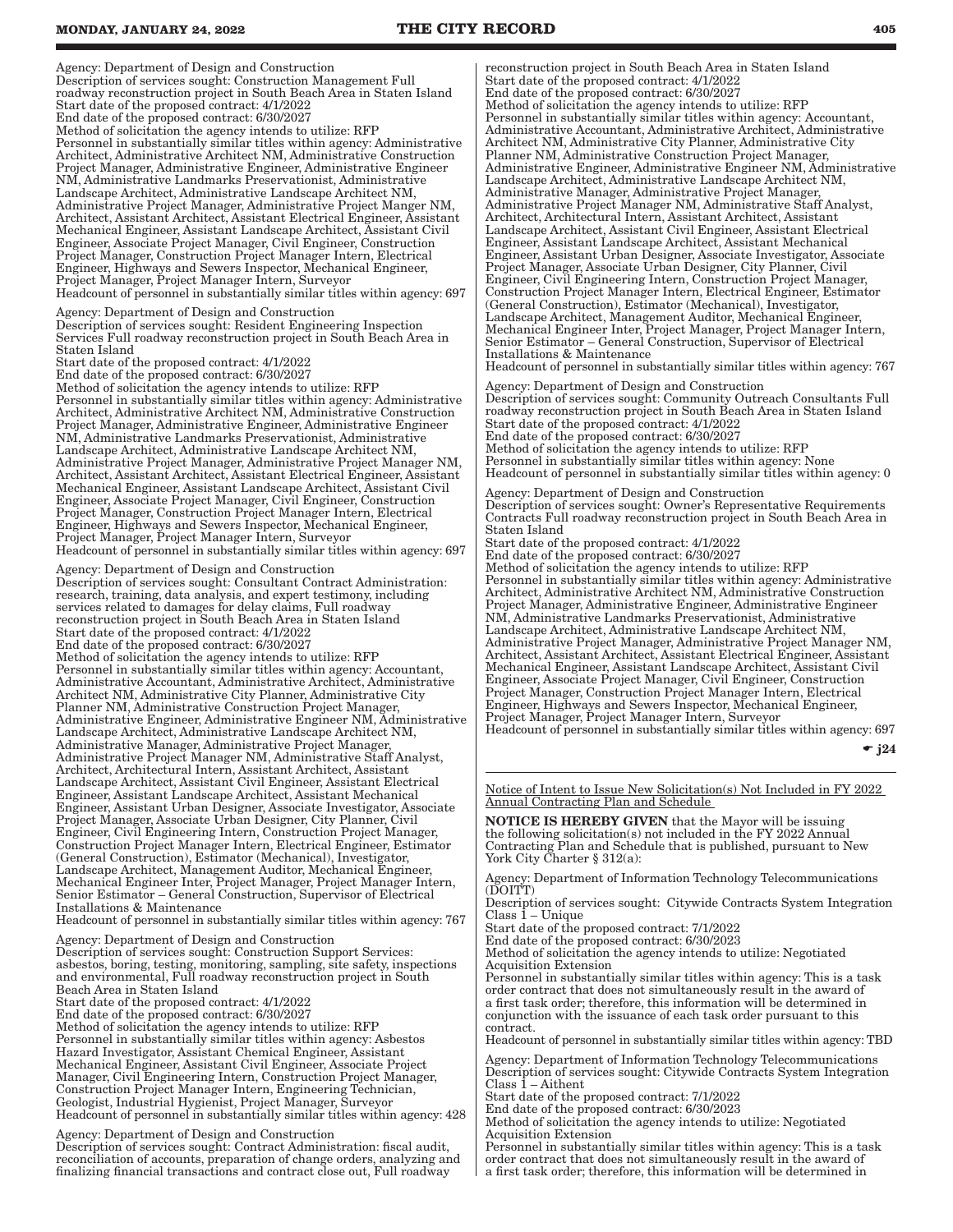conjunction with the issuance of each task order pursuant to this contract.

Headcount of personnel in substantially similar titles within agency: TBD

Agency: Department of Information Technology Telecommunications Description of services sought: Citywide Contracts System Integration Class 1 – DynTek Services, Inc

Start date of the proposed contract: 7/1/2022

End date of the proposed contract: 6/30/2023 Method of solicitation the agency intends to utilize: Negotiated

Acquisition Extension

Personnel in substantially similar titles within agency: This is a task order contract that does not simultaneously result in the award of a first task order; therefore, this information will be determined in conjunction with the issuance of each task order pursuant to this contract.

Headcount of personnel in substantially similar titles within agency: TBD

Agency: Department of Information Technology Telecommunications Description of services sought: Citywide Contracts System Integration Class 1 – GCOM Services, INC

Start date of the proposed contract: 7/1/2022

End date of the proposed contract: 6/30/2023

Method of solicitation the agency intends to utilize: Negotiated Acquisition Extension

Personnel in substantially similar titles within agency: This is a task order contract that does not simultaneously result in the award of a first task order; therefore, this information will be determined in conjunction with the issuance of each task order pursuant to this contract.

Headcount of personnel in substantially similar titles within agency: TBD

Agency: Department of Information Technology Telecommunications

Description of services sought: Citywide Contracts System Integration Class 1 – Nagarro

Start date of the proposed contract: 7/1/2022

End date of the proposed contract: 6/30/2023

Method of solicitation the agency intends to utilize: Negotiated Acquisition Extension

Personnel in substantially similar titles within agency: This is a task order contract that does not simultaneously result in the award of a first task order; therefore, this information will be determined in conjunction with the issuance of each task order pursuant to this contract.

Headcount of personnel in substantially similar titles within agency: TBD

Agency: Department of Information Technology Telecommunications Description of services sought: Citywide Contracts System Integration Class 1 – PruTech

Start date of the proposed contract: 7/1/2022

End date of the proposed contract: 6/30/2023

Method of solicitation the agency intends to utilize: Negotiated Acquisition Extension

Personnel in substantially similar titles within agency: This is a task order contract that does not simultaneously result in the award of a first task order; therefore, this information will be determined in conjunction with the issuance of each task order pursuant to this contract.

Headcount of personnel in substantially similar titles within agency: TBD

Agency: Department of Information Technology Telecommunications (DOITT)

Description of services sought: Citywide Contracts System Integration Class 2 – Accenture, LLP

Start date of the proposed contract: 7/1/2022

End date of the proposed contract: 6/30/2023

Method of solicitation the agency intends to utilize: Negotiated Acquisition Extension

Personnel in substantially similar titles within agency: This is a task order contract that does not simultaneously result in the award of a first task order; therefore, this information will be determined in conjunction with the issuance of each task order pursuant to this contract.

Headcount of personnel in substantially similar titles within agency: TBD

Agency: Department of Information Technology Telecommunications Description of services sought: Citywide Contracts System Integration  $Class 2 - CGI$ 

Start date of the proposed contract: 7/1/2022

End date of the proposed contract: 6/30/2023

Method of solicitation the agency intends to utilize: Negotiated Acquisition Extension

Personnel in substantially similar titles within agency: This is a task order contract that does not simultaneously result in the award of a first task order; therefore, this information will be determined in conjunction with the issuance of each task order pursuant to this contract.

Headcount of personnel in substantially similar titles within agency: TBD

Agency: Department of Information Technology Telecommunications Description of services sought: Citywide Contracts System Integration Class 2 CMA Consulting Services

Start date of the proposed contract: 7/1/2022

End date of the proposed contract: 6/30/2023 Method of solicitation the agency intends to utilize: Negotiated Acquisition Extension

Personnel in substantially similar titles within agency: This is a task order contract that does not simultaneously result in the award of a first task order; therefore, this information will be determined in conjunction with the issuance of each task order pursuant to this contract.

Headcount of personnel in substantially similar titles within agency: TBD

Agency: Department of Information Technology Telecommunications Description of services sought: Citywide Contracts System Integration Class  $2$  – Deloitte Consulting

Start date of the proposed contract: 7/1/2022

End date of the proposed contract: 6/30/2023

Method of solicitation the agency intends to utilize: Negotiated Acquisition Extension

Personnel in substantially similar titles within agency: This is a task order contract that does not simultaneously result in the award of a first task order; therefore, this information will be determined in conjunction with the issuance of each task order pursuant to this contract.

Headcount of personnel in substantially similar titles within agency: TBD

Agency: Department of Information Technology Telecommunications Description of services sought: Citywide Contracts System Integration Class 2 – Experis

Start date of the proposed contract: 7/1/2022

End date of the proposed contract: 6/30/2023

Method of solicitation the agency intends to utilize: Negotiated Acquisition Extension

Personnel in substantially similar titles within agency: This is a task order contract that does not simultaneously result in the award of a first task order; therefore, this information will be determined in conjunction with the issuance of each task order pursuant to this contract.

Headcount of personnel in substantially similar titles within agency: TBD

Agency: Department of Information Technology Telecommunications Description of services sought: Citywide Contracts System Integration Class 2 – IBM

Start date of the proposed contract: 7/1/2022

End date of the proposed contract: 6/30/2023

Method of solicitation the agency intends to utilize: Negotiated Acquisition Extension

Personnel in substantially similar titles within agency: This is a task order contract that does not simultaneously result in the award of a first task order; therefore, this information will be determined in conjunction with the issuance of each task order pursuant to this contract.

Headcount of personnel in substantially similar titles within agency: TBD

Agency: Department of Information Technology Telecommunications (DOITT)

Description of services sought: Citywide Contracts Security Class II – Pivot Point Security

Start date of the proposed contract: 9/1/2022

End date of the proposed contract: 8/31/2023

Method of solicitation the agency intends to utilize: Negotiated Acquisition

Personnel in substantially similar titles within agency: This is a task order contract that does not simultaneously result in the award of a first task order; therefore, this information will be determined in conjunction with the issuance of each task order pursuant to this contract.

Headcount of personnel in substantially similar titles within agency: TBD Agency: Department of Information Technology Telecommunications

 $(DOITT)$ Description of services sought: Citywide Contracts Security Class II –

International Business Machines

Start date of the proposed contract: 9/1/2022 End date of the proposed contract: 8/31/2023

Method of solicitation the agency intends to utilize: Negotiated Acquisition

Personnel in substantially similar titles within agency: This is a task order contract that does not simultaneously result in the award of a first task order; therefore, this information will be determined in conjunction with the issuance of each task order pursuant to this contract.

Headcount of personnel in substantially similar titles within agency: TBD Agency: Department of Information Technology Telecommunications

(DOITT) Description of services sought: Citywide Contracts Security Class II –

DynTek Services, Inc Start date of the proposed contract: 9/1/2022

End date of the proposed contract: 8/31/2023

Method of solicitation the agency intends to utilize: Negotiated Acquisition

Personnel in substantially similar titles within agency: This is a task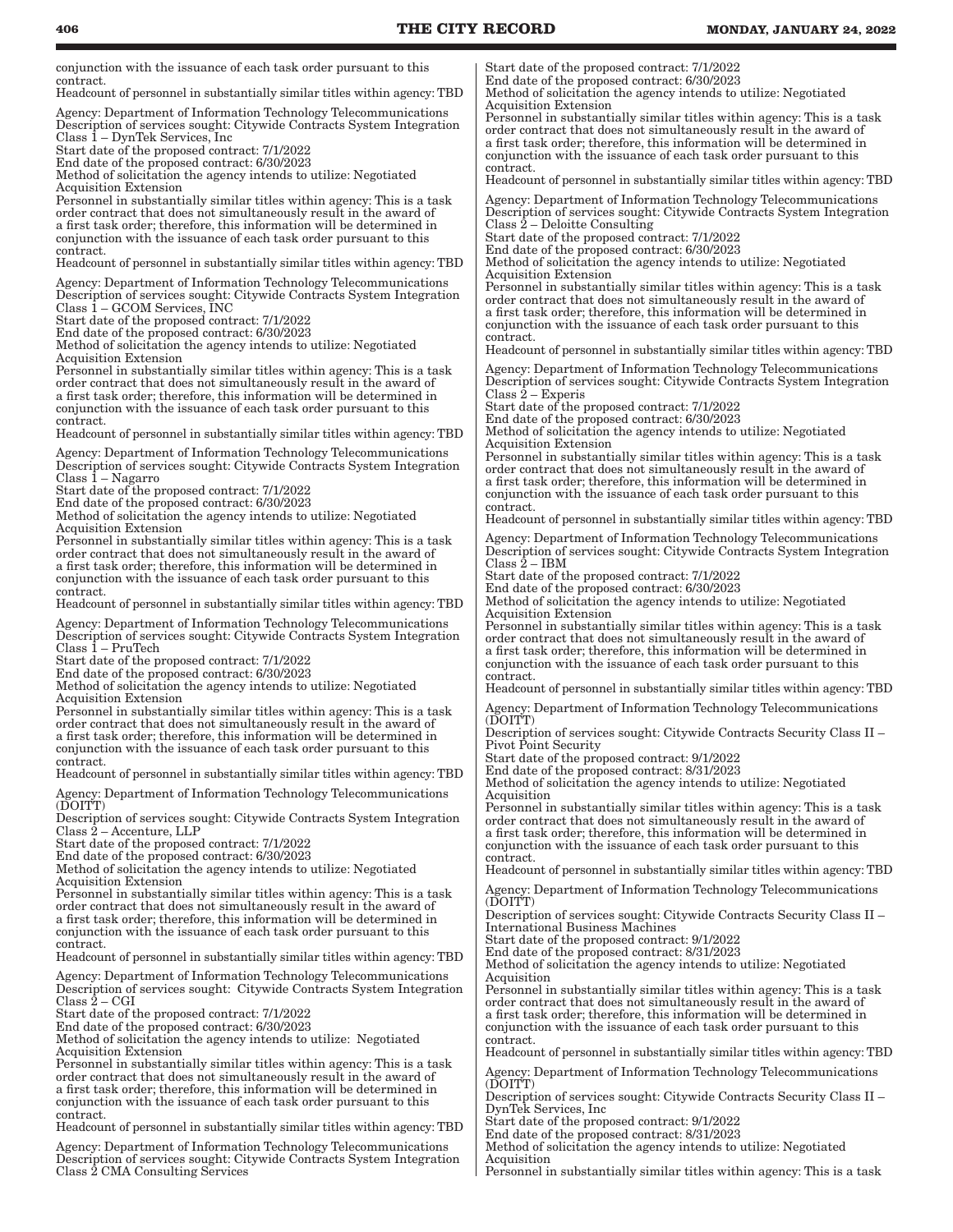order contract that does not simultaneously result in the award of a first task order; therefore, this information will be determined in conjunction with the issuance of each task order pursuant to this contract.

Headcount of personnel in substantially similar titles within agency: TBD

Agency: Department of Information Technology Telecommunications  $(DOIT^{\mathsf{v}}T)$ 

Description of services sought: Citywide Contracts Quality Control Class I – KPMG

Start date of the proposed contract: 10/10/2022

End date of the proposed contract: 10/9/2023 Method of solicitation the agency intends to utilize: Negotiated Acquisition Extension

Personnel in substantially similar titles within agency: This is a task order contract that does not simultaneously result in the award of a first task order; therefore, this information will be determined in conjunction with the issuance of each task order pursuant to this contract.

Headcount of personnel in substantially similar titles within agency: TBD

Agency: Department of Information Technology Telecommunications  $(DOIT^{\dagger}T)$ 

Description of services sought: Citywide Contracts Quality Control Class I – Gartner

Start date of the proposed contract: 10/10/2022 End date of the proposed contract: 10/9/2023

Method of solicitation the agency intends to utilize: Negotiated Acquisition Extension

Personnel in substantially similar titles within agency: This is a task order contract that does not simultaneously result in the award of a first task order; therefore, this information will be determined in conjunction with the issuance of each task order pursuant to this contract.

Headcount of personnel in substantially similar titles within agency: TBD

Agency: Department of Information Technology Telecommunications  $(DOITT)$ 

Description of services sought: Citywide Contracts Quality Control Class III – Gartner

Start date of the proposed contract: 10/10/2022

End date of the proposed contract: 10/9/2023

Method of solicitation the agency intends to utilize: Negotiated Acquisition Extension

Personnel in substantially similar titles within agency: This is a task order contract that does not simultaneously result in the award of a first task order; therefore, this information will be determined in conjunction with the issuance of each task order pursuant to this contract.

Headcount of personnel in substantially similar titles within agency: TBD Agency: Department of Information Technology Telecommunications

(DOITT)

Description of services sought: Citywide Contracts Quality Control Class III – KPMG

Start date of the proposed contract: 10/10/2022

End date of the proposed contract: 10/9/2023 Method of solicitation the agency intends to utilize: Negotiated

Acquisition Extension

Personnel in substantially similar titles within agency: This is a task order contract that does not simultaneously result in the award of a first task order; therefore, this information will be determined in conjunction with the issuance of each task order pursuant to this contract.

Headcount of personnel in substantially similar titles within agency: TBD

Agency: Department of Information Technology Telecommunications (DOITT)

Description of services sought: Citywide Contracts Quality Control Class III – CTGi

Start date of the proposed contract: 10/10/2022

End date of the proposed contract: 10/9/2023

Method of solicitation the agency intends to utilize: Negotiated Acquisition Extension

Personnel in substantially similar titles within agency: This is a task order contract that does not simultaneously result in the award of a first task order; therefore, this information will be determined in conjunction with the issuance of each task order pursuant to this contract.

Headcount of personnel in substantially similar titles within agency: TBD

Agency: Department of Information Technology Telecommunications  $(DOIT^{\dagger}T)$ 

Description of services sought: Citywide Contracts Quality Control Class III – NYSTEC

Start date of the proposed contract: 10/10/2022

End date of the proposed contract: 10/9/2023

Method of solicitation the agency intends to utilize: Negotiated Acquisition Extension

Personnel in substantially similar titles within agency: This is a task order contract that does not simultaneously result in the award of a first task order; therefore, this information will be determined in

conjunction with the issuance of each task order pursuant to this contract.

Headcount of personnel in substantially similar titles within agency: TBD

 $\bullet$  j24

Notice of Intent to Extend Contract(s) Not Included in FY 2022 Annual Contracting Plan and Schedule

NOTICE IS HEREBY GIVEN that the Mayor will be entering into the following extension(s) of (a) contract(s) not included in the  $\overline{y}Y$  2022 Annual Contracting Plan and Schedule that is published, pursuant to New York City Charter § 312(a):

#### Agency: DDC

FMS Contract #: CT185020191423131

Vendor: Tectonic Engineering & Surveying Consultants PC Description of services: SEKCWSRV2, Requ's Contract for Land Survey Service Citywide SEKCWSRV2 Requirements Contract Award method of original contract: RFP

FMS Contract type: REQUIREMENTS

End date of original contract: 5/23/2022

Method of renewal/extension the agency intends to utilize: Renewal New start date of the proposed renewed/extended contract: 5/24/2022 New end date of the proposed renewed/extended contract: 5/23/2023 Modifications sought to the nature of services performed under the contract: None

Reason(s) the agency intends to renew/extend the contract: Continuity of Service

Personnel in substantially similar titles within agency: Administrative Architect, Administrative Architect NM, Administrative Construction Project Manager, Administrative City Planner, Administrative City Planner NM, Administrative Engineer, Administrative Engineer NM, Administrative Landmarks Preservationist, Administrative Landscape Architect, Administrative Landscape Architect NM, Administrative Project Manager, Administrative Project Manager NM, Architect, Assistant Architect, Assistant Chemical Engineer, Assistant Civil Engineer, Assistant Electrical Engineer, Assistant Landscape Architect, Assistant Mechanical Engineer, Assistant Urban Designer, Associate Project Manager, Associate Urban Designer, Civil Engineer, Civil Engineer Intern, City Planner, Electrical Engineer, Highways and Sewers Inspector, Landscape Architect, Mechanical Engineer, Mechanical Engineering Intern, Project Manager, Project Manager Intern

Headcount of personnel in substantially similar titles within agency: 618 Agency: DDC

FMS Contract #: CT185020191423132

Vendor: Montrose Surveying CO LLP Description of services: SEQCWSRV2, Requ's Contract for Land Survey Service Citywide SEQCWSRV2 Requirements Contract Award method of original contract: RFP

FMS Contract type: REQUIREMENTS

End date of original contract: 5/23/2022

Method of renewal/extension the agency intends to utilize: Renewal New start date of the proposed renewed/extended contract: 5/24/2022 New end date of the proposed renewed/extended contract: 5/23/2023 Modifications sought to the nature of services performed under the contract: None

Reason(s) the agency intends to renew/extend the contract: Continuity of Service

Personnel in substantially similar titles within agency: Administrative Architect, Administrative Architect NM, Administrative Construction Project Manager, Administrative City Planner, Administrative City Planner NM, Administrative Engineer, Administrative Engineer NM, Administrative Landmarks Preservationist, Administrative Landscape Architect, Administrative Landscape Architect NM, Administrative Project Manager, Administrative Project Manager NM, Architect, Assistant Architect, Assistant Chemical Engineer, Assistant Civil Engineer, Assistant Electrical Engineer, Assistant Landscape Architect, Assistant Mechanical Engineer, Assistant Urban Designer, Associate Project Manager, Associate Urban Designer, Civil Engineer, Civil Engineer Intern, City Planner, Electrical Engineer, Highways and Sewers Inspector, Landscape Architect, Mechanical Engineer, Mechanical Engineering Intern, Project Manager, Project Manager Intern

Headcount of personnel in substantially similar titles within agency: 618 Agency: DDC

FMS Contract #: CT185020191423133

Vendor: GDB Geospatial LS PC

Description of services: SENCWSRV2, Requ's Contract for Land Survey Services Citywide SENCWSRV2 Requirements Contract Award method of original contract: RFP

FMS Contract type: REQUIREMENTS

End date of original contract: 5/23/2022

Method of renewal/extension the agency intends to utilize: Renewal New start date of the proposed renewed/extended contract: 5/24/2022 New end date of the proposed renewed/extended contract: 5/23/2023 Modifications sought to the nature of services performed under the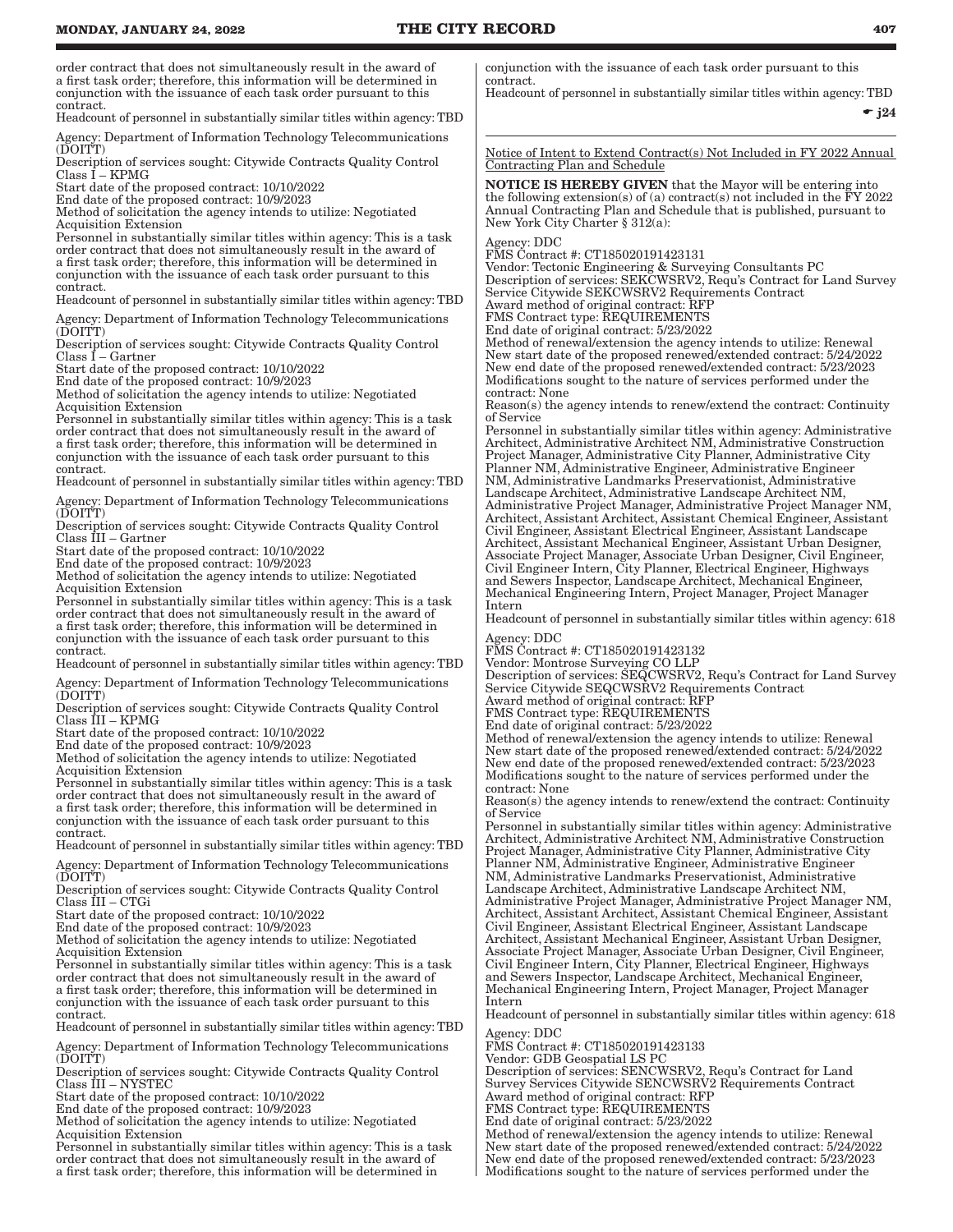contract: None

Reason(s) the agency intends to renew/extend the contract: Continuity of Service

Personnel in substantially similar titles within agency: Administrative Architect, Administrative Architect NM, Administrative Construction Project Manager, Administrative City Planner, Administrative City Planner NM, Administrative Engineer, Administrative Engineer NM, Administrative Landmarks Preservationist, Administrative Landscape Architect, Administrative Landscape Architect NM, Administrative Project Manager, Administrative Project Manager NM, Architect, Assistant Architect, Assistant Chemical Engineer, Assistant Civil Engineer, Assistant Electrical Engineer, Assistant Landscape Architect, Assistant Mechanical Engineer, Assistant Urban Designer, Associate Project Manager, Associate Urban Designer, Civil Engineer, Civil Engineer Intern, City Planner, Electrical Engineer, Highways and Sewers Inspector, Landscape Architect, Mechanical Engineer, Mechanical Engineering Intern, Project Manager, Project Manager Intern

Headcount of personnel in substantially similar titles within agency: 618 Agency: DDC

FMS Contract #: CT185020191423134

Vendor: Colliers Engineering of Design CT PC

Description of services: SERCWSRV2, Requ's Contract for Land Survey Services Citywide SERCWSRV2 Requirements Contract

Award method of original contract: RFP

FMS Contract type: REQUIREMENTS

End date of original contract: 5/23/2022

Method of renewal/extension the agency intends to utilize: Renewal New start date of the proposed renewed/extended contract: 5/24/2022 New end date of the proposed renewed/extended contract: 5/23/2023 Modifications sought to the nature of services performed under the contract: None

Reason(s) the agency intends to renew/extend the contract: Continuity of Service

Personnel in substantially similar titles within agency: Administrative Architect, Administrative Architect NM, Administrative Construction Project Manager, Administrative City Planner, Administrative City Planner NM, Administrative Engineer, Administrative Engineer NM, Administrative Landmarks Preservationist, Administrative Landscape Architect, Administrative Landscape Architect NM, Administrative Project Manager, Administrative Project Manager NM, Architect, Assistant Architect, Assistant Chemical Engineer, Assistant Civil Engineer, Assistant Electrical Engineer, Assistant Landscape Architect, Assistant Mechanical Engineer, Assistant Urban Designer, Associate Project Manager, Associate Urban Designer, Civil Engineer, Civil Engineer Intern, City Planner, Electrical Engineer, Highways and Sewers Inspector, Landscape Architect, Mechanical Engineer, Mechanical Engineering Intern, Project Manager, Project Manager Intern

Headcount of personnel in substantially similar titles within agency: 618

Agency: DDC

FMS Contract #: CT185020191423135 Vendor: ROGERS SURVEYING PLLC

Description of services: SEXCWSRV2, Requ's Contract for Land Survey Services Citywide SEXCWSRV2 Requirements contract

Award method of original contract: RFP

FMS Contract type: REQUIREMENTS

End date of original contract: 5/23/2022

Method of renewal/extension the agency intends to utilize: Renewal New start date of the proposed renewed/extended contract: 5/24/2022 New end date of the proposed renewed/extended contract: 5/23/2023 Modifications sought to the nature of services performed under the contract: None

Reason(s) the agency intends to renew/extend the contract: Continuity of Service

Personnel in substantially similar titles within agency: Administrative Architect, Administrative Architect NM, Administrative Construction Project Manager, Administrative City Planner, Administrative City Planner NM, Administrative Engineer, Administrative Engineer NM, Administrative Landmarks Preservationist, Administrative Landscape Architect, Administrative Landscape Architect NM, Administrative Project Manager, Administrative Project Manager NM, Architect, Assistant Architect, Assistant Chemical Engineer, Assistant Civil Engineer, Assistant Electrical Engineer, Assistant Landscape Architect, Assistant Mechanical Engineer, Assistant Urban Designer, Associate Project Manager, Associate Urban Designer, Civil Engineer, Civil Engineer Intern, City Planner, Electrical Engineer, Highways and Sewers Inspector, Landscape Architect, Mechanical Engineer, Mechanical Engineering Intern, Project Manager, Project Manager Intern

Headcount of personnel in substantially similar titles within agency: 618 Agency: DDC

FMS Contract #: CT185020191423136

Vendor: Barbara Thayer PE ARCH Landscape Architecture LS DPC Description of services: SEQCWSRV3, Requ's Contract for Land Survey Services Citywide SEQCWSRV3 Requirements Contract Award method of original contract: RFP FMS Contract type: REQUIREMENTS

End date of original contract: 5/23/2022

Method of renewal/extension the agency intends to utilize: Renewal New start date of the proposed renewed/extended contract: 5/24/2022 New end date of the proposed renewed/extended contract: 5/23/2023 Modifications sought to the nature of services performed under the contract: None

Reason(s) the agency intends to renew/extend the contract: Continuity of Service

Personnel in substantially similar titles within agency: Administrative Architect, Administrative Architect NM, Administrative Construction Project Manager, Administrative City Planner, Administrative City Planner NM, Administrative Engineer, Administrative Engineer NM, Administrative Landmarks Preservationist, Administrative Landscape Architect, Administrative Landscape Architect NM, Administrative Project Manager, Administrative Project Manager NM, Architect, Assistant Architect, Assistant Chemical Engineer, Assistant Civil Engineer, Assistant Electrical Engineer, Assistant Landscape Architect, Assistant Mechanical Engineer, Assistant Urban Designer, Associate Project Manager, Associate Urban Designer, Civil Engineer, Civil Engineer Intern, City Planner, Electrical Engineer, Highways and Sewers Inspector, Landscape Architect, Mechanical Engineer, Mechanical Engineering Intern, Project Manager, Project Manager Intern

Headcount of personnel in substantially similar titles within agency: 618 Agency: DDC

FMS Contract #: CT185020191423137

Vendor: KS Engineers P C

Description of services: SENCWSRV3, Requ's Contract for Land Survey Services Citywide SENCWSRV3 Requirements Contract Award method of original contract: RFP FMS Contract type: REQUIREMENTS

End date of original contract: 5/23/2022

Method of renewal/extension the agency intends to utilize: Renewal New start date of the proposed renewed/extended contract: 5/24/2022 New end date of the proposed renewed/extended contract: 5/23/2023 Modifications sought to the nature of services performed under the contract: None

Reason(s) the agency intends to renew/extend the contract: Continuity of Service

Personnel in substantially similar titles within agency: Administrative Architect, Administrative Architect NM, Administrative Construction Project Manager, Administrative City Planner, Administrative City Planner NM, Administrative Engineer, Administrative Engineer NM, Administrative Landmarks Preservationist, Administrative Landscape Architect, Administrative Landscape Architect NM, Administrative Project Manager, Administrative Project Manager NM, Architect, Assistant Architect, Assistant Chemical Engineer, Assistant Civil Engineer, Assistant Electrical Engineer, Assistant Landscape Architect, Assistant Mechanical Engineer, Assistant Urban Designer, Associate Project Manager, Associate Urban Designer, Civil Engineer, Civil Engineer Intern, City Planner, Electrical Engineer, Highways and Sewers Inspector, Landscape Architect, Mechanical Engineer, Mechanical Engineering Intern, Project Manager, Project Manager Intern

Headcount of personnel in substantially similar titles within agency: 618 Agency: DDC

FMS Contract #: CT185020191423138

Vendor: MG Mclaren Engineering And Land Surveying PC Description of services: Requirements Contract for Land Survey Services Citywide SERCWSRV3 Requirements Contract Award method of original contract: RFP FMS Contract type: REQUIREMENTS

End date of original contract: 5/23/2022

Method of renewal/extension the agency intends to utilize: Renewal New start date of the proposed renewed/extended contract: 5/24/2022 New end date of the proposed renewed/extended contract: 5/23/2023 Modifications sought to the nature of services performed under the contract: None

Reason(s) the agency intends to renew/extend the contract: Continuity of Service

Personnel in substantially similar titles within agency: Administrative Architect, Administrative Architect NM, Administrative Construction Project Manager, Administrative City Planner, Administrative City Planner NM, Administrative Engineer, Administrative Engineer NM, Administrative Landmarks Preservationist, Administrative Landscape Architect, Administrative Landscape Architect NM, Administrative Project Manager, Administrative Project Manager NM, Architect, Assistant Architect, Assistant Chemical Engineer, Assistant Civil Engineer, Assistant Electrical Engineer, Assistant Landscape Architect, Assistant Mechanical Engineer, Assistant Urban Designer, Associate Project Manager, Associate Urban Designer, Civil Engineer, Civil Engineer Intern, City Planner, Electrical Engineer, Highways and Sewers Inspector, Landscape Architect, Mechanical Engineer, Mechanical Engineering Intern, Project Manager, Project Manager Intern

Headcount of personnel in substantially similar titles within agency: 618 Agency: DDC

FMS Contract #: CT185020191423139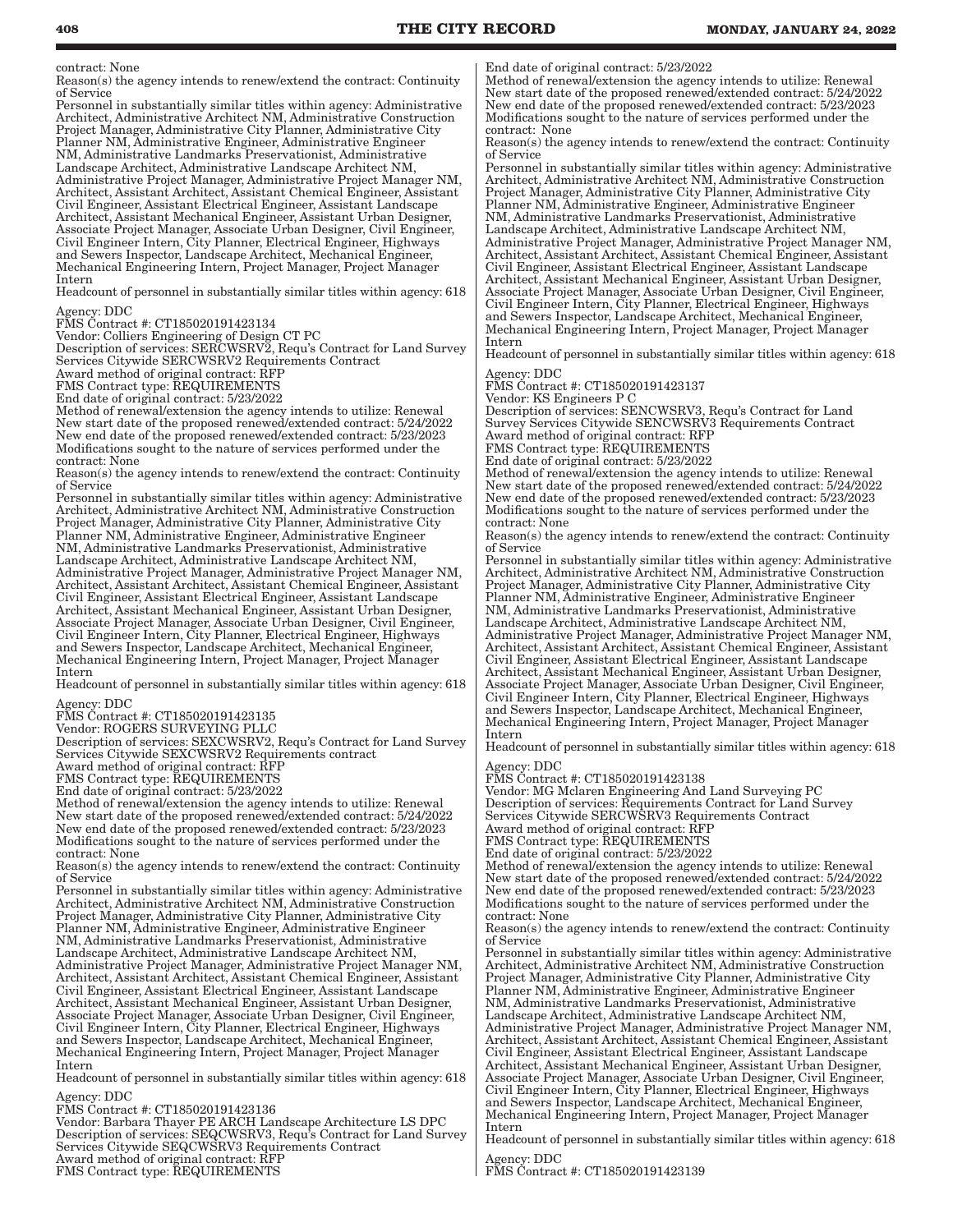Vendor: NV5 New York-Engineers Architects Landscape Architects Description of services: Requirement Contract for Land Survey Services Citywide SEXCWSRV3 Requirements contract Award method of original contract: RFP

FMS Contract type: REQUIREMENTS

End date of original contract: 5/23/2022

Method of renewal/extension the agency intends to utilize: Renewal New start date of the proposed renewed/extended contract: 5/24/2022 New end date of the proposed renewed/extended contract: 5/23/2023 Modifications sought to the nature of services performed under the contract: None

Reason(s) the agency intends to renew/extend the contract: Continuity of Service

Personnel in substantially similar titles within agency: Administrative Architect, Administrative Architect NM, Administrative Construction Project Manager, Administrative City Planner, Administrative City Planner NM, Administrative Engineer, Administrative Engineer NM, Administrative Landmarks Preservationist, Administrative Landscape Architect, Administrative Landscape Architect NM, Administrative Project Manager, Administrative Project Manager NM, Architect, Assistant Architect, Assistant Chemical Engineer, Assistant Civil Engineer, Assistant Electrical Engineer, Assistant Landscape Architect, Assistant Mechanical Engineer, Assistant Urban Designer, Associate Project Manager, Associate Urban Designer, Civil Engineer, Civil Engineer Intern, City Planner, Electrical Engineer, Highways and Sewers Inspector, Landscape Architect, Mechanical Engineer, Mechanical Engineering Intern, Project Manager, Project Manager Intern

Headcount of personnel in substantially similar titles within agency: 618 Agency: DDC

FMS Contract #: CT185020191423140

Vendor: MJ Engineering and Land Surveying PC

Description of services: SEKCWSRV3, Requ's Contract for Land Survey Services Citywide SEKCWSRV3 Requirements Contract

Award method of original contract: RFP

FMS Contract type: REQUIREMENTS

End date of original contract: 05/23/2022

Method of renewal/extension the agency intends to utilize: Renewal New start date of the proposed renewed/extended contract: 5/24/2022 New end date of the proposed renewed/extended contract: 5/23/2023 Modifications sought to the nature of services performed under the contract: None

Reason(s) the agency intends to renew/extend the contract: Continuity of Service

Personnel in substantially similar titles within agency: Administrative Architect, Administrative Architect NM, Administrative Construction Project Manager, Administrative City Planner, Administrative City Planner NM, Administrative Engineer, Administrative Engineer NM, Administrative Landmarks Preservationist, Administrative Landscape Architect, Administrative Landscape Architect NM, Administrative Project Manager, Administrative Project Manager NM, Architect, Assistant Architect, Assistant Chemical Engineer, Assistant Civil Engineer, Assistant Electrical Engineer, Assistant Landscape Architect, Assistant Mechanical Engineer, Assistant Urban Designer, Associate Project Manager, Associate Urban Designer, Civil Engineer, Civil Engineer Intern, City Planner, Electrical Engineer, Highways and Sewers Inspector, Landscape Architect, Mechanical Engineer, Mechanical Engineering Intern, Project Manager, Project Manager Intern

Headcount of personnel in substantially similar titles within agency: 618 Agency: DDC

FMS Contract #: MMA185020176201141

Vendor: MTO-Pros Developments

Description of services: RC for Construction Management Services for Micro projects, Citywide

Award method of original contract: MULTIPLE AWARDS

FMS Contract type: REQUIREMENTS-SERVICES

End date of original contract: 3/14/2022

Method of renewal/extension the agency intends to utilize: Renewal New start date of the proposed renewed/extended contract: 3/15/2022 New end date of the proposed renewed/extended contract: 3/14/2023 Modifications sought to the nature of services performed under the contract: None

Reason(s) the agency intends to renew/extend the contract: Continuity of Service

Personnel in substantially similar titles within agency: Administrative Architect, Administrative Architect NM, Administrative Construction Project Manager, Administrative Engineer, Administrative Engineer NM, Administrative Landmarks Preservationist, Administrative Landscape Architect, Administrative Landscape Architect NM, Administrative Project Manager, Administrative Project Manager NM, Architect, Assistant Architect, Assistant Electrical Engineer, Assistant Mechanical Engineer, Assistant Landscape Architect, Assistant Civil Engineer, Associate Project Manager, Civil Engineer, Construction Project Manager, Construction Project Manager Intern, Electrical Engineer, Highways and Sewers Inspector, Mechanical Engineer, Project Manager, Project Manager Intern, Surveyor

Headcount of personnel in substantially similar titles within agency: 697 |

Agency: DDC

FMS Contract #: MMA185020176201006 Vendor: ZI Engineering, P.C.

Description of services: RC for Construction Management Services for Micro projects, Citywide

Award method of original contract: MULTIPLE AWARDS FMS Contract type: REQUIREMENTS-SERVICES

End date of original contract: 2/6/2022

Method of renewal/extension the agency intends to utilize: Renewal New start date of the proposed renewed/extended contract: 2/07/2022 New end date of the proposed renewed/extended contract: 2/06/2023 Modifications sought to the nature of services performed under the contract: None

Reason(s) the agency intends to renew/extend the contract: Continuity of Service

Personnel in substantially similar titles within agency: Administrative Architect, Administrative Architect NM, Administrative Construction Project Manager, Administrative Engineer, Administrative Engineer NM, Administrative Landmarks Preservationist, Administrative Landscape Architect, Administrative Landscape Architect NM, Administrative Project Manager, Administrative Project Manager NM, Architect, Assistant Architect, Assistant Electrical Engineer, Assistant Mechanical Engineer, Assistant Landscape Architect, Assistant Civil Engineer, Associate Project Manager, Civil Engineer, Construction Project Manager, Construction Project Manager Intern, Electrical Engineer, Highways and Sewers Inspector, Mechanical Engineer, Project Manager, Project Manager Intern, Surveyor

Headcount of personnel in substantially similar titles within agency: 697

Agency: DDC

FMS Contract #: MMA185020176201021 Vendor: W. Allen engineering, PLLC

Description of services: RC for Construction Management Services for Micro projects, Citywide

Award method of original contract: MULTIPLE AWARDS

FMS Contract type: REQUIREMENTS-SERVICES

End date of original contract: 3/12/2021

Method of renewal/extension the agency intends to utilize: Renewal New start date of the proposed renewed/extended contract: 3/13/2021 New end date of the proposed renewed/extended contract: 3/12/2022 Modifications sought to the nature of services performed under the contract: None

Reason(s) the agency intends to renew/extend the contract: Continuity of Service

Personnel in substantially similar titles within agency: Administrative Architect, Administrative Architect NM, Administrative Construction Project Manager, Administrative Engineer, Administrative Engineer NM, Administrative Landmarks Preservationist, Administrative Landscape Architect, Administrative Landscape Architect NM, Administrative Project Manager, Administrative Project Manager NM, Architect, Assistant Architect, Assistant Electrical Engineer, Assistant Mechanical Engineer, Assistant Landscape Architect, Assistant Civil Engineer, Associate Project Manager, Civil Engineer, Construction Project Manager, Construction Project Manager Intern, Electrical Engineer, Highways and Sewers Inspector, Mechanical Engineer, Project Manager, Project Manager Intern, Surveyor

Headcount of personnel in substantially similar titles within agency: 697

Agency: DDC FMS Contract #: MMA185020176201022

Vendor: Architecture & Engineering Group (AEG), P.C.

Description of services: RC for Construction Management Services for Micro projects, Citywide

Award method of original contract: MULTIPLE AWARDS FMS Contract type: REQUIREMENTS-SERVICES

End date of original contract: 2/20/2022

Method of renewal/extension the agency intends to utilize: Renewal New start date of the proposed renewed/extended contract: 2/21/2022 New end date of the proposed renewed/extended contract: 2/20/2023 Modifications sought to the nature of services performed under the contract: None

Reason(s) the agency intends to renew/extend the contract: Continuity of Service

Personnel in substantially similar titles within agency: Administrative Architect, Administrative Architect NM, Administrative Construction Project Manager, Administrative Engineer, Administrative Engineer NM, Administrative Landmarks Preservationist, Administrative Landscape Architect, Administrative Landscape Architect NM, Administrative Project Manager, Administrative Project Manager NM, Architect, Assistant Architect, Assistant Electrical Engineer, Assistant Mechanical Engineer, Assistant Landscape Architect, Assistant Civil Engineer, Associate Project Manager, Civil Engineer, Construction Project Manager, Construction Project Manager Intern, Electrical Engineer, Highways and Sewers Inspector, Mechanical Engineer, Project Manager, Project Manager Intern, Surveyor Headcount of personnel in substantially similar titles within agency: 697

Agency: DDC

FMS Contract #:MMA185020176201038

Vendor: JPCL Engineering, LLC

Description of services: RC for Construction Management Services for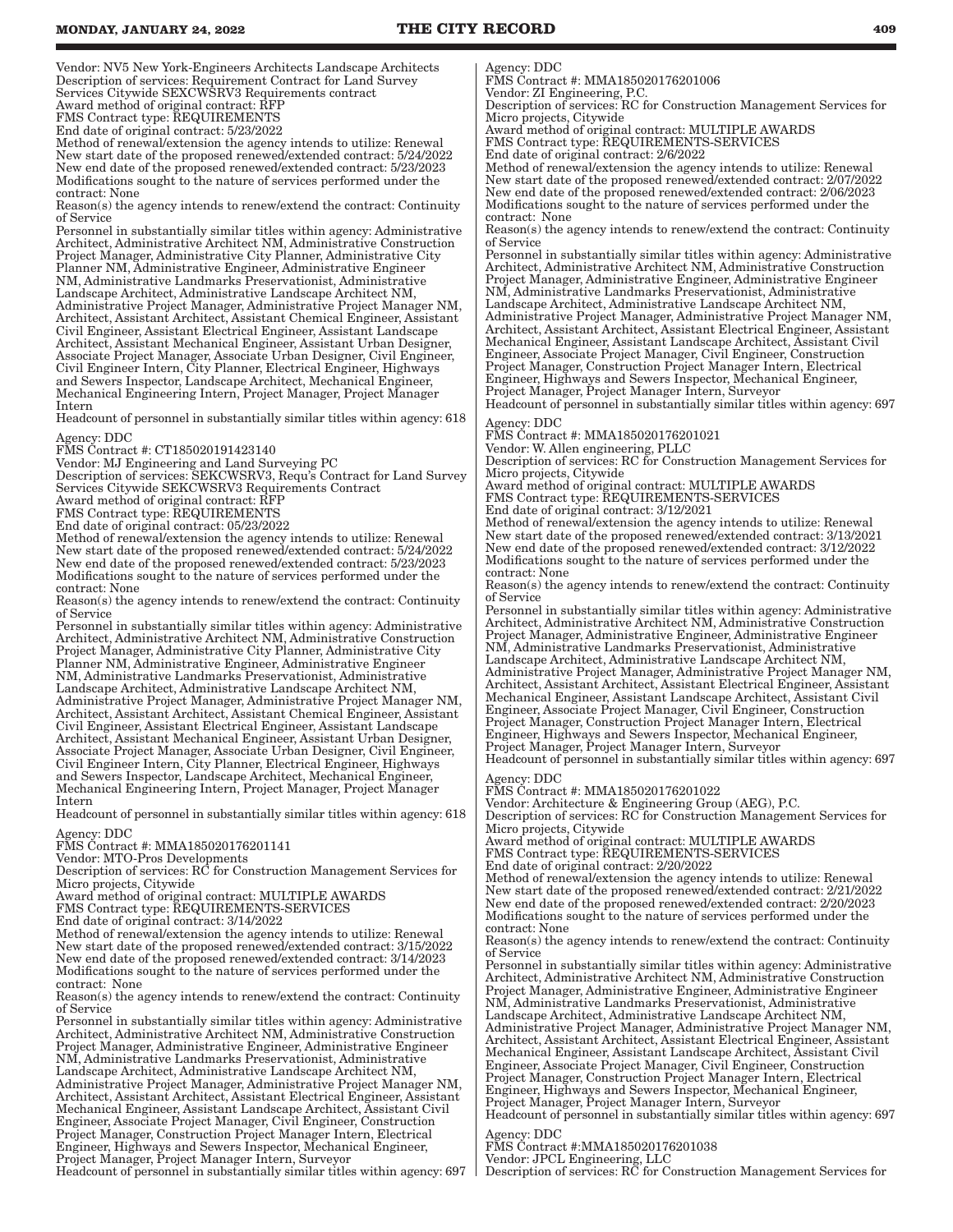Micro projects, Citywide

Award method of original contract: MULTIPLE AWARDS FMS Contract type: REQUIREMENTS-SERVICES End date of original contract: 2/6/2022

Method of renewal/extension the agency intends to utilize: Renewal New start date of the proposed renewed/extended contract: 2/7/2022 New end date of the proposed renewed/extended contract: 2/6/2023 Modifications sought to the nature of services performed under the contract: None

Reason(s) the agency intends to renew/extend the contract: Continuity of Service

Personnel in substantially similar titles within agency: Administrative Architect, Administrative Architect NM, Administrative Construction Project Manager, Administrative Engineer, Administrative Engineer NM, Administrative Landmarks Preservationist, Administrative Landscape Architect, Administrative Landscape Architect NM, Administrative Project Manager, Administrative Project Manager NM, Architect, Assistant Architect, Assistant Electrical Engineer, Assistant Mechanical Engineer, Assistant Landscape Architect, Assistant Civil Engineer, Associate Project Manager, Civil Engineer, Construction Project Manager, Construction Project Manager Intern, Electrical Engineer, Highways and Sewers Inspector, Mechanical Engineer, Project Manager, Project Manager Intern, Surveyor

Headcount of personnel in substantially similar titles within agency: 697

Agency: DDC FMS Contract #: MMA185020176201142 Vendor: The McCloud Group, LLC

Description of services: RC for Construction Management Services for Small projects, Citywide

Award method of original contract: MULTIPLE AWARDS

FMS Contract type: REQUIREMENTS-SERVICES

End date of original contract: 2/6/2022

Method of renewal/extension the agency intends to utilize: Renewal New start date of the proposed renewed/extended contract: 2/7/2022 New end date of the proposed renewed/extended contract: 2/6/2023 Modifications sought to the nature of services performed under the contract: None

Reason(s) the agency intends to renew/extend the contract: Continuity of Service

Personnel in substantially similar titles within agency: Administrative Architect, Administrative Architect NM, Administrative Construction Project Manager, Administrative Engineer, Administrative Engineer NM, Administrative Landmarks Preservationist, Administrative Landscape Architect, Administrative Landscape Architect NM, Administrative Project Manager, Administrative Project Manager NM, Architect, Assistant Architect, Assistant Electrical Engineer, Assistant Mechanical Engineer, Assistant Landscape Architect, Assistant Civil Engineer, Associate Project Manager, Civil Engineer, Construction Project Manager, Construction Project Manager Intern, Electrical Engineer, Highways and Sewers Inspector, Mechanical Engineer, Project Manager, Project Manager Intern, Surveyor

Headcount of personnel in substantially similar titles within agency: 697

Agency: DDC

FMS Contract #: MMA185020176201143 Vendor: A1 Works-In-Progress Associates

Description of services: RC for Construction Management Services for Small projects, Citywide

Award method of original contract: MULTIPLE AWARDS FMS Contract type: REQUIREMENTS-SERVICES

End date of original contract: 2/28/2022

Method of renewal/extension the agency intends to utilize: Renewal New start date of the proposed renewed/extended contract: 3/1/2022 New end date of the proposed renewed/extended contract: 2/28/2023 Modifications sought to the nature of services performed under the contract: None

Reason(s) the agency intends to renew/extend the contract: Continuity of Service

Personnel in substantially similar titles within agency: Administrative Architect, Administrative Architect NM, Administrative Construction Project Manager, Administrative Engineer, Administrative Engineer NM, Administrative Landmarks Preservationist, Administrative Landscape Architect, Administrative Landscape Architect NM, Administrative Project Manager, Administrative Project Manager NM, Architect, Assistant Architect, Assistant Electrical Engineer, Assistant Mechanical Engineer, Assistant Landscape Architect, Assistant Civil Engineer, Associate Project Manager, Civil Engineer, Construction Project Manager, Construction Project Manager Intern, Electrical Engineer, Highways and Sewers Inspector, Mechanical Engineer, Project Manager, Project Manager Intern, Surveyor

Headcount of personnel in substantially similar titles within agency: 697 Agency: DDC

FMS Contract #:MMA185020176201039

Vendor: Techno Consult, Inc.

Description of services: RC for Construction Management Services for Small projects, Citywide

Award method of original contract: MULTIPLE AWARDS FMS Contract type: REQUIREMENTS-SERVICES End date of original contract: 2/12/2022

Method of renewal/extension the agency intends to utilize: Renewal New start date of the proposed renewed/extended contract: 2/13/2022 New end date of the proposed renewed/extended contract: 2/12/2023 Modifications sought to the nature of services performed under the contract: None

Reason(s) the agency intends to renew/extend the contract: Continuity of Service

Personnel in substantially similar titles within agency: Administrative Architect, Administrative Architect NM, Administrative Construction Project Manager, Administrative Engineer, Administrative Engineer NM, Administrative Landmarks Preservationist, Administrative Landscape Architect, Administrative Landscape Architect NM, Administrative Project Manager, Administrative Project Manager NM, Architect, Assistant Architect, Assistant Electrical Engineer, Assistant Mechanical Engineer, Assistant Landscape Architect, Assistant Civil Engineer, Associate Project Manager, Civil Engineer, Construction Project Manager, Construction Project Manager Intern, Electrical Engineer, Highways and Sewers Inspector, Mechanical Engineer, Project Manager, Project Manager Intern, Surveyor

Headcount of personnel in substantially similar titles within agency: 697 Agency: DDC

FMS Contract #: MMA185020176201144

Vendor: JED Engineering, P.C.

Description of services: RC for Construction Management Services for Small projects, Citywide

Award method of original contract: MULTIPLE AWARDS FMS Contract type: REQUIREMENTS-SERVICES

End date of original contract: 2/20/2022

Method of renewal/extension the agency intends to utilize: Renewal New start date of the proposed renewed/extended contract: 2/21/2022 New end date of the proposed renewed/extended contract: 2/20/2023 Modifications sought to the nature of services performed under the contract: None

Reason(s) the agency intends to renew/extend the contract: Continuity of Service

Personnel in substantially similar titles within agency: Administrative Architect, Administrative Architect NM, Administrative Construction Project Manager, Administrative Engineer, Administrative Engineer NM, Administrative Landmarks Preservationist, Administrative Landscape Architect, Administrative Landscape Architect NM, Administrative Project Manager, Administrative Project Manager NM, Architect, Assistant Architect, Assistant Electrical Engineer, Assistant Mechanical Engineer, Assistant Landscape Architect, Assistant Civil Engineer, Associate Project Manager, Civil Engineer, Construction Project Manager, Construction Project Manager Intern, Electrical Engineer, Highways and Sewers Inspector, Mechanical Engineer, Project Manager, Project Manager Intern, Surveyor Headcount of personnel in substantially similar titles within agency: 697

Agency: DDC

FMS Contract #: MMA185020176201040 Vendor: Info Tran Engineers, P.C.

Description of services: RC for Construction Management Services for Small projects, Citywide

Award method of original contract: MULTIPLE AWARDS FMS Contract type: REQUIREMENTS-SERVICES

End date of original contract: 3/2/2022

Method of renewal/extension the agency intends to utilize: Renewal New start date of the proposed renewed/extended contract: 3/3/2022 New end date of the proposed renewed/extended contract: 3/2/2023 Modifications sought to the nature of services performed under the contract: None

Reason(s) the agency intends to renew/extend the contract: Continuity of Service

Personnel in substantially similar titles within agency: Administrative Architect, Administrative Architect NM, Administrative Construction Project Manager, Administrative Engineer, Administrative Engineer NM, Administrative Landmarks Preservationist, Administrative Landscape Architect, Administrative Landscape Architect NM, Administrative Project Manager, Administrative Project Manager NM, Architect, Assistant Architect, Assistant Electrical Engineer, Assistant Mechanical Engineer, Assistant Landscape Architect, Assistant Civil Engineer, Associate Project Manager, Civil Engineer, Construction Project Manager, Construction Project Manager Intern, Electrical Engineer, Highways and Sewers Inspector, Mechanical Engineer, Project Manager, Project Manager Intern, Surveyor Headcount of personnel in substantially similar titles within agency: 697

Agency: DDC

FMS Contract #: MMA185020176201041

Vendor: SI Engineering, P.C.

Description of services: RC for Construction Management Services for Small projects, Citywide

Award method of original contract: MULTIPLE AWARDS

FMS Contract type: REQUIREMENTS-SERVICES

End date of original contract: 2/27/2022

Method of renewal/extension the agency intends to utilize: Renewal New start date of the proposed renewed/extended contract: 2/28/2022 New end date of the proposed renewed/extended contract: 2/27/2023 Modifications sought to the nature of services performed under the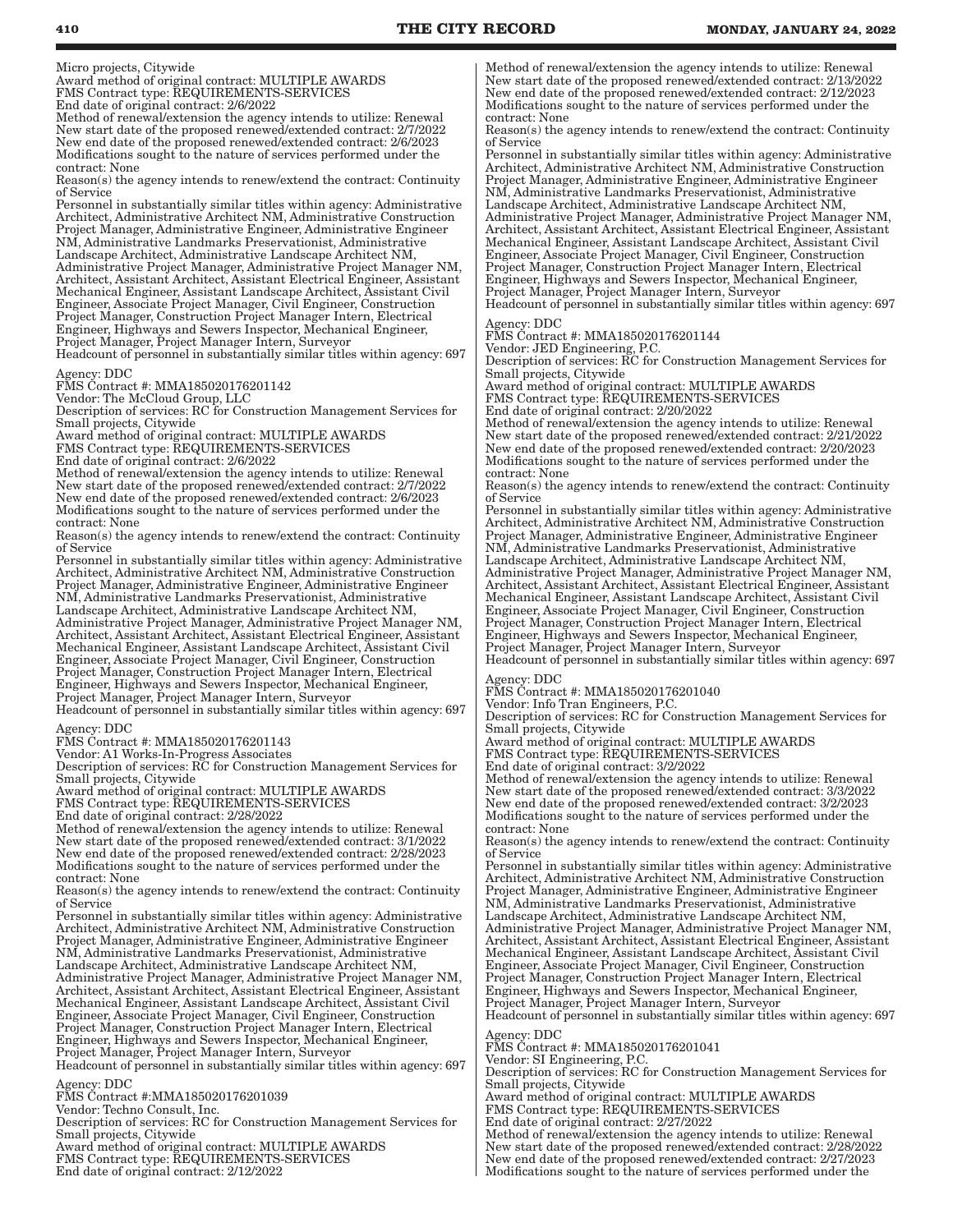contract: None

Reason(s) the agency intends to renew/extend the contract: Continuity of Service

Personnel in substantially similar titles within agency: Administrative Architect, Administrative Architect NM, Administrative Construction Project Manager, Administrative Engineer, Administrative Engineer NM, Administrative Landmarks Preservationist, Administrative Landscape Architect, Administrative Landscape Architect NM, Administrative Project Manager, Administrative Project Manager NM, Architect, Assistant Architect, Assistant Electrical Engineer, Assistant Mechanical Engineer, Assistant Landscape Architect, Assistant Civil Engineer, Associate Project Manager, Civil Engineer, Construction Project Manager, Construction Project Manager Intern, Electrical Engineer, Highways and Sewers Inspector, Mechanical Engineer, Project Manager, Project Manager Intern, Surveyor

Headcount of personnel in substantially similar titles within agency: 697 Agency: DDC

FMS Contract #: MMA185020176201042

Vendor: CES Consultants, Inc.

Description of services: RC for Construction Management Services for Small projects, Citywide

Award method of original contract: MULTIPLE AWARDS

FMS Contract type: REQUIREMENTS-SERVICES

End date of original contract: 2/28/2022

Method of renewal/extension the agency intends to utilize: Renewal New start date of the proposed renewed/extended contract: 3/1/2022 New end date of the proposed renewed/extended contract: 2/28/2023 Modifications sought to the nature of services performed under the contract: None

Reason(s) the agency intends to renew/extend the contract: Continuity of Service

Personnel in substantially similar titles within agency: Administrative Architect, Administrative Architect NM, Administrative Construction Project Manager, Administrative Engineer, Administrative Engineer NM, Administrative Landmarks Preservationist, Administrative Landscape Architect, Administrative Landscape Architect NM, Administrative Project Manager, Administrative Project Manager NM, Architect, Assistant Architect, Assistant Electrical Engineer, Assistant Mechanical Engineer, Assistant Landscape Architect, Assistant Civil Engineer, Associate Project Manager, Civil Engineer, Construction Project Manager, Construction Project Manager Intern, Electrical Engineer, Highways and Sewers Inspector, Mechanical Engineer, Project Manager, Project Manager Intern, Surveyor Headcount of personnel in substantially similar titles within agency: 697

Agency: DDC

FMS Contract #: MMA185020176201145

Vendor: The McKissack Group, Inc. dba McKissack & McKissack Description of services: RC for Construction Management Services for Medium projects, Citywide

Award method of original contract: MULTIPLE AWARDS

FMS Contract type: REQUIREMENTS-SERVICES

End date of original contract: 2/16/2022

Method of renewal/extension the agency intends to utilize: Renewal New start date of the proposed renewed/extended contract: 2/17/2022 New end date of the proposed renewed/extended contract: 2/16/2023 Modifications sought to the nature of services performed under the contract: None

Reason(s) the agency intends to renew/extend the contract: Continuity of Service

Personnel in substantially similar titles within agency: Administrative Architect, Administrative Architect NM, Administrative Construction Project Manager, Administrative Engineer, Administrative Engineer NM, Administrative Landmarks Preservationist, Administrative Landscape Architect, Administrative Landscape Architect NM, Administrative Project Manager, Administrative Project Manager NM, Architect, Assistant Architect, Assistant Electrical Engineer, Assistant Mechanical Engineer, Assistant Landscape Architect, Assistant Civil Engineer, Associate Project Manager, Civil Engineer, Construction Project Manager, Construction Project Manager Intern, Electrical Engineer, Highways and Sewers Inspector, Mechanical Engineer, Project Manager, Project Manager Intern, Surveyor Headcount of personnel in substantially similar titles within agency: 697

Agency: DDC

FMS Contract #: MMA185020176201146

Vendor: Epic Management of NY, LLC

Description of services: RC for Construction Management Services for Medium projects, Citywide

Award method of original contract: MULTIPLE AWARDS

FMS Contract type: REQUIREMENTS-SERVICES

End date of original contract: 8/21/2022

Method of renewal/extension the agency intends to utilize: Renewal New start date of the proposed renewed/extended contract:8/22/2022 New end date of the proposed renewed/extended contract: 8/21/2023 Modifications sought to the nature of services performed under the contract: None

Reason(s) the agency intends to renew/extend the contract: Continuity of Service

Personnel in substantially similar titles within agency: Administrative

Architect, Administrative Architect NM, Administrative Construction Project Manager, Administrative Engineer, Administrative Engineer NM, Administrative Landmarks Preservationist, Administrative Landscape Architect, Administrative Landscape Architect NM, Administrative Project Manager, Administrative Project Manager NM, Architect, Assistant Architect, Assistant Electrical Engineer, Assistant Mechanical Engineer, Assistant Landscape Architect, Assistant Civil Engineer, Associate Project Manager, Civil Engineer, Construction Project Manager, Construction Project Manager Intern, Electrical Engineer, Highways and Sewers Inspector, Mechanical Engineer, Project Manager, Project Manager Intern, Surveyor Headcount of personnel in substantially similar titles within agency: 697

Agency: DDC

FMS Contract #: MMA185020176201043

Vendor: AI Engineering Inc., PC

Description of services: RC for Construction Management Services for Medium projects, Citywide

Award method of original contract: MULTIPLE AWARDS FMS Contract type: REQUIREMENTS-SERVICES

End date of original contract: 3/4/2022

Method of renewal/extension the agency intends to utilize: Renewal New start date of the proposed renewed/extended contract: 3/5/2022 New end date of the proposed renewed/extended contract: 3/4/2023 Modifications sought to the nature of services performed under the contract: None

Reason(s) the agency intends to renew/extend the contract: Continuity of Service

Personnel in substantially similar titles within agency: Administrative Architect, Administrative Architect NM, Administrative Construction Project Manager, Administrative Engineer, Administrative Engineer NM, Administrative Landmarks Preservationist, Administrative Landscape Architect, Administrative Landscape Architect NM, Administrative Project Manager, Administrative Project Manager NM, Architect, Assistant Architect, Assistant Electrical Engineer, Assistant Mechanical Engineer, Assistant Landscape Architect, Assistant Civil Engineer, Associate Project Manager, Civil Engineer, Construction Project Manager, Construction Project Manager Intern, Electrical Engineer, Highways and Sewers Inspector, Mechanical Engineer, Project Manager, Project Manager Intern, Surveyor Headcount of personnel in substantially similar titles within agency: 697

gency: DDC

FMS Contract #: MMA185020176201044

Vendor: Urban Engineers of New York, D.P.C.

Description of services: RC for Construction Management Services for Medium projects, Citywide

Award method of original contract: MULTIPLE AWARDS FMS Contract type: REQUIREMENTS-SERVICES

End date of original contract: 2/20/2022

Method of renewal/extension the agency intends to utilize: Renewal New start date of the proposed renewed/extended contract: 2/21/2022 New end date of the proposed renewed/extended contract: 2/20/2023 Modifications sought to the nature of services performed under the contract: None

Reason(s) the agency intends to renew/extend the contract: Continuity of Service

Personnel in substantially similar titles within agency: Administrative Architect, Administrative Architect NM, Administrative Construction Project Manager, Administrative Engineer, Administrative Engineer NM, Administrative Landmarks Preservationist, Administrative Landscape Architect, Administrative Landscape Architect NM, Administrative Project Manager, Administrative Project Manager NM, Architect, Assistant Architect, Assistant Electrical Engineer, Assistant Mechanical Engineer, Assistant Landscape Architect, Assistant Civil Engineer, Associate Project Manager, Civil Engineer, Construction

Project Manager, Construction Project Manager Intern, Electrical Engineer, Highways and Sewers Inspector, Mechanical Engineer, Project Manager, Project Manager Intern, Surveyor

Headcount of personnel in substantially similar titles within agency: 697 Agency: DDC

FMS Contract #: MMA185020186200631

Vendor: Hill International Inc

Description of services: RC for Construction Management Services for Large projects, Citywide

Award method of original contract: MULTIPLE AWARDS

FMS Contract type: REQUIREMENTS-SERVICES End date of original contract: 2/28/2022

Method of renewal/extension the agency intends to utilize: Renewal New start date of the proposed renewed/extended contract: 3/17/2022 New end date of the proposed renewed/extended contract: 2/28/2023 Modifications sought to the nature of services performed under the contract: None

Reason(s) the agency intends to renew/extend the contract: Continuity of Service

Personnel in substantially similar titles within agency: Administrative Architect, Administrative Architect NM, Administrative Construction Project Manager, Administrative Engineer, Administrative Engineer NM, Administrative Landmarks Preservationist, Administrative Landscape Architect, Administrative Landscape Architect NM,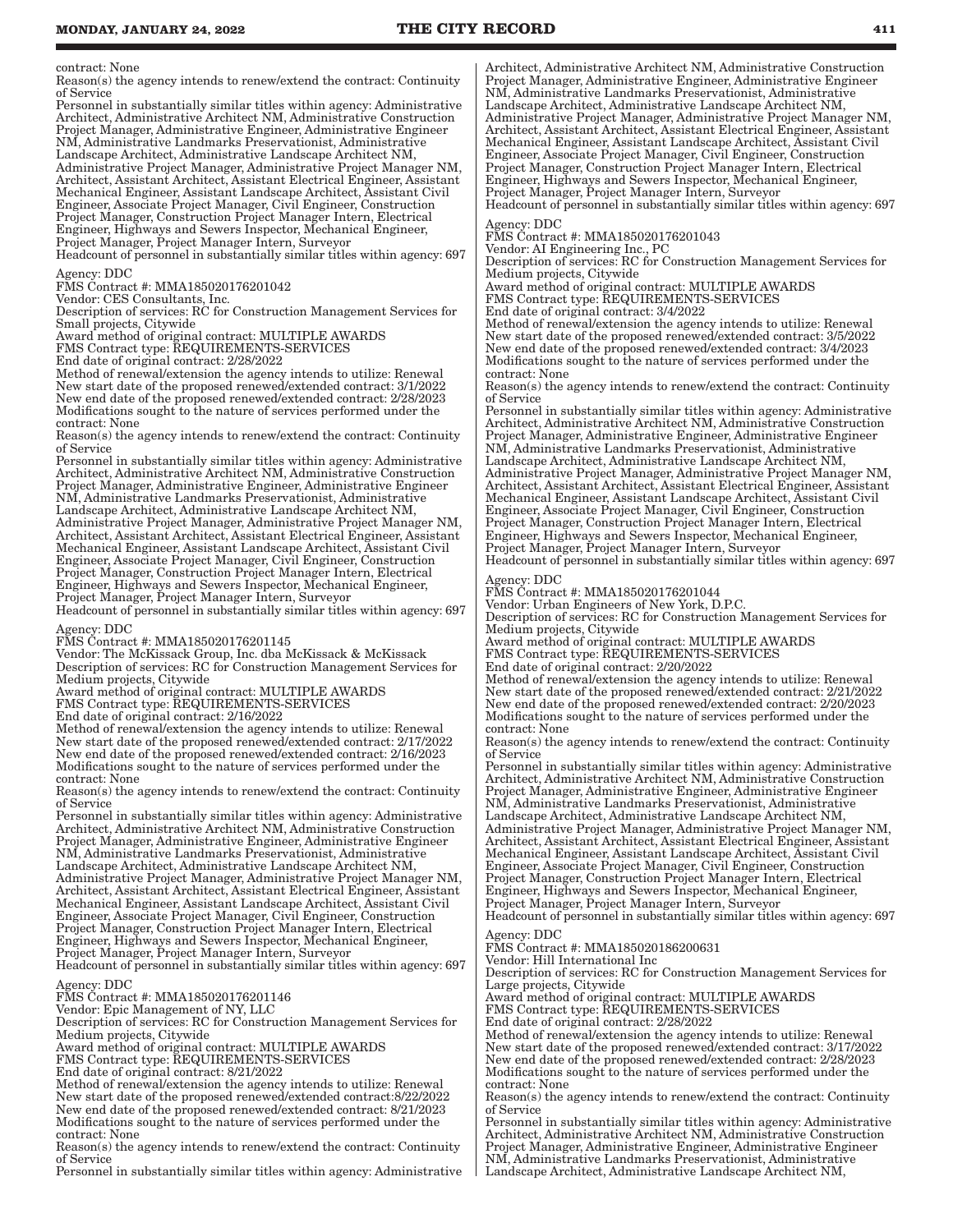Administrative Project Manager, Administrative Project Manager NM, Architect, Assistant Architect, Assistant Electrical Engineer, Assistant Mechanical Engineer, Assistant Landscape Architect, Assistant Civil Engineer, Associate Project Manager, Civil Engineer, Construction Project Manager, Construction Project Manager Intern, Electrical Engineer, Highways and Sewers Inspector, Mechanical Engineer, Project Manager, Project Manager Intern, Surveyor

Headcount of personnel in substantially similar titles within agency: 697 Agency: DDC

FMS Contract #: MMA185020186200632

Vendor: AECOM USA INC Description of services: RC for Construction Management Services for

Large projects, Citywide Award method of original contract: MULTIPLE AWARDS

FMS Contract type: REQUIREMENTS-SERVICES

End date of original contract: 11/21/2022

Method of renewal/extension the agency intends to utilize: Renewal New start date of the proposed renewed/extended contract: 11/22/2022 New end date of the proposed renewed/extended contract: 11/21/2023 Modifications sought to the nature of services performed under the contract: None

Reason(s) the agency intends to renew/extend the contract: Continuity of Service

Personnel in substantially similar titles within agency: Administrative Architect, Administrative Architect NM, Administrative Construction Project Manager, Administrative Engineer, Administrative Engineer NM, Administrative Landmarks Preservationist, Administrative Landscape Architect, Administrative Landscape Architect NM, Administrative Project Manager, Administrative Project Manager NM, Architect, Assistant Architect, Assistant Electrical Engineer, Assistant Mechanical Engineer, Assistant Landscape Architect, Assistant Civil Engineer, Associate Project Manager, Civil Engineer, Construction Project Manager, Construction Project Manager Intern, Electrical Engineer, Highways and Sewers Inspector, Mechanical Engineer, Project Manager, Project Manager Intern, Surveyor

Headcount of personnel in substantially similar titles within agency: 697 Agency: DDC

FMS Contract #: MMA185020186200633

Vendor: LIRO Program and Construction Management PE PC

Description of services: RC for Construction Management Services for Large projects, Citywide

Award method of original contract: MULTIPLE AWARDS

FMS Contract type: REQUIREMENTS-SERVICES

End date of original contract: 11/23/2022 Method of renewal/extension the agency intends to utilize: Renewal New start date of the proposed renewed/extended contract: 11/24/2022 New end date of the proposed renewed/extended contract: 11/23/2023 Modifications sought to the nature of services performed under the contract: None

Reason(s) the agency intends to renew/extend the contract: Continuity of Service

Personnel in substantially similar titles within agency: Administrative Architect, Administrative Architect NM, Administrative Construction Project Manager, Administrative Engineer, Administrative Engineer NM, Administrative Landmarks Preservationist, Administrative Landscape Architect, Administrative Landscape Architect NM, Administrative Project Manager, Administrative Project Manager NM, Architect, Assistant Architect, Assistant Electrical Engineer, Assistant Mechanical Engineer, Assistant Landscape Architect, Assistant Civil Engineer, Associate Project Manager, Civil Engineer, Construction Project Manager, Construction Project Manager Intern, Electrical Engineer, Highways and Sewers Inspector, Mechanical Engineer, Project Manager, Project Manager Intern, Surveyor

Headcount of personnel in substantially similar titles within agency: 697

Agency: DDC FMS Contract #: MMA185020186200634

Vendor: Jacobs Project Management Co.

Description of services: RC for Construction Management Services for Large projects, Citywide

Award method of original contract: MULTIPLE AWARDS

FMS Contract type: REQUIREMENTS-SERVICES

End date of original contract: 10/28/2022

Method of renewal/extension the agency intends to utilize: Renewal New start date of the proposed renewed/extended contract: 10/29/2022 New end date of the proposed renewed/extended contract: 10/27/2023 Modifications sought to the nature of services performed under the contract: None

Reason(s) the agency intends to renew/extend the contract: Continuity of Service

Personnel in substantially similar titles within agency: Administrative Architect, Administrative Architect NM, Administrative Construction Project Manager, Administrative Engineer, Administrative Engineer NM, Administrative Landmarks Preservationist, Administrative Landscape Architect, Administrative Landscape Architect NM, Administrative Project Manager, Administrative Project Manager NM, Architect, Assistant Architect, Assistant Electrical Engineer, Assistant Mechanical Engineer, Assistant Landscape Architect, Assistant Civil Engineer, Associate Project Manager, Civil Engineer, Construction

Project Manager, Construction Project Manager Intern, Electrical Engineer, Highways and Sewers Inspector, Mechanical Engineer, Project Manager, Project Manager Intern, Surveyor Headcount of personnel in substantially similar titles within agency: 697

Agency: DDC FMS Contract #: MMA185020186200634

Vendor: T.Y.Lin International Engineering Architecture & Land Surveing P.C.

Description of services: RC for Construction Management Services for Large projects, Citywide

Award method of original contract: MULTIPLE AWARDS

FMS Contract type: REQUIREMENTS-SERVICES

End date of original contract: 11/16/2022

Method of renewal/extension the agency intends to utilize: Renewal New start date of the proposed renewed/extended contract: 11/17/2022 New end date of the proposed renewed/extended contract: 11/16/2023 Modifications sought to the nature of services performed under the contract: None

Reason(s) the agency intends to renew/extend the contract: Continuity of Service

Personnel in substantially similar titles within agency: Administrative Architect, Administrative Architect NM, Administrative Construction Project Manager, Administrative Engineer, Administrative Engineer NM, Administrative Landmarks Preservationist, Administrative Landscape Architect, Administrative Landscape Architect NM, Administrative Project Manager, Administrative Project Manager NM, Architect, Assistant Architect, Assistant Electrical Engineer, Assistant Mechanical Engineer, Assistant Landscape Architect, Assistant Civil Engineer, Associate Project Manager, Civil Engineer, Construction Project Manager, Construction Project Manager Intern, Electrical Engineer, Highways and Sewers Inspector, Mechanical Engineer, Project Manager, Project Manager Intern, Surveyor Headcount of personnel in substantially similar titles within agency: 697

Agency: DDC

FMS Contract #: CT185020191419777

Vendor: AKRF Mott Macdonald Engineering JV Description of services: Geotech Eng. Services and Lab. Test Req's Citywide PW311S17A (Geotech)

Award method of original contract: RFP

FMS Contract type: REQUIREMENTS-SERVICES

End date of original contract: 4/6/2022

Method of renewal/extension the agency intends to utilize: Renewal New start date of the proposed renewed/extended contract: 4/7/2022 New end date of the proposed renewed/extended contract: 4/6/2023 Modifications sought to the nature of services performed under the contract: None

Reason(s) the agency intends to renew/extend the contract: Continuity of Service

Personnel in substantially similar titles within agency: Administrative Architect, Administrative Architect NM, Administrative Construction Project Manager, Administrative City Planner, Administrative City Planner NM, Administrative Engineer, Administrative Engineer NM, Administrative Landmarks Preservationist, Administrative Landscape Architect, Administrative Landscape Architect NM, Administrative Project Manager, Administrative Project Manager NM, Architect, Assistant Architect, Assistant Chemical Engineer, Assistant Civil Engineer, Assistant Electrical Engineer, Assistant Landscape Architect, Assistant Mechanical Engineer, Assistant Urban Designer, Associate Project Manager, Associate Urban Designer, Civil Engineer, Civil Engineer Intern, City Planner, Electrical Engineer, Highways and Sewers Inspector, Landscape Architect, Mechanical Engineer, Mechanical Engineering Intern, Project Manager, Project Manager Intern

Headcount of personnel in substantially similar titles within agency: 618

Agency: DDC

Agency: DDC<br>FMS Contract #: CT185020191419778 Vendor: Camp Dresser Mckee & Smith

Description of services: Geotech Eng. Services and Lb Test Req's

Citywide PW311S17A (Geotech)

Award method of original contract: RFP FMS Contract type: REQUIREMENTS-SERVICES

End date of original contract: 4/6/2022

Method of renewal/extension the agency intends to utilize: Renewal New start date of the proposed renewed/extended contract: 4/7/2022 New end date of the proposed renewed/extended contract: 4/6/2023 Modifications sought to the nature of services performed under the contract: None

Reason(s) the agency intends to renew/extend the contract: Continuity of Service

Personnel in substantially similar titles within agency: Administrative Architect, Administrative Architect NM, Administrative Construction Project Manager, Administrative City Planner, Administrative City Planner NM, Administrative Engineer, Administrative Engineer NM, Administrative Landmarks Preservationist, Administrative Landscape Architect, Administrative Landscape Architect NM, Administrative Project Manager, Administrative Project Manager NM, Architect, Assistant Architect, Assistant Chemical Engineer, Assistant Civil Engineer, Assistant Electrical Engineer, Assistant Landscape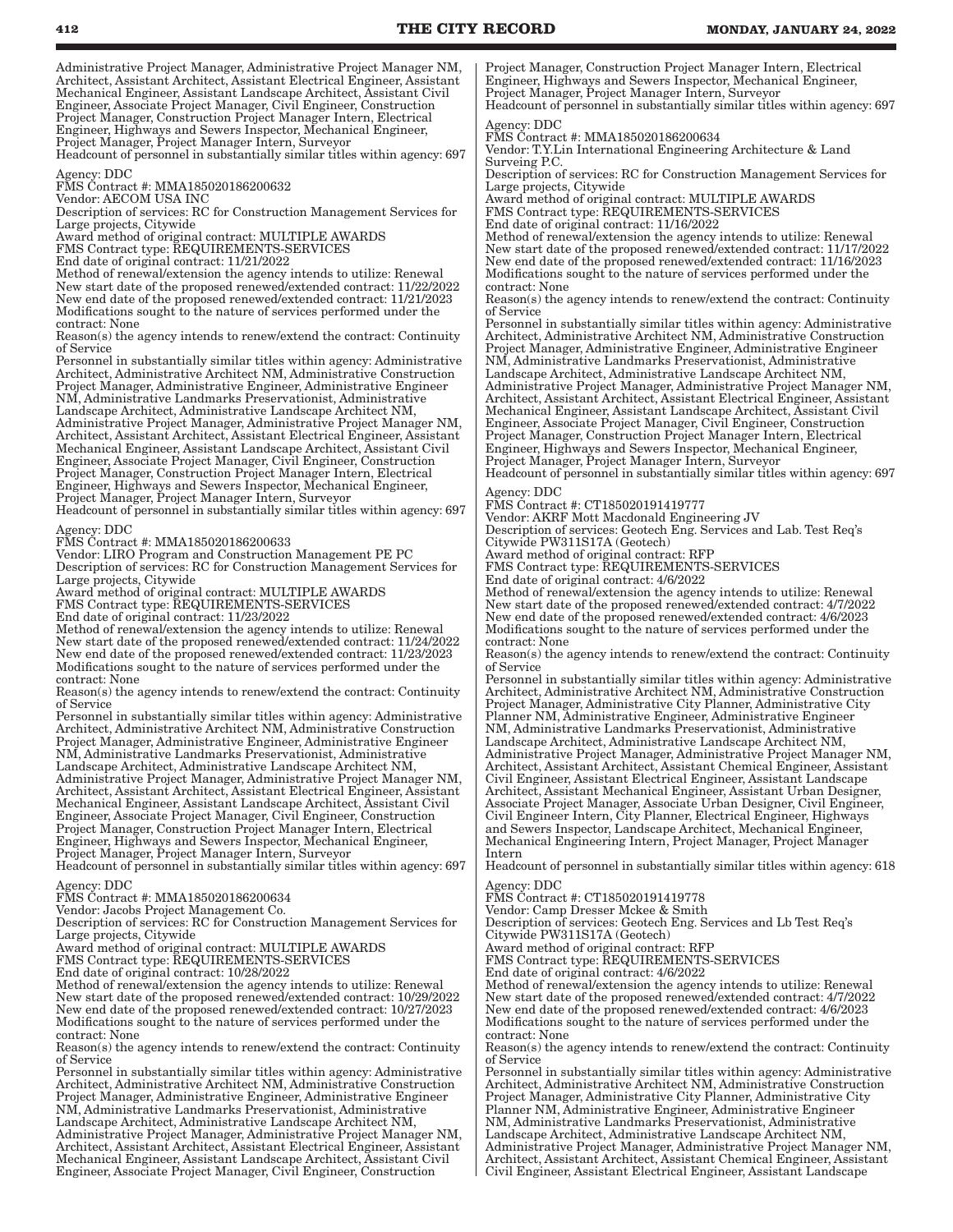Architect, Assistant Mechanical Engineer, Assistant Urban Designer, Associate Project Manager, Associate Urban Designer, Civil Engineer, Civil Engineer Intern, City Planner, Electrical Engineer, Highways and Sewers Inspector, Landscape Architect, Mechanical Engineer, Mechanical Engineering Intern, Project Manager, Project Manager Intern

Headcount of personnel in substantially similar titles within agency: 618

 $\bullet$  j24

Notice of Intent to Issue New Solicitation(s) Not Included in FY 2022 Annual Contracting Plan and Schedule

NOTICE IS HEREBY GIVEN that the Mayor will be issuing the following solicitation(s) not included in the FY 2022 Annual Contracting Plan and Schedule that is published, pursuant to New York City Charter § 312(a):

Agency: Department of Design and Construction Description of services sought: Design Services Red Hook Integrated

Flood Protection System Start date of the proposed contract: 5/1/2022

End date of the proposed contract: 6/30/2027

Method of solicitation the agency intends to utilize: RFP Personnel in substantially similar titles within agency: Administrative Architect, Administrative Architect NM, Administrative Construction Project Manager, Administrative City Planner, Administrative City Planner NM, Administrative Engineer, Administrative Engineer NM, Administrative Landmarks Preservationist, Administrative Landscape Architect, Administrative Landscape Architect NM, Administrative Project Manager, Administrative Project Manger NM, Architect, Assistant Architect, Assistant Chemical Engineer, Assistant Civil Engineer, Assistant Electrical Engineer, Assistant Landscape Architect, Assistant Mechanical Engineer, Assistant Urban Designer, Associate Project Manager, Associate Urban Designer, Civil Engineer, Civil Engineer Intern, City Planner, Electrical Engineer, Highways and Sewers Inspector, Landscape Architect, Mechanical Engineer, Mechanical Engineering Intern, Project Manager, Project Manager Intern

Headcount of personnel in substantially similar titles within agency: 618

Agency: Department of Design and Construction Description of services sought: Construction Management Red Hook Integrated Flood Protection System Start date of the proposed contract: 5/1/2022 End date of the proposed contract: 6/30/2027 Method of solicitation the agency intends to utilize: RFP

Personnel in substantially similar titles within agency: Administrative Architect, Administrative Architect NM, Administrative Construction Project Manager, Administrative Engineer, Administrative Engineer NM, Administrative Landmarks Preservationist, Administrative Landscape Architect, Administrative Landscape Architect NM, Administrative Project Manager, Administrative Project Manger NM, Architect, Assistant Architect, Assistant Electrical Engineer, Assistant Mechanical Engineer, Assistant Landscape Architect, Assistant Civil Engineer, Associate Project Manager, Civil Engineer, Construction Project Manager, Construction Project Manager Intern, Electrical Engineer, Highways and Sewers Inspector, Mechanical Engineer, Project Manager, Project Manager Intern, Surveyor

Headcount of personnel in substantially similar titles within agency: 697

Agency: Department of Design and Construction Description of services sought: Resident Engineering Inspection Services Red Hook Integrated Flood Protection System Start date of the proposed contract: 5/1/2022 End date of the proposed contract: 6/30/2027 Method of solicitation the agency intends to utilize: RFP Personnel in substantially similar titles within agency: Administrative Architect, Administrative Architect NM, Administrative Construction Project Manager, Administrative Engineer, Administrative Engineer NM, Administrative Landmarks Preservationist, Administrative Landscape Architect, Administrative Landscape Architect NM, Administrative Project Manager, Administrative Project Manager NM, Architect, Assistant Architect, Assistant Electrical Engineer, Assistant Mechanical Engineer, Assistant Landscape Architect, Assistant Civil Engineer, Associate Project Manager, Civil Engineer, Construction Project Manager, Construction Project Manager Intern, Electrical Engineer, Highways and Sewers Inspector, Mechanical Engineer, Project Manager, Project Manager Intern, Surveyor Headcount of personnel in substantially similar titles within agency: 697

Agency: Department of Design and Construction Description of services sought: Consultant Contract Administration: research, training, data analysis, and expert testimony, including services related to damages for delay claims, Red Hook Integrated Flood Protection System

Start date of the proposed contract: 5/1/2022

End date of the proposed contract: 6/30/2027

Method of solicitation the agency intends to utilize: RFP Personnel in substantially similar titles within agency: Accountant, Administrative Accountant, Administrative Architect, Administrative Architect NM, Administrative City Planner, Administrative City Planner NM, Administrative Construction Project Manager, Administrative Engineer, Administrative Engineer NM, Administrative Landscape Architect, Administrative Landscape Architect NM, Administrative Manager, Administrative Project Manager, Administrative Project Manager NM, Administrative Staff Analyst, Architect, Architectural Intern, Assistant Architect, Assistant Landscape Architect, Assistant Civil Engineer, Assistant Electrical Engineer, Assistant Landscape Architect, Assistant Mechanical Engineer, Assistant Urban Designer, Associate Investigator, Associate Project Manager, Associate Urban Designer, City Planner, Civil Engineer, Civil Engineering Intern, Construction Project Manager, Construction Project Manager Intern, Electrical Engineer, Estimator (General Construction), Estimator (Mechanical), Investigator, Landscape Architect, Management Auditor, Mechanical Engineer, Mechanical Engineer Inter, Project Manager, Project Manager Intern, Senior Estimator – General Construction, Supervisor of Electrical Installations & Maintenance Headcount of personnel in substantially similar titles within agency: 767

Agency: Department of Design and Construction Description of services sought: Construction Support Services: asbestos, boring, testing, monitoring, sampling, site safety, inspections and environmental, Red Hook Integrated Flood Protection System Start date of the proposed contract: 5/1/2022 End date of the proposed contract: 6/30/2027 Method of solicitation the agency intends to utilize: RFP Personnel in substantially similar titles within agency: Asbestos

Hazard Investigator, Assistant Chemical Engineer, Assistant Mechanical Engineer, Assistant Civil Engineer, Associate Project Manager, Civil Engineering Intern, Construction Project Manager, Construction Project Manager Intern, Engineering Technician, Geologist, Industrial Hygienist, Project Manager, Surveyor Headcount of personnel in substantially similar titles within agency: 428

Agency: Department of Design and Construction Description of services sought: Contract Administration: fiscal audit, reconciliation of accounts, preparation of change orders, analyzing and finalizing financial transactions and contract close out, Red Hook Integrated Flood Protection System

Start date of the proposed contract: 5/1/2022 End date of the proposed contract: 6/30/2027 Method of solicitation the agency intends to utilize: RFP Personnel in substantially similar titles within agency: Accountant, Administrative Accountant, Administrative Architect, Administrative Architect NM, Administrative City Planner, Administrative City Planner NM, Administrative Construction Project Manager, Administrative Engineer, Administrative Engineer NM, Administrative Landscape Architect, Administrative Landscape Architect NM, Administrative Manager, Administrative Project Manager, Administrative Project Manager NM, Administrative Staff Analyst, Architect, Architectural Intern, Assistant Architect, Assistant Landscape Architect, Assistant Civil Engineer, Assistant Electrical Engineer, Assistant Landscape Architect, Assistant Mechanical Engineer, Assistant Urban Designer, Associate Investigator, Associate Project Manager, Associate Urban Designer, City Planner, Civil Engineer, Civil Engineering Intern, Construction Project Manager, Construction Project Manager Intern, Electrical Engineer, Estimator (General Construction), Estimator (Mechanical), Investigator, Landscape Architect, Management Auditor, Mechanical Engineer, Mechanical Engineer Inter, Project Manager, Project Manager Intern, Senior Estimator – General Construction, Supervisor of Electrical Installations & Maintenance Headcount of personnel in substantially similar titles within agency: 767

Agency: Department of Design and Construction Description of services sought: Community Outreach Consultants Red Hook Integrated Flood Protection System Start date of the proposed contract: 5/1/2022 End date of the proposed contract: 6/30/2027 Method of solicitation the agency intends to utilize: RFP Personnel in substantially similar titles within agency: None Headcount of personnel in substantially similar titles within agency: 0 Agency: Department of Design and Construction

Description of services sought: Owner's Representative Requirements Contracts Red Hook Integrated Flood Protection System Start date of the proposed contract: 5/1/2022 End date of the proposed contract: 6/30/2027 Method of solicitation the agency intends to utilize: RFP Personnel in substantially similar titles within agency: Administrative Architect, Administrative Architect NM, Administrative Construction Project Manager, Administrative Engineer, Administrative Engineer NM, Administrative Landmarks Preservationist, Administrative Landscape Architect, Administrative Landscape Architect NM, Administrative Project Manager, Administrative Project Manager NM, Architect, Assistant Architect, Assistant Electrical Engineer, Assistant Mechanical Engineer, Assistant Landscape Architect, Assistant Civil Engineer, Associate Project Manager, Civil Engineer, Construction Project Manager, Construction Project Manager Intern, Electrical Engineer, Highways and Sewers Inspector, Mechanical Engineer,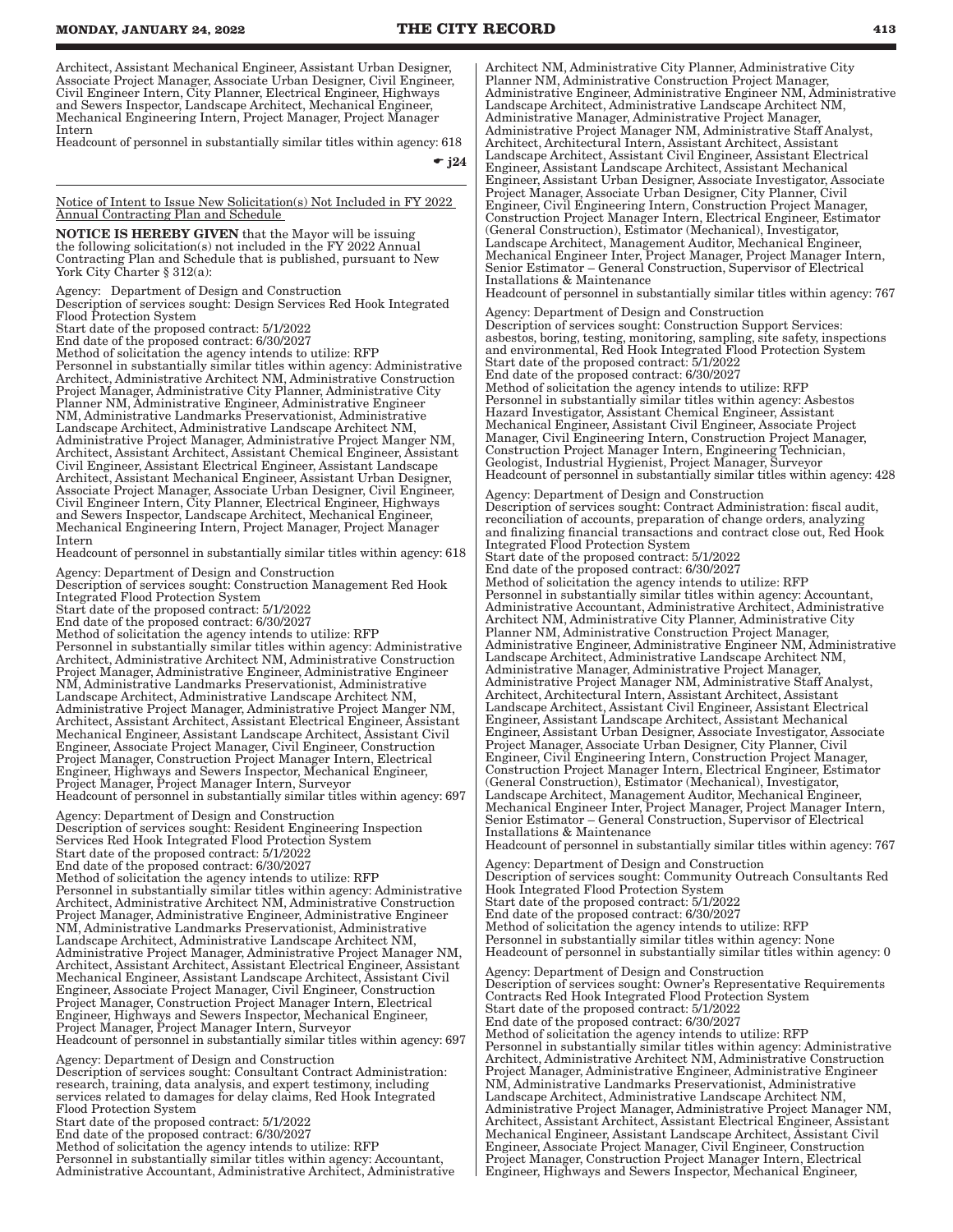Project Manager, Project Manager Intern, Surveyor Headcount of personnel in substantially similar titles within agency: 697

 $\bullet$  j24

Notice of Intent to Issue New Solicitation(s) Not Included in FY 2022 Annual Contracting Plan and Schedule

NOTICE IS HEREBY GIVEN that the Mayor will be issuing the following solicitation not included in the FY 2022 Annual Contracting Plan and Schedule that is published, pursuant to New York City Charter § 312(a):

Agency: NYC Department of Human Resources Administration (HRA) Nature of services sought: Maintenance and Support for AiM Enterprise System

Start date of the proposed contract: 7/1/2018

End date of the proposed contract: 6/30/2022

Method of solicitation the agency intends to utilize: Sole Source

Personnel in substantially similar titles within agency: None Headcount of personnel in substantially similar titles within agency: 0

 $\div$  j24

#### **CHANGES IN PERSONNEL**

| BOARD OF ELECTION POLL WORKERS<br>FOR PERIOD ENDING 11/26/21 |                |       |               |           |     |               |               |
|--------------------------------------------------------------|----------------|-------|---------------|-----------|-----|---------------|---------------|
|                                                              |                | TITLE |               |           |     |               |               |
| NAME                                                         |                | NUM   | <b>SALARY</b> | ACTION    |     | PROV EFF DATE | <b>AGENCY</b> |
| <b>JIMENEZ</b>                                               | <b>EMILIE</b>  | 9POLL | \$1,0000      | APPOINTED | YES | 01/01/21      | 300           |
| <b>JIMENEZ</b>                                               | <b>EMILY</b>   | 9POLL | \$1,0000      | APPOINTED | YES | 01/01/21      | 300           |
| <b>JIMENEZ</b>                                               | <b>JOHN</b>    | 9POLL | \$1,0000      | APPOINTED | YES | 01/01/21      | 300           |
| JIMENEZ                                                      | <b>SOCORRO</b> | 9POLL | \$1,0000      | APPOINTED | YES | 01/01/21      | 300           |
| JIMENEZ-RODRIGU                                              | UZIEL          | 9POLL | \$1,0000      | APPOINTED | YES | 01/01/21      | 300           |
| <b>JOACHIN</b>                                               | <b>SANDRA</b>  | 9POLL | \$1.0000      | APPOINTED | YES | 01/01/21      | 300           |

#### **BOARD OF ELECTION POLL WORKERS FOR PERIOD ENDING 11/26/21**

|                        |                   |   | TITLE |          |                  |     |               |               |
|------------------------|-------------------|---|-------|----------|------------------|-----|---------------|---------------|
| NAME                   |                   |   | NUM   | SALARY   | <b>ACTION</b>    |     | PROV EFF DATE | <b>AGENCY</b> |
| <b>JOHANSYAH</b>       | MELANISA          |   | 9POLL | \$1,0000 | APPOINTED        | YES | 01/01/21      | 300           |
| <b>JOHN</b>            | LAQUAVIA          |   | 9POLL | \$1.0000 | APPOINTED        | YES | 01/01/21      | 300           |
| <b>JOHNSON</b>         | ALEXIS            |   | 9POLL | \$1.0000 | APPOINTED        | YES | 01/01/21      | 300           |
| <b>JOHNSON</b>         | <b>AUBREIAN D</b> |   | 9POLL | \$1.0000 | APPOINTED        | YES | 01/01/21      | 300           |
| <b>JOHNSON</b>         | CAROLYN           | G | 9POLL | \$1.0000 | APPOINTED        | YES | 01/01/21      | 300           |
| <b>JOHNSON</b>         | JEWEL             |   | 9POLL | \$1.0000 | APPOINTED        | YES | 01/01/21      | 300           |
| <b>JOHNSON</b>         | KIMBERLE J        |   | 9POLL | \$1.0000 | APPOINTED        | YES | 01/01/21      | 300           |
| <b>JOHNSON</b>         | MICHAEL           |   | 9POLL | \$1.0000 | APPOINTED        | YES | 01/01/21      | 300           |
| <b>JOHNSON</b>         | TEVYE             |   | 9POLL | \$1,0000 | APPOINTED        | YES | 01/01/21      | 300           |
| <b>JOHNSON</b>         | WANDA             |   | 9POLL | \$1.0000 | APPOINTED        | YES | 01/01/21      | 300           |
| <b>JOHNSON-SIMMONS</b> | SHERYL            |   | 9POLL | \$1.0000 | APPOINTED        | YES | 01/01/21      | 300           |
| JONES                  | BRITTANY M        |   | 8POLL | \$1,0000 | APPOINTED        | YES | 01/01/21      | 300           |
| JONES                  | CELIA             |   | 9POLL | \$1.0000 | APPOINTED        | YES | 01/01/21      | 300           |
| JONES                  | <b>REGINA</b>     |   | 9POLL | \$1.0000 | APPOINTED        | YES | 01/01/21      | 300           |
| JONES                  | <b>SHELLEY</b>    |   | 9POLL | \$1.0000 | APPOINTED        | YES | 01/01/21      | 300           |
| JONES                  | VALARIE           |   | 9POLL | \$1.0000 | APPOINTED        | YES | 01/01/21      | 300           |
| <b>JORDAN</b>          | <b>BREION</b>     |   | 9POLL | \$1,0000 | APPOINTED        | YES | 01/01/21      | 300           |
| <b>JORDAN</b>          | LINDA             |   | 9POLL | \$1.0000 | APPOINTED        | YES | 01/01/21      | 300           |
| <b>JOSEPH</b>          | PATRICK           |   | 9POLL | \$1.0000 | APPOINTED        | YES | 01/01/21      | 300           |
| <b>JOYNER</b>          | <b>KELVIN</b>     | F | 9POLL | \$1,0000 | APPOINTED        | YES | 01/01/21      | 300           |
| <b>JUANDOO</b>         | MIRANA            |   | 9POLL | \$1.0000 | APPOINTED        | YES | 01/01/21      | 300           |
| JUNG                   | SARAH             |   | 9POLL | \$1.0000 | APPOINTED        | YES | 01/01/21      | 300           |
| <b>JUTHI</b>           | FARJANA           |   | 9POLL | \$1.0000 | APPOINTED        | YES | 01/01/21      | 300           |
| KABBA                  | MARIAMA           |   | 9POLL | \$1.0000 | APPOINTED        | YES | 01/01/21      | 300           |
| KABIR                  | <b>MARWAN</b>     |   | 9POLL | \$1,0000 | APPOINTED        | YES | 01/01/21      | 300           |
| <b>KAISER</b>          | <b>BROOKE</b>     |   | 9POLL | \$1.0000 | APPOINTED        | YES | 01/01/21      | 300           |
| KALLBERG               | <b>KERRY</b>      |   | 9POLL | \$1.0000 | APPOINTED        | YES | 01/01/21      | 300           |
| KAM                    | <b>HERMAN</b>     |   | 9POLL | \$1.0000 | APPOINTED        | YES | 01/01/21      | 300           |
| <b>KAMINSKY</b>        | IGOR              |   | 9POLL | \$1.0000 | APPOINTED        | YES | 01/01/21      | 300           |
| KAMINSKY               | IGOR              |   | 9POLL | \$1.0000 | APPOINTED        | YES | 01/01/21      | 300           |
| <b>KAPLAN</b>          | MARK              |   | 9POLL | \$1,0000 | APPOINTED        | YES | 01/01/21      | 300           |
| KEESE                  | JEESE             |   | 9POLL | \$1.0000 | APPOINTED        | YES | 01/01/21      | 300           |
| <b>KEIGAN</b>          | KARA              |   | 9POLL | \$1.0000 | APPOINTED        | YES | 01/01/21      | 300           |
| KESICI                 | <b>KEVSER</b>     |   | 9POLL | \$1.0000 | APPOINTED        | YES | 01/01/21      | 300           |
| KESSE                  | SALOMEY           |   | 9POLL | \$1.0000 | APPOINTED        | YES | 01/01/21      | 300           |
| <b>KHACHFE</b>         | <b>ROBA</b>       |   | 9POLL | \$1,0000 | APPOINTED        | YES | 01/01/21      | 300           |
| <b>KHAN</b>            | <b>JENNIFER</b>   |   | 9POLL | \$1.0000 | APPOINTED        | YES | 01/01/21      | 300           |
| <b>KHAN</b>            | MOBIN             |   | 9POLL | \$1.0000 | APPOINTED        | YES | 01/01/21      | 300           |
| KHAN                   | <b>RIZWAN</b>     | F | 9POLL | \$1,0000 | APPOINTED        | YES | 01/01/21      | 300           |
| <b>KHATUN</b>          | SHANJIDA          |   | 9POLL | \$1.0000 | APPOINTED        | YES | 01/01/21      | 300           |
| KIBRIA                 | MD GOLAM          |   | 9POLL | \$1.0000 | APPOINTED        | YES | 01/01/21      | 300           |
| KIM                    | <b>JOSHUA</b>     |   | 9POLL | \$1.0000 | APPOINTED        | YES | 01/01/21      | 300           |
| KIM                    | KATE              | н | 9POLL | \$1.0000 | APPOINTED        | YES | 01/01/21      | 300           |
| KINARD                 | LANESHA           |   | 9POLL | \$1.0000 | APPOINTED        | YES | 01/01/21      | 300           |
| KING                   | <b>ERICA</b>      |   | 9POLL | \$1.0000 | APPOINTED        | YES | 01/01/21      | 300           |
| KING                   | JALISA            | М | 9POLL | \$1.0000 | APPOINTED        | YES | 01/01/21      | 300           |
| KING                   | <b>RAYVON</b>     |   | 9POLL | \$1.0000 | APPOINTED        | YES | 01/01/21      | 300           |
| KING                   | STEPHANI          |   | 9POLL | \$1.0000 | APPOINTED        | YES | 01/01/21      | 300           |
| KINLAW                 | DIAMOND           |   | 9POLL | \$1.0000 | APPOINTED        | YES | 01/01/21      | 300           |
| KIRBY                  | YOLANDA           |   | 9POLL | \$1.0000 | APPOINTED        | YES | 01/01/21      | 300           |
| KITT                   | DOMINIQU N        |   | 9POLL | \$1.0000 | <b>APPOINTED</b> | YES | 01/01/21      | 300           |
|                        |                   |   |       |          |                  |     |               |               |

|                                     |                                            |   | TITLE            | FOR PERIOD ENDING 11/26/21                                   |                                          |            |                      |               |
|-------------------------------------|--------------------------------------------|---|------------------|--------------------------------------------------------------|------------------------------------------|------------|----------------------|---------------|
| NAME                                |                                            |   | NUM              | <b>SALARY</b>                                                | <b>ACTION</b>                            |            | PROV EFF DATE        | <b>AGENCY</b> |
| KLASS                               | SHANTEL                                    |   | 9POLL            | \$1.0000                                                     | APPOINTED                                | YES        | 01/01/21             | 300           |
| KLEMER                              | ALEXANDR L                                 |   | 9POLL            | \$1.0000                                                     | APPOINTED                                | YES        | 01/01/21             | 300           |
| KLINE                               | ANNA                                       | L | 9POLL            | \$1.0000                                                     | APPOINTED                                | YES        | 01/01/21             | 300           |
| KNOTT<br>KО                         | JOHN<br>LONG NI                            |   | 9POLL<br>9POLL   | \$1.0000<br>\$1.0000                                         | APPOINTED<br>APPOINTED                   | YES<br>YES | 01/01/21<br>01/01/21 | 300<br>300    |
| KOH                                 | KAI YANG                                   |   | 9POLL            | \$1.0000                                                     | APPOINTED                                | YES        | 01/01/21             | 300           |
| KOMA                                | SOULEYMA                                   |   | 9POLL            | \$1.0000                                                     | APPOINTED                                | YES        | 01/01/21             | 300           |
| KORNEGAY                            | AMIR                                       | К | 9POLL            | \$1.0000                                                     | APPOINTED                                | YES        | 01/01/21             | 300           |
| KOTOWICZ                            | GEORGE                                     | A | 9POLL            | \$1.0000                                                     | APPOINTED                                | YES        | 01/01/21             | 300           |
| KOUPTSOVA                           | ALEXANDR                                   |   | 9POLL            | \$1.0000                                                     | APPOINTED                                | YES        | 01/01/21             | 300           |
| KOUYATE<br>KRISTAL                  | MARIAM<br>DIMTRY                           |   | 9POLL<br>9POLL   | \$1.0000<br>\$1.0000                                         | APPOINTED<br>APPOINTED                   | YES<br>YES | 01/01/21<br>01/01/21 | 300<br>300    |
| KTONA                               | MICHAEL                                    |   | 9POLL            | \$1.0000                                                     | APPOINTED                                | YES        | 01/01/21             | 300           |
| KUMA                                | RICARDO                                    |   | 9POLL            | \$11.0000                                                    | APPOINTED                                | YES        | 01/01/21             | 300           |
| KURZWEIL                            | ANDREW                                     | C | 9POLL            | \$1.0000                                                     | APPOINTED                                | YES        | 01/01/21             | 300           |
| KYZYLOV                             | DMITRIY                                    |   | 9POLL            | \$1,0000                                                     | APPOINTED                                | YES        | 01/01/21             | 300           |
| LABISSIERE                          | LENCIA                                     |   | 9POLL            | \$1,0000                                                     | APPOINTED                                | YES        | 01/01/21             | 300           |
| <b>LACARTE</b><br><b>LACHOWETZ</b>  | CHRISTEL<br>LISA                           |   | 9POLL<br>9POLL   | \$1.0000<br>\$1.0000                                         | APPOINTED<br>APPOINTED                   | YES<br>YES | 01/01/21<br>01/01/21 | 300<br>300    |
| <b>LACON</b>                        | MELISSA                                    |   | 9POLL            | \$1.0000                                                     | APPOINTED                                | YES        | 01/01/21             | 300           |
| LACROIX                             | ANDREW                                     | Α | 9POLL            | \$1.0000                                                     | APPOINTED                                | YES        | 01/01/21             | 300           |
| <b>LAFONTAINE</b>                   | SKYLA                                      |   | 9POLL            | \$1.0000                                                     | APPOINTED                                | YES        | 01/01/21             | 300           |
| LAGOA                               | <b>JESSICA</b>                             | N | 9POLL            | \$1.0000                                                     | APPOINTED                                | YES        | 01/01/21             | 300           |
| LAI                                 | TAMMY                                      |   | 9POLL            | \$1.0000                                                     | APPOINTED                                | YES        | 01/01/21             | 300           |
| LAM<br>LAMAR                        | FRANCIS<br>ZORIA                           | Α | 9POLL<br>9POLL   | \$1.0000<br>\$1.0000                                         | APPOINTED<br>APPOINTED                   | YES<br>YES | 01/01/21<br>01/01/21 | 300<br>300    |
| <b>LAMBERT</b>                      | <b>BRIANA</b>                              |   | 9POLL            | \$1.0000                                                     | <b>APPOINTED</b>                         | YES        | 01/01/21             | 300           |
| LAMBERT                             | STANLEY                                    |   | 9POLL            | \$1.0000                                                     | APPOINTED                                | YES        | 01/01/21             | 300           |
| LAMPKIN                             | ISSAC                                      | В | 9POLL            | \$1,0000                                                     | APPOINTED                                | YES        | 01/01/21             | 300           |
| LANDRAU                             | <b>RAFAELIN</b>                            |   | 9POLL            | \$1,0000                                                     | APPOINTED                                | YES        | 01/01/21             | 300           |
| LANE                                | SYLVESTE                                   |   | 9POLL            | \$1.0000                                                     | APPOINTED                                | YES        | 01/01/21             | 300           |
| LASPINA<br>LATIF                    | <b>RUSSELL</b><br>MOHAMMED A               |   | 9POLL<br>9POLL   | \$1.0000<br>\$1,0000                                         | APPOINTED<br>APPOINTED                   | YES<br>YES | 01/01/21<br>01/01/21 | 300<br>300    |
| <b>LATIGUE</b>                      | NADEGE                                     |   | 9POLL            | \$1.0000                                                     | APPOINTED                                | YES        | 01/01/21             | 300           |
| LATVIS                              | WINIFRED A                                 |   | 9POLL            | \$1.0000                                                     | APPOINTED                                | YES        | 01/01/21             | 300           |
| <b>LAU-KEE</b>                      | KELLY                                      |   | 9POLL            | \$1.0000                                                     | APPOINTED                                | YES        | 01/01/21             | 300           |
| LAYA                                | ALMA                                       | 0 | 9POLL            | \$1.0000                                                     | APPOINTED                                | YES        | 01/01/21             | 300           |
| LAYA                                | MANOLITO C                                 |   | 9POLL            | \$1.0000                                                     | APPOINTED                                | YES        | 01/01/21             | 300           |
| LΕ                                  | TRIET                                      | D | 9POLL            | \$1.0000<br>\$1.0000                                         | APPOINTED                                | YES        | 01/01/21             | 300           |
| <b>LEBRON</b><br><b>LECTOR</b>      | JUSTIN<br>CHRISTIE                         | Α | 9POLL<br>9POLL   | \$1.0000                                                     | APPOINTED<br>APPOINTED                   | YES<br>YES | 01/01/21<br>01/01/21 | 300<br>300    |
| LEE                                 | JHNEALLE                                   |   | 9POLL            | \$1.0000                                                     | APPOINTED                                | YES        | 01/01/21             | 300           |
| LEE                                 | SHANIQUA                                   |   | 9POLL            | \$1.0000                                                     | APPOINTED                                | YES        | 01/01/21             | 300           |
| LEE                                 | YAN                                        | F | 9POLL            | \$1.0000                                                     | APPOINTED                                | YES        | 01/01/21             | 300           |
| LEGG                                | CARMEN                                     |   | 9POLL            | \$1.0000                                                     | APPOINTED                                | YES        | 01/01/21             | 300           |
| <b>LEHMANN</b><br>LEHNER            | DAVID                                      |   | 9POLL            | \$1.0000                                                     | APPOINTED                                | YES        | 01/01/21             | 300<br>300    |
| LEI                                 | ELIZA<br>DEYE                              | А | 9POLL<br>9POLL   | \$1.0000<br>\$1.0000                                         | APPOINTED<br>APPOINTED                   | YES<br>YES | 01/01/21<br>01/01/21 | 300           |
| LEIVA                               | SIMONE                                     |   | 9POLL            | \$1.0000                                                     | APPOINTED                                | YES        | 01/01/21             | 300           |
| <b>LEONARD</b>                      | HOWARD                                     | D | 9POLL            | \$1.0000                                                     | <b>APPOINTED</b>                         | YES        | 01/01/21             | 300           |
| LEONARD                             | <b>STANLEY</b>                             |   | 9POLL            | \$1.0000                                                     | APPOINTED                                | YES        | 01/01/21             | 300           |
|                                     |                                            |   |                  |                                                              |                                          |            |                      |               |
|                                     |                                            |   |                  | BOARD OF ELECTION POLL WORKERS<br>FOR PERIOD ENDING 11/26/21 |                                          |            |                      |               |
|                                     |                                            |   | TITLE            |                                                              |                                          |            |                      |               |
| NAME                                |                                            |   | NUM              | SALARY                                                       | <b>ACTION</b>                            |            | PROV EFF DATE        | <b>AGENCY</b> |
| <b>LEONG</b>                        | KEVIN                                      |   | 9POLL            | \$1.0000                                                     | APPOINTED                                | YES        | 01/01/21             | 300           |
| LEUNG                               | <b>STANLEY</b>                             |   | 9POLL            | \$1.0000                                                     | APPOINTED                                | <b>YES</b> | 01/01/21             | 300           |
| LEWIS                               | BRIAN                                      |   | 9POLL            | \$1.0000<br>\$1.0000                                         | APPOINTED<br>APPOINTED                   | YES<br>YES | 01/01/21             | 300<br>300    |
| LEWIS<br>LEWIS                      | JONATHAN D<br>SHANESSA R                   |   | 9POLL<br>9POLL   | \$1.0000                                                     | APPOINTED                                | <b>YES</b> | 01/01/21<br>01/01/21 | 300           |
| LEYVA                               | ALEXANDR M                                 |   | 9POLL            | \$1.0000                                                     | APPOINTED                                | YES        | 01/01/21             | 300           |
| LI                                  | ZILI                                       |   | 9POLL            |                                                              | \$1.0000 APPOINTED                       | YES        | 01/01/21             | 300           |
| LIEBERMAN                           | ANDREW                                     |   | 9POLL            |                                                              | \$1.0000 APPOINTED                       | YES        | 01/01/21             | 300           |
| LIN                                 | JACKY SH                                   |   | 9POLL            |                                                              | \$1.0000 APPOINTED                       | YES        | 01/01/21             | 300           |
| LIN<br>LINARES                      | YIJING<br>GENESIS                          |   | 9POLL<br>9POLL   |                                                              | \$1.0000 APPOINTED<br>\$1.0000 APPOINTED | YES<br>YES | 01/01/21<br>01/01/21 | 300<br>300    |
| <b>LINTON</b>                       | <b>JACOUELI</b>                            |   | 9POLL            | \$1.0000                                                     | APPOINTED                                | YES        | 01/01/21             | 300           |
| LIPPI                               | LENNI                                      |   | 9POLL            |                                                              | \$1.0000 APPOINTED                       | YES        | 01/01/21             | 300           |
| LIPPOLD-GELB                        | LYDIA                                      |   | 9POLL            |                                                              | \$1.0000 APPOINTED                       | YES        | 01/01/21             | 300           |
| LIU                                 | XIAO                                       |   | Q 9POLL          |                                                              | \$1.0000 APPOINTED                       | YES        | 01/01/21             | 300           |
| LIZUREJ                             | MARZENA                                    |   | 9POLL            |                                                              | \$1.0000 APPOINTED                       | YES        | 01/01/21             | 300           |
| LО<br>LО                            | вo<br>CHUN YU                              |   | 9POLL<br>9POLL   |                                                              | \$1.0000 APPOINTED<br>\$1.0000 APPOINTED | YES<br>YES | 01/01/21<br>01/01/21 | 300<br>300    |
| LONG                                | ROBERT                                     |   | 9POLL            |                                                              | \$1.0000 APPOINTED                       | YES        | 01/01/21             | 300           |
| <b>LONGSHORE</b>                    | RASHEEN                                    |   | 9POLL            |                                                              | \$1.0000 APPOINTED                       | YES        | 01/01/21             | 300           |
| LOPEZ                               | NATALY                                     |   | P 9POLL          |                                                              | \$1.0000 APPOINTED                       | YES        | 01/01/21             | 300           |
| LOSWIJK                             | CHAMIQUA J 9POLL                           |   |                  |                                                              | \$1.0000 APPOINTED                       | YES        | 01/01/21             | 300           |
| LOUIS                               | RUBENS                                     |   | 9POLL            |                                                              | \$1.0000 APPOINTED                       | YES        | 01/01/21             | 300           |
| <b>LOUIS-JEAN</b><br><b>LOVEJOY</b> | CARINE<br>ALICIA                           |   | 9POLL<br>9POLL   |                                                              | \$1.0000 APPOINTED<br>\$1.0000 APPOINTED | YES<br>YES | 01/01/21<br>01/01/21 | 300<br>300    |
| LOWENSTEIN                          | ARTY                                       |   | 9POLL            | \$1.0000                                                     | APPOINTED                                | YES        | 01/01/21             | 300           |
| <b>LOZANO</b>                       | GISELLI                                    |   | 9POLL            |                                                              | \$1.0000 APPOINTED                       | YES        | $01/01/21$ 300       |               |
| LU                                  | SAM                                        |   | 9POLL            |                                                              | \$1.0000 APPOINTED                       | YES        | 01/01/21             | 300           |
| LU                                  | SANDRA                                     |   | 9POLL            | \$1,0000                                                     | APPOINTED                                | YES        | 01/01/21             | 300           |
| LUBERIS                             | JOANNE                                     |   | 9POLL            |                                                              | \$1.0000 APPOINTED                       | YES        | 01/01/21             | 300           |
| LUCERO GALICIA MICHELLE<br>LUGO     | CINDY                                      |   | 9POLL<br>I 9POLL |                                                              | \$1.0000 APPOINTED<br>\$1.0000 APPOINTED | YES<br>YES | 01/01/21<br>01/01/21 | 300<br>300    |
| LYNCH                               | DREW                                       |   | 9POLL            |                                                              | \$1.0000 APPOINTED                       | YES        | 01/01/21             | 300           |
| LYNCH                               | TRACIE                                     |   | A 9POLL          |                                                              | \$1.0000 APPOINTED                       | YES        | 01/01/21             | 300           |
| МA                                  | CINDY                                      |   | Y 9POLL          |                                                              | \$1.0000 APPOINTED                       | YES        | 01/01/21             | 300           |
| MABRY                               | DAVID                                      |   | K 9POLL          |                                                              | \$1.0000 APPOINTED                       | YES        | 01/01/21             | 300           |
| MACHADO<br>MACHIELSE                | SHAYLA                                     |   | 9POLL            |                                                              | \$1.0000 APPOINTED                       | YES<br>YES | 01/01/21<br>01/01/21 | 300<br>300    |
| MACIAS                              | ARLETTE P 9POLL<br><b>JENNIFER N 9POLL</b> |   |                  |                                                              | \$1.0000 APPOINTED<br>\$1.0000 APPOINTED | YES        | 01/01/21             | 300           |
| MACY JR                             | WRAY                                       | Е | 9POLL            |                                                              | \$1.0000 APPOINTED                       | YES        | 01/01/21             | 300           |
| <b>MAGISTRO</b>                     | PAUL                                       |   | 9POLL            |                                                              | \$1.0000 APPOINTED                       | YES        | 01/01/21             | 300           |
| <b>MAHBOOB</b>                      | FABRIHA                                    |   | 9POLL            |                                                              | \$1.0000 APPOINTED                       | YES        | $01/01/21$ 300       |               |

 **BOARD OF ELECTION POLL WORKERS**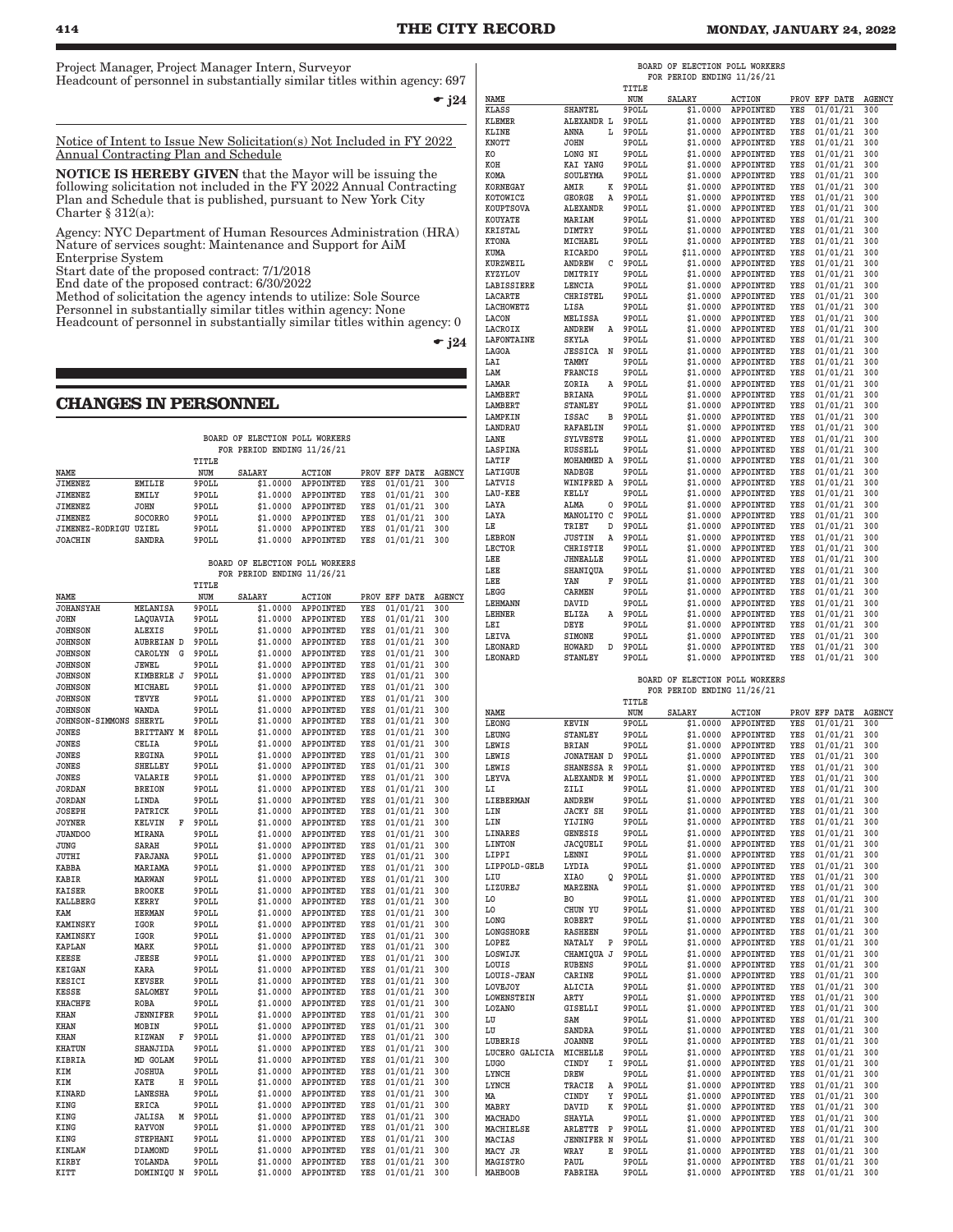#### **MONDAY, JANUARY 24, 2022 THE CITY RECORD**

|  | . .<br>۰. |
|--|-----------|

| MAHMOOD<br>MAHMOOD<br>MAI<br>MAISTO<br>MALDONADO<br>MALDONADO<br><b>MAMUN SR</b><br>MANCILLA<br>MANDEL | FIZA<br><b>SHARMIN</b><br><b>KATHY</b><br>KEVIN<br>CAMILO<br><b>CHRISTOP</b><br>MOHAMMAD A<br>DIANA<br>PETER | 9POLL<br>9POLL<br>9POLL<br>9POLL<br>9POLL<br>9POLL<br>9POLL<br>9POLL<br>9POLL | \$1,0000<br>\$1.0000<br>\$1.0000<br>\$1.0000<br>\$1.0000<br>\$1,0000<br>\$1.0000<br>\$1.0000<br>\$1.0000<br>BOARD OF ELECTION POLL WORKERS | APPOINTED<br>APPOINTED<br>APPOINTED<br>APPOINTED<br>APPOINTED<br>APPOINTED<br>APPOINTED<br>APPOINTED<br>APPOINTED | YES<br>YES<br>YES<br>YES<br>YES<br>YES<br>YES<br>YES<br>YES | $01/01/21$ 300<br>01/01/21<br>01/01/21<br>01/01/21<br>01/01/21<br>01/01/21<br>01/01/21<br>01/01/21<br>01/01/21 | 300<br>300<br>300<br>300<br>300<br>300<br>300<br>300 | MIRZA<br>MITCHELL<br>MITCHELL<br><b>MOESER</b><br>MOHAMMED<br>MOISE<br>MOISE<br>MOLINA<br>MOLINA<br>MONHEM<br>MONTALVO | <b>BASMA</b><br><b>ROBERTA</b><br>TEKESHA<br>NATALIE<br>Μ<br>ANESA<br>DANNY<br>N<br><b>ERITCHKA</b><br><b>JEANNETT A</b><br>RAMNERYS I<br><b>NEVIEN</b><br>К<br>AGMIDA | 9POLL<br>9POLL<br>9POLL<br>9POLL<br>9POLL<br>9POLL<br>9POLL<br>9POLL<br>9POLL<br>9POLL<br>9POLL | \$1,0000<br>\$1.0000<br>\$1.0000<br>\$1,0000<br>\$1.0000<br>\$1,0000<br>\$1.0000<br>\$1.0000<br>\$1.0000<br>\$1.0000<br>\$1.0000 | APPOINTED<br>APPOINTED<br>APPOINTED<br>APPOINTED<br>APPOINTED<br>APPOINTED<br>APPOINTED<br>APPOINTED<br>APPOINTED<br>APPOINTED<br>APPOINTED | YES<br>YES<br>YES<br>YES<br>YES<br>YES<br>YES<br>YES<br>YES<br>YES<br>YES | 01/01/21<br>01/01/21<br>01/01/21<br>01/01/21<br>01/01/21<br>01/01/21<br>01/01/21<br>01/01/21<br>01/01/21<br>11/16/21<br>01/01/21 | 300<br>300<br>300<br>300<br>300<br>300<br>300<br>300<br>300<br>300<br>300 |
|--------------------------------------------------------------------------------------------------------|--------------------------------------------------------------------------------------------------------------|-------------------------------------------------------------------------------|--------------------------------------------------------------------------------------------------------------------------------------------|-------------------------------------------------------------------------------------------------------------------|-------------------------------------------------------------|----------------------------------------------------------------------------------------------------------------|------------------------------------------------------|------------------------------------------------------------------------------------------------------------------------|------------------------------------------------------------------------------------------------------------------------------------------------------------------------|-------------------------------------------------------------------------------------------------|----------------------------------------------------------------------------------------------------------------------------------|---------------------------------------------------------------------------------------------------------------------------------------------|---------------------------------------------------------------------------|----------------------------------------------------------------------------------------------------------------------------------|---------------------------------------------------------------------------|
|                                                                                                        |                                                                                                              | TITLE                                                                         | FOR PERIOD ENDING 11/26/21                                                                                                                 |                                                                                                                   |                                                             |                                                                                                                |                                                      | MONTALVO<br>MONTANEZ                                                                                                   | FANNY<br>м<br><b>RAQUEL</b>                                                                                                                                            | 9POLL<br>9POLL                                                                                  | \$1.0000<br>\$1.0000                                                                                                             | APPOINTED<br>APPOINTED                                                                                                                      | YES<br>YES                                                                | 01/01/21<br>01/01/21                                                                                                             | 300<br>300                                                                |
| NAME                                                                                                   |                                                                                                              | NUM                                                                           | SALARY                                                                                                                                     | <b>ACTION</b>                                                                                                     |                                                             | PROV EFF DATE                                                                                                  | <b>AGENCY</b>                                        | MONTANO FRANCIS                                                                                                        | HILLARY                                                                                                                                                                | 9POLL                                                                                           | \$1.0000                                                                                                                         | APPOINTED                                                                                                                                   | YES                                                                       | 01/01/21                                                                                                                         | 300                                                                       |
| MARCANO                                                                                                | KEAVAUGH L                                                                                                   | 9POLL                                                                         | \$1,0000                                                                                                                                   | APPOINTED                                                                                                         | YES                                                         | 01/01/21                                                                                                       | 300                                                  | MONTESDEOCA                                                                                                            | <b>ARMANDO</b>                                                                                                                                                         | 9POLL                                                                                           | \$1.0000                                                                                                                         | APPOINTED                                                                                                                                   | YES                                                                       | 01/01/21                                                                                                                         | 300                                                                       |
| MARCELLE<br>MARIN                                                                                      | <b>KHASIM</b><br>N<br>S<br>BRITNEY                                                                           | 9POLL<br>9POLL                                                                | \$1.0000<br>\$1.0000                                                                                                                       | APPOINTED<br>APPOINTED                                                                                            | YES<br>YES                                                  | 01/01/21<br>01/01/21                                                                                           | 300<br>300                                           | MONTIJO<br>MOORE                                                                                                       | MIGUEL<br>Α<br>JACQUELI I                                                                                                                                              | 9POLL<br>9POLL                                                                                  | \$1.0000<br>\$1.0000                                                                                                             | APPOINTED<br>APPOINTED                                                                                                                      | YES<br>YES                                                                | 01/01/21<br>01/01/21                                                                                                             | 300<br>300                                                                |
| MARIN                                                                                                  | JENNY                                                                                                        | 9POLL                                                                         | \$1.0000                                                                                                                                   | APPOINTED                                                                                                         | YES                                                         | 01/01/21                                                                                                       | 300                                                  | MOORE                                                                                                                  | LATOYA                                                                                                                                                                 | 9POLL                                                                                           | \$1,0000                                                                                                                         | APPOINTED                                                                                                                                   | YES                                                                       | 01/01/21                                                                                                                         | 300                                                                       |
| MARINA                                                                                                 | ZAKIYA                                                                                                       | 9POLL                                                                         | \$1.0000                                                                                                                                   | APPOINTED                                                                                                         | YES                                                         | 01/01/21                                                                                                       | 300                                                  | MOORE                                                                                                                  | MARLON                                                                                                                                                                 | 9POLL                                                                                           | \$1.0000                                                                                                                         | APPOINTED                                                                                                                                   | YES                                                                       | 01/01/21                                                                                                                         | 300                                                                       |
| MARIUS-COLLINS<br>MARKAKIS                                                                             | <b>STACEY</b><br><b>STEVE</b><br>т                                                                           | 9POLL<br>9POLL                                                                | \$1.0000<br>\$1.0000                                                                                                                       | APPOINTED<br>APPOINTED                                                                                            | YES<br>YES                                                  | 02/01/19<br>01/01/21                                                                                           | 300<br>300                                           |                                                                                                                        |                                                                                                                                                                        |                                                                                                 | BOARD OF ELECTION POLL WORKERS                                                                                                   |                                                                                                                                             |                                                                           |                                                                                                                                  |                                                                           |
| MARQUEZ                                                                                                | TAINA                                                                                                        | 9POLL                                                                         | \$1,0000                                                                                                                                   | APPOINTED                                                                                                         | YES                                                         | 01/01/21                                                                                                       | 300                                                  |                                                                                                                        |                                                                                                                                                                        |                                                                                                 | FOR PERIOD ENDING 11/26/21                                                                                                       |                                                                                                                                             |                                                                           |                                                                                                                                  |                                                                           |
| MARSHALL<br><b>MARTES-NOVA</b>                                                                         | MARCIA<br>SANTA                                                                                              | 9POLL<br>9POLL                                                                | \$1.0000<br>\$1.0000                                                                                                                       | APPOINTED<br>APPOINTED                                                                                            | YES<br>YES                                                  | 01/01/21<br>01/01/21                                                                                           | 300<br>300                                           | NAME                                                                                                                   |                                                                                                                                                                        | TITLE<br>NUM                                                                                    | SALARY                                                                                                                           | ACTION                                                                                                                                      |                                                                           | PROV EFF DATE                                                                                                                    | <b>AGENCY</b>                                                             |
| MARTIN                                                                                                 | CRISTAL                                                                                                      | 9POLL                                                                         | \$1.0000                                                                                                                                   | APPOINTED                                                                                                         | YES                                                         | 01/01/21                                                                                                       | 300                                                  | MOORE                                                                                                                  | TERRY<br>М                                                                                                                                                             | 9POLL                                                                                           | \$1.0000                                                                                                                         | APPOINTED                                                                                                                                   | YES                                                                       | 01/01/21                                                                                                                         | 300                                                                       |
| MARTIN<br>MARTIN                                                                                       | <b>KENNETH</b><br>LATREACE                                                                                   | 9POLL<br>9POLL                                                                | \$1.0000<br>\$1.0000                                                                                                                       | APPOINTED<br>APPOINTED                                                                                            | YES<br>YES                                                  | 01/01/21<br>01/01/21                                                                                           | 300<br>300                                           | MORA<br>MORALES VILLALO NATALIA                                                                                        | CAMILA<br>I                                                                                                                                                            | 9POLL<br>9POLL                                                                                  | \$1.0000<br>\$1.0000                                                                                                             | APPOINTED<br>APPOINTED                                                                                                                      | YES<br>YES                                                                | 01/01/21<br>01/01/21                                                                                                             | 300<br>300                                                                |
| MARTIN                                                                                                 | TRISTAN                                                                                                      | 9POLL                                                                         | \$1.0000                                                                                                                                   | APPOINTED                                                                                                         | YES                                                         | 01/01/21                                                                                                       | 300                                                  | MORAN                                                                                                                  | <b><i>JAELENE</i></b>                                                                                                                                                  | 9POLL                                                                                           | \$1.0000                                                                                                                         | APPOINTED                                                                                                                                   | YES                                                                       | 01/01/21                                                                                                                         | 300                                                                       |
| <b>MARTIN</b>                                                                                          | VICTORIA A<br>L<br>Α                                                                                         | 9POLL                                                                         | \$1.0000                                                                                                                                   | APPOINTED<br>APPOINTED                                                                                            | YES<br>YES                                                  | 01/01/21                                                                                                       | 300<br>300                                           | MORAN                                                                                                                  | MARIUXI                                                                                                                                                                | 9POLL                                                                                           | \$1.0000                                                                                                                         | APPOINTED                                                                                                                                   | YES                                                                       | 01/01/21                                                                                                                         | 300<br>300                                                                |
| MARTINEZ<br>MARTINEZ                                                                                   | MICHAEL                                                                                                      | 9POLL<br>9POLL                                                                | \$1.0000<br>\$1.0000                                                                                                                       | APPOINTED                                                                                                         | YES                                                         | 01/01/21<br>01/01/21                                                                                           | 300                                                  | MOREL<br>MORENO                                                                                                        | MARIA<br>TANIA                                                                                                                                                         | 9POLL<br>9POLL                                                                                  | \$1.0000<br>\$1.0000                                                                                                             | APPOINTED<br>APPOINTED                                                                                                                      | YES<br>YES                                                                | 01/01/21<br>01/01/21                                                                                                             | 300                                                                       |
| <b>MARTINEZ</b>                                                                                        | <b>RAFAEL</b>                                                                                                | 9POLL                                                                         | \$1.0000                                                                                                                                   | APPOINTED                                                                                                         | YES                                                         | 01/01/21                                                                                                       | 300                                                  | MORENO ROJAS                                                                                                           | <b>CHRISTOP</b>                                                                                                                                                        | 9POLL                                                                                           | \$1.0000                                                                                                                         | APPOINTED                                                                                                                                   | YES                                                                       | 01/01/21                                                                                                                         | 300                                                                       |
| MARTINEZ<br>MARTINEZ DE GRA MONICA                                                                     | VERONICA<br>Μ                                                                                                | 9POLL<br>9POLL                                                                | \$1.0000<br>\$1.0000                                                                                                                       | APPOINTED<br>APPOINTED                                                                                            | YES<br>YES                                                  | 01/01/21<br>01/01/21                                                                                           | 300<br>300                                           | MORENO-RINCON<br>MORGENSTERN                                                                                           | <b>JHANNELL</b><br>AMANDA<br>P                                                                                                                                         | 9POLL<br>9POLL                                                                                  | \$1,0000<br>\$1,0000                                                                                                             | APPOINTED<br>APPOINTED                                                                                                                      | YES<br>YES                                                                | 01/01/21<br>01/01/21                                                                                                             | 300<br>300                                                                |
| MASSEN                                                                                                 | NANCY<br>R                                                                                                   | 9POLL                                                                         | \$1,0000                                                                                                                                   | APPOINTED                                                                                                         | YES                                                         | 01/01/21                                                                                                       | 300                                                  | MORGENSTERN                                                                                                            | PAUL                                                                                                                                                                   | 9POLL                                                                                           | \$1.0000                                                                                                                         | APPOINTED                                                                                                                                   | YES                                                                       | 01/01/21                                                                                                                         | 300                                                                       |
| MASUD<br>MASUM                                                                                         | MEHADI<br>MOHAMMAD M                                                                                         | 9POLL<br>9POLL                                                                | \$1.0000<br>\$1.0000                                                                                                                       | APPOINTED<br>APPOINTED                                                                                            | YES<br>YES                                                  | 01/01/21<br>01/01/21                                                                                           | 300<br>300                                           | MORGENSTERN<br>MORRISH                                                                                                 | SHIRA<br>FAITH<br>Α                                                                                                                                                    | 9POLL<br>9POLL                                                                                  | \$1,0000<br>\$1,0000                                                                                                             | APPOINTED<br>APPOINTED                                                                                                                      | YES<br>YES                                                                | 01/01/21<br>01/01/21                                                                                                             | 300<br>300                                                                |
| MATAB                                                                                                  | MORIOM                                                                                                       | 9POLL                                                                         | \$1.0000                                                                                                                                   | APPOINTED                                                                                                         | YES                                                         | 01/01/21                                                                                                       | 300                                                  | MORTON                                                                                                                 | <b>SHARON</b><br>G                                                                                                                                                     | 9POLL                                                                                           | \$1.0000                                                                                                                         | APPOINTED                                                                                                                                   | YES                                                                       | 01/01/21                                                                                                                         | 300                                                                       |
| MAURICE                                                                                                | SHANIQUA K                                                                                                   | 9POLL                                                                         | \$1.0000                                                                                                                                   | APPOINTED                                                                                                         | YES                                                         | 01/01/21                                                                                                       | 300                                                  | MORTOZA                                                                                                                | <b>SHARMIN</b>                                                                                                                                                         | 9POLL                                                                                           | \$1.0000                                                                                                                         | APPOINTED                                                                                                                                   | YES                                                                       | 01/01/21<br>01/01/21                                                                                                             | 300                                                                       |
| MAUSNER<br>MCBEAN                                                                                      | DEBBIE<br><b>SEAN</b><br>с                                                                                   | 9POLL<br>9POLL                                                                | \$1.0000<br>\$1.0000                                                                                                                       | APPOINTED<br>APPOINTED                                                                                            | YES<br>YES                                                  | 01/01/21<br>01/01/21                                                                                           | 300<br>300                                           | MOSTAFA<br>MUCCI                                                                                                       | MOSTAFA<br>ANTHONY<br>J                                                                                                                                                | 9POLL<br>9POLL                                                                                  | \$1.0000<br>\$1.0000                                                                                                             | APPOINTED<br>APPOINTED                                                                                                                      | YES<br>YES                                                                | 01/01/21                                                                                                                         | 300<br>300                                                                |
| <b>MCBRIDE</b>                                                                                         | ALEAH                                                                                                        | 9POLL                                                                         | \$1,0000                                                                                                                                   | APPOINTED                                                                                                         | YES                                                         | 01/01/21                                                                                                       | 300                                                  | MUHAMAD-SPAULDI DAUD                                                                                                   | Y                                                                                                                                                                      | 9POLL                                                                                           | \$1.0000                                                                                                                         | APPOINTED                                                                                                                                   | YES                                                                       | 01/01/21                                                                                                                         | 300                                                                       |
| MCCAA<br>MCCAIN                                                                                        | SHANAE<br>DANIELLE T                                                                                         | 9POLL<br>9POLL                                                                | \$1.0000<br>\$1.0000                                                                                                                       | APPOINTED<br>APPOINTED                                                                                            | YES<br>YES                                                  | 01/01/21<br>01/01/21                                                                                           | 300<br>300                                           | MUKHITDINOV<br>MUKHITDINOVA                                                                                            | MUZAFFAR<br>UMIDAKHO                                                                                                                                                   | 9POLL<br>9POLL                                                                                  | \$1.0000<br>\$1.0000                                                                                                             | APPOINTED<br>APPOINTED                                                                                                                      | YES<br>YES                                                                | 01/01/21<br>01/01/21                                                                                                             | 300<br>300                                                                |
| <b>MCCALMAN</b>                                                                                        | LORNA                                                                                                        | 9POLL                                                                         | \$1,0000                                                                                                                                   | APPOINTED                                                                                                         | YES                                                         | 01/01/21                                                                                                       | 300                                                  | MULLIGAN                                                                                                               | SYDNEY<br>s                                                                                                                                                            | 9POLL                                                                                           | \$1.0000                                                                                                                         | APPOINTED                                                                                                                                   | YES                                                                       | 01/01/21                                                                                                                         | 300                                                                       |
| MCCLELLAN                                                                                              | SIRYN<br>SOLANGE                                                                                             | 9POLL<br>9POLL                                                                | \$1.0000                                                                                                                                   | APPOINTED<br>APPOINTED                                                                                            | YES<br>YES                                                  | 01/01/21<br>01/01/21                                                                                           | 300                                                  | MULLINGS<br>MUNOZ                                                                                                      | MARVALET<br><b>BRIAN</b>                                                                                                                                               | 9POLL<br>9POLL                                                                                  | \$1.0000                                                                                                                         | APPOINTED<br>APPOINTED                                                                                                                      | YES<br>YES                                                                | 01/01/21<br>01/01/21                                                                                                             | 300<br>300                                                                |
| MCCLELLAN<br>MCCOLLEY                                                                                  | ZYAH                                                                                                         | 9POLL                                                                         | \$1.0000<br>\$1.0000                                                                                                                       | APPOINTED                                                                                                         | YES                                                         | 01/01/21                                                                                                       | 300<br>300                                           | MURPHY                                                                                                                 | MIRIAM                                                                                                                                                                 | 9POLL                                                                                           | \$1.0000<br>\$1.0000                                                                                                             | APPOINTED                                                                                                                                   | YES                                                                       | 01/01/21                                                                                                                         | 300                                                                       |
| MCCRAY                                                                                                 | <b>DONNIE</b><br>D                                                                                           | 9POLL                                                                         | \$1.0000                                                                                                                                   | APPOINTED                                                                                                         | YES                                                         | 01/01/21                                                                                                       | 300                                                  | MURRAY                                                                                                                 | DAMIEN                                                                                                                                                                 | 9POLL                                                                                           | \$1.0000                                                                                                                         | APPOINTED                                                                                                                                   | YES                                                                       | 01/01/21                                                                                                                         | 300                                                                       |
| MCDONALD<br>MCDONALD                                                                                   | HALEY<br>М<br><b>JOHN</b><br><sup>D</sup>                                                                    | 9POLL<br>9POLL                                                                | \$1.0000<br>\$1.0000                                                                                                                       | APPOINTED<br>APPOINTED                                                                                            | YES<br>YES                                                  | 01/01/21<br>01/01/21                                                                                           | 300<br>300                                           | MURRAY<br>MURRELL                                                                                                      | MANDY<br>к<br>T<br>AKAILA                                                                                                                                              | 9POLL<br>9POLL                                                                                  | \$1.0000<br>\$1.0000                                                                                                             | APPOINTED<br>APPOINTED                                                                                                                      | YES<br>YES                                                                | 01/01/21<br>01/01/21                                                                                                             | 300<br>300                                                                |
| MCDONALD                                                                                               | <b>RENEE</b><br>Е                                                                                            | 9POLL                                                                         | \$1,0000                                                                                                                                   | APPOINTED                                                                                                         | YES                                                         | 01/01/21                                                                                                       | 300                                                  | <b>MUSTAFA</b>                                                                                                         | MOHAMMED                                                                                                                                                               | 9POLL                                                                                           | \$1.0000                                                                                                                         | APPOINTED                                                                                                                                   | YES                                                                       | 01/01/21                                                                                                                         | 300                                                                       |
| <b>MCFARLANE</b><br>MCGHEE                                                                             | LOUISE<br>P<br><b>JAZMIN</b>                                                                                 | 9POLL<br>9POLL                                                                | \$1.0000<br>\$1.0000                                                                                                                       | APPOINTED<br>APPOINTED                                                                                            | YES<br>YES                                                  | 01/01/21<br>01/01/21                                                                                           | 300<br>300                                           | MUSTAFIZ<br>NABI                                                                                                       | NAHIDA<br><b>BILKIS</b>                                                                                                                                                | 9POLL<br>9POLL                                                                                  | \$1.0000<br>\$1.0000                                                                                                             | APPOINTED<br>APPOINTED                                                                                                                      | YES<br>YES                                                                | 01/01/21<br>01/01/21                                                                                                             | 300<br>300                                                                |
| <b>MCGREGOR</b>                                                                                        | TAMEKA<br>A                                                                                                  | 9POLL                                                                         | \$1.0000                                                                                                                                   | APPOINTED                                                                                                         | YES                                                         | 01/01/21                                                                                                       | 300                                                  | <b>NADEAU</b>                                                                                                          | SARAH                                                                                                                                                                  | 9POLL                                                                                           | \$1.0000                                                                                                                         | APPOINTED                                                                                                                                   | YES                                                                       | 01/01/21                                                                                                                         | 300                                                                       |
| MCHENRY                                                                                                | <b>KAREN</b>                                                                                                 | 9POLL                                                                         | \$1.0000                                                                                                                                   | APPOINTED                                                                                                         | YES                                                         | 01/01/21                                                                                                       | 300                                                  | NADER                                                                                                                  | ANTARA                                                                                                                                                                 | 9POLL                                                                                           | \$1.0000                                                                                                                         | APPOINTED                                                                                                                                   | YES                                                                       | 11/15/21                                                                                                                         | 300                                                                       |
| MCKAY<br>MCKELVIN                                                                                      | TIA<br>F<br>PATRICIA K                                                                                       | 9POLL<br>9POLL                                                                | \$1.0000<br>\$1.0000                                                                                                                       | APPOINTED<br>APPOINTED                                                                                            | YES<br>YES                                                  | 01/01/21<br>01/01/21                                                                                           | 300<br>300                                           | <b>NAHER</b><br>NAIK                                                                                                   | NAZMUN<br><b>JHANKHAN</b>                                                                                                                                              | 9POLL<br>9POLL                                                                                  | \$1,0000<br>\$1.0000                                                                                                             | APPOINTED<br>APPOINTED                                                                                                                      | YES<br>YES                                                                | 01/01/21<br>01/01/21                                                                                                             | 300<br>300                                                                |
| MCKENZIE                                                                                               | PATRICIA A                                                                                                   | 9POLL                                                                         | \$1,0000                                                                                                                                   | APPOINTED                                                                                                         | YES                                                         | 01/01/21                                                                                                       | 300                                                  | NALDJAN                                                                                                                | Α<br>ARSEN                                                                                                                                                             | 9POLL                                                                                           | \$1,0000                                                                                                                         | APPOINTED                                                                                                                                   | YES                                                                       | 01/01/21                                                                                                                         | 300                                                                       |
| MCKINNEY<br>MCKINNON                                                                                   | MIA<br><b>JAZMINE</b>                                                                                        | 9POLL<br>9POLL                                                                | \$1.0000<br>\$1.0000                                                                                                                       | APPOINTED<br>APPOINTED                                                                                            | YES<br>YES                                                  | 01/01/21<br>11/08/21                                                                                           | 300<br>300                                           | NAM<br><b>NARDO</b>                                                                                                    | YOON JI<br>ALISSA                                                                                                                                                      | 9POLL<br>9POLL                                                                                  | \$1.0000<br>\$1.0000                                                                                                             | APPOINTED<br>APPOINTED                                                                                                                      | YES<br>YES                                                                | 01/01/21<br>01/01/21                                                                                                             | 300<br>300                                                                |
| MCKNIGHT                                                                                               | YVETTE                                                                                                       | 9POLL                                                                         | \$1.0000                                                                                                                                   | APPOINTED                                                                                                         | YES                                                         | 01/01/21                                                                                                       | 300                                                  | NASIR                                                                                                                  | HAMZA<br>A                                                                                                                                                             | 9POLL                                                                                           | \$1.0000                                                                                                                         | <b>APPOINTED</b>                                                                                                                            | YES                                                                       | 01/01/21                                                                                                                         | 300                                                                       |
| MCKOY                                                                                                  | <b>KATHY</b>                                                                                                 | 9POLL                                                                         | \$1.0000                                                                                                                                   | APPOINTED                                                                                                         | YES                                                         | 01/01/21                                                                                                       | 300                                                  | NASRIN                                                                                                                 | SHAMIMA                                                                                                                                                                | 9POLL                                                                                           | \$1.0000                                                                                                                         | APPOINTED                                                                                                                                   | YES                                                                       | 01/01/21                                                                                                                         | 300                                                                       |
| MCLAUGHLIN<br><b>MCLENNON</b>                                                                          | NAIMA<br>D<br><b>STEVEN</b>                                                                                  | 9POLL<br>N 9POLL                                                              | \$1,0000                                                                                                                                   | <b>APPOINTED</b><br>\$1.0000 APPOINTED                                                                            | YES<br>YES                                                  | 01/01/21<br>01/01/21 300                                                                                       | 300                                                  | <b>NATARENO</b><br>NATH                                                                                                | GLORIA<br>GAURI                                                                                                                                                        | 9POLL<br>9POLL                                                                                  | \$1.0000<br>\$1.0000                                                                                                             | <b>APPOINTED</b><br>APPOINTED                                                                                                               | YES<br>YES                                                                | 01/01/21<br>01/01/21                                                                                                             | 300<br>300                                                                |
|                                                                                                        |                                                                                                              |                                                                               |                                                                                                                                            |                                                                                                                   |                                                             |                                                                                                                |                                                      | NAVA                                                                                                                   | LUCILLE<br>C                                                                                                                                                           | 9POLL                                                                                           | \$1.0000                                                                                                                         | APPOINTED                                                                                                                                   | YES                                                                       | 01/01/21                                                                                                                         | 300                                                                       |
|                                                                                                        |                                                                                                              |                                                                               | BOARD OF ELECTION POLL WORKERS<br>FOR PERIOD ENDING 11/26/21                                                                               |                                                                                                                   |                                                             |                                                                                                                |                                                      | <b>NAVARRO</b><br>NAVID                                                                                                | <b>KATHERIN</b><br>C<br><b>CHOWDHUR</b>                                                                                                                                | 9POLL<br>9POLL                                                                                  | \$1.0000<br>\$1.0000                                                                                                             | APPOINTED<br>APPOINTED                                                                                                                      | YES<br>YES                                                                | 01/01/21<br>01/01/21                                                                                                             | 300<br>300                                                                |
|                                                                                                        |                                                                                                              | TITLE                                                                         |                                                                                                                                            |                                                                                                                   |                                                             |                                                                                                                |                                                      | <b>NAYYAR</b>                                                                                                          | TAHA                                                                                                                                                                   | 9POLL                                                                                           | \$1,0000                                                                                                                         | APPOINTED                                                                                                                                   | YES                                                                       | 01/01/21                                                                                                                         | 300                                                                       |
| NAME<br>MCLEOD                                                                                         | SUZETTE<br>М                                                                                                 | NUM<br>9POLL                                                                  | SALARY<br>\$1.0000                                                                                                                         | ACTION<br>APPOINTED                                                                                               | YES                                                         | PROV EFF DATE AGENCY<br>01/01/21                                                                               | 300                                                  | NAZLIN<br>NEAL                                                                                                         | AISHA<br>DAMIYA<br>J                                                                                                                                                   | 9POLL<br>9POLL                                                                                  | \$1.0000<br>\$1.0000                                                                                                             | APPOINTED<br>APPOINTED                                                                                                                      | YES<br>YES                                                                | 01/01/21<br>01/01/21                                                                                                             | 300<br>300                                                                |
| MCMILLIAN                                                                                              | ANDREW<br>т                                                                                                  | 9POLL                                                                         | \$1,0000                                                                                                                                   | APPOINTED                                                                                                         | YES                                                         | 01/01/21                                                                                                       | 300                                                  | NEEDHAM                                                                                                                | <b>KENYAN</b>                                                                                                                                                          | 9POLL                                                                                           | \$1.0000                                                                                                                         | APPOINTED                                                                                                                                   | YES                                                                       | 01/01/21                                                                                                                         | 300                                                                       |
| MCQUEEN<br>MEAH                                                                                        | ASHANTI<br>Е<br>MEHRAJ<br>Α                                                                                  | 9POLL<br>9POLL                                                                | \$1.0000<br>\$1.0000                                                                                                                       | APPOINTED<br>APPOINTED                                                                                            | YES<br>YES                                                  | 01/01/21<br>01/01/21                                                                                           | 300<br>300                                           | <b>NEMBHARD</b><br><b>NEWSOME</b>                                                                                      | TASHEKA<br>Y<br>NIJAH                                                                                                                                                  | 9POLL<br>9POLL                                                                                  | \$1.0000<br>\$1.0000                                                                                                             | APPOINTED<br>APPOINTED                                                                                                                      | YES<br>YES                                                                | 01/01/21<br>01/01/21                                                                                                             | 300<br>300                                                                |
| MEDINA                                                                                                 | KIANA<br>N                                                                                                   | 9POLL                                                                         | \$1,0000                                                                                                                                   | APPOINTED                                                                                                         | YES                                                         | 01/01/21                                                                                                       | 300                                                  | ΝG                                                                                                                     | YOKE                                                                                                                                                                   | 9POLL                                                                                           | \$1.0000                                                                                                                         | APPOINTED                                                                                                                                   | YES                                                                       | $01/01/21$ 300                                                                                                                   |                                                                           |
| MEDINSKY                                                                                               | SOPHIA                                                                                                       | 9POLL                                                                         | \$1.0000                                                                                                                                   | APPOINTED                                                                                                         | YES                                                         | 01/01/21<br>01/01/21                                                                                           | 300                                                  |                                                                                                                        |                                                                                                                                                                        |                                                                                                 |                                                                                                                                  |                                                                                                                                             |                                                                           |                                                                                                                                  |                                                                           |
| MEHDI<br>MEHERUNNESA                                                                                   | HUMARIRA<br>MFN                                                                                              | 9POLL<br>9POLL                                                                | \$1.0000<br>\$1.0000                                                                                                                       | APPOINTED<br>APPOINTED                                                                                            | YES<br>YES                                                  | $11/18/21$ 300                                                                                                 | 300                                                  |                                                                                                                        |                                                                                                                                                                        |                                                                                                 | BOARD OF ELECTION POLL WORKERS<br>FOR PERIOD ENDING 11/26/21                                                                     |                                                                                                                                             |                                                                           |                                                                                                                                  |                                                                           |
| MEHMOOD                                                                                                | TANIA                                                                                                        | 9POLL                                                                         | \$1.0000                                                                                                                                   | APPOINTED                                                                                                         | YES                                                         | 01/01/21                                                                                                       | 300                                                  |                                                                                                                        |                                                                                                                                                                        | TITLE                                                                                           |                                                                                                                                  |                                                                                                                                             |                                                                           |                                                                                                                                  |                                                                           |
| MEI<br>MELOBELTRE                                                                                      | <b>JIEHUA</b><br>LYNN                                                                                        | 9POLL<br>9POLL                                                                | \$1,0000<br>\$1.0000                                                                                                                       | APPOINTED<br>APPOINTED                                                                                            | YES<br>YES                                                  | $01/01/21$ 300<br>01/01/21                                                                                     | 300                                                  | NAME<br>NICHOLS                                                                                                        | TAMIKA                                                                                                                                                                 | NUM<br>9POLL                                                                                    | SALARY<br>\$1.0000                                                                                                               | ACTION<br>APPOINTED                                                                                                                         | YES                                                                       | PROV EFF DATE AGENCY<br>01/01/21                                                                                                 | 300                                                                       |
| MENASANTOS                                                                                             | JANES                                                                                                        | 9POLL                                                                         | \$1.0000                                                                                                                                   | APPOINTED                                                                                                         | YES                                                         | 01/01/21                                                                                                       | 300                                                  | NICHOLSON                                                                                                              | FELICIA A                                                                                                                                                              | 9POLL                                                                                           | \$1.0000                                                                                                                         | APPOINTED                                                                                                                                   | YES                                                                       | 01/01/21                                                                                                                         | 300                                                                       |
| MENCIA<br>MENDEZ                                                                                       | YERANIA<br><b>JENNIFER</b>                                                                                   | 9POLL<br>9POLL                                                                | \$1.0000<br>\$1.0000                                                                                                                       | APPOINTED<br>APPOINTED                                                                                            | YES<br>YES                                                  | $01/01/21$ 300<br>01/01/21                                                                                     | 300                                                  | NICKEY<br>NIEVES                                                                                                       | KYLE<br><b>ASHLEY</b><br>М                                                                                                                                             | 9POLL<br>9POLL                                                                                  | \$1.0000<br>\$1.0000                                                                                                             | APPOINTED<br>APPOINTED                                                                                                                      | YES<br>YES                                                                | 01/01/21<br>01/01/21                                                                                                             | 300<br>300                                                                |
| MENDEZ-DIAZ                                                                                            | LEONERYS N                                                                                                   | 9POLL                                                                         | \$1.0000                                                                                                                                   | APPOINTED                                                                                                         | YES                                                         | 01/01/21                                                                                                       | 300                                                  | NIVAR                                                                                                                  | YAMIR                                                                                                                                                                  | 9POLL                                                                                           | \$1,0000                                                                                                                         | APPOINTED                                                                                                                                   | YES                                                                       | 01/01/21                                                                                                                         | 300                                                                       |
| MENDOZA<br>MENESES                                                                                     | ZULY<br>Α<br>EDDIE<br>Α                                                                                      | 9POLL<br>9POLL                                                                | \$1.0000<br>\$1.0000                                                                                                                       | APPOINTED<br>APPOINTED                                                                                            | YES<br>YES                                                  | 01/01/21<br>01/01/21                                                                                           | 300<br>300                                           | NOBLE<br>NOEL                                                                                                          | MAKEBA<br>Μ<br>JEDIAH                                                                                                                                                  | 9POLL<br>9POLL                                                                                  | \$1.0000<br>\$1.0000                                                                                                             | APPOINTED<br>APPOINTED                                                                                                                      | YES<br>YES                                                                | 01/01/21<br>01/01/21                                                                                                             | 300<br>300                                                                |
| MERCEDES MENA                                                                                          | <b>JENNIFER</b>                                                                                              | 9POLL                                                                         | \$1.0000                                                                                                                                   | APPOINTED                                                                                                         | YES                                                         | $01/01/21$ 300                                                                                                 |                                                      | NORMAN JR                                                                                                              | MOHAMMAD                                                                                                                                                               | 9POLL                                                                                           | \$1.0000                                                                                                                         | APPOINTED                                                                                                                                   | YES                                                                       | 01/01/21                                                                                                                         | 300                                                                       |
| MERVEILLE JR                                                                                           | <b>EDWIGHT</b>                                                                                               | 9POLL                                                                         | \$1.0000                                                                                                                                   | APPOINTED                                                                                                         | YES                                                         | 01/01/21                                                                                                       | 300                                                  | <b>NORTHERN</b>                                                                                                        | LINDA                                                                                                                                                                  | 9POLL                                                                                           | \$1.0000                                                                                                                         | APPOINTED                                                                                                                                   | YES                                                                       | 01/01/21                                                                                                                         | 300                                                                       |
| MEYER<br>MEZA RODRIGUEZ                                                                                | JULIA<br><b>ESTEFANI</b>                                                                                     | 9POLL<br>9POLL                                                                | \$1.0000<br>\$1.0000                                                                                                                       | APPOINTED<br>APPOINTED                                                                                            | YES<br>YES                                                  | 01/01/21<br>01/01/21                                                                                           | 300<br>300                                           | NOUINOU<br><b>NOVAS</b>                                                                                                | FATIMA<br>DEYANIRA                                                                                                                                                     | 9POLL<br>9POLL                                                                                  | \$1.0000<br>\$1.0000                                                                                                             | APPOINTED<br>APPOINTED                                                                                                                      | YES<br>YES                                                                | 01/01/21<br>01/01/21                                                                                                             | 300<br>300                                                                |
| MIAH                                                                                                   | ADAM                                                                                                         | 9POLL                                                                         | \$1.0000                                                                                                                                   | APPOINTED                                                                                                         | YES                                                         | 01/01/21                                                                                                       | 300                                                  | O'NEIL                                                                                                                 | NAZIR<br>K                                                                                                                                                             | 9POLL                                                                                           | \$1.0000                                                                                                                         | APPOINTED                                                                                                                                   | YES                                                                       | 01/01/21                                                                                                                         | 300                                                                       |
| MIAH<br>MIAN                                                                                           | AMINA<br>MASSOUD<br>Е                                                                                        | 9POLL<br>9POLL                                                                | \$1.0000<br>\$1.0000                                                                                                                       | APPOINTED<br>APPOINTED                                                                                            | YES<br>YES                                                  | 01/01/21<br>01/01/21                                                                                           | 300<br>300                                           | OBADIAH<br>OBRIEN                                                                                                      | YSHUA<br>ELIZABET                                                                                                                                                      | 9POLL<br>9POLL                                                                                  | \$1.0000<br>\$1.0000                                                                                                             | APPOINTED<br>APPOINTED                                                                                                                      | YES<br>YES                                                                | 01/01/21<br>01/01/21                                                                                                             | 300<br>300                                                                |
| MILES                                                                                                  | SYDNEY<br>Е                                                                                                  | 9POLL                                                                         | \$1.0000                                                                                                                                   | APPOINTED                                                                                                         | YES                                                         | $01/01/21$ 300                                                                                                 |                                                      | <b>OCTOBER</b>                                                                                                         | KEN                                                                                                                                                                    | 9POLL                                                                                           | \$1.0000                                                                                                                         | APPOINTED                                                                                                                                   | YES                                                                       | $01/01/21$ 300                                                                                                                   |                                                                           |
| MILLER                                                                                                 | ATHALIA                                                                                                      | 9POLL                                                                         | \$1.0000                                                                                                                                   | APPOINTED                                                                                                         | YES                                                         | 01/01/21                                                                                                       | 300                                                  | ODOM                                                                                                                   | <b>DESHAWN</b><br>M                                                                                                                                                    | 9POLL                                                                                           | \$1.0000                                                                                                                         | APPOINTED                                                                                                                                   | YES                                                                       | 01/01/21                                                                                                                         | 300                                                                       |
| MILLER<br>MILLS                                                                                        | RICHARD T<br>WENDYANN B                                                                                      | 9POLL<br>9POLL                                                                | \$1.0000<br>\$1.0000                                                                                                                       | APPOINTED<br>APPOINTED                                                                                            | YES<br>YES                                                  | $01/01/21$ 300<br>01/01/21                                                                                     | 300                                                  | ODOM<br><b>OGANDO</b>                                                                                                  | KAYLA<br>LINDA<br>R                                                                                                                                                    | 9POLL<br>9POLL                                                                                  | \$1.0000<br>\$1.0000                                                                                                             | APPOINTED<br>APPOINTED                                                                                                                      | YES<br>YES                                                                | 01/01/21<br>01/01/21                                                                                                             | 300<br>300                                                                |
| MINDAGIRI                                                                                              | <b>ENDANG</b>                                                                                                | 9POLL                                                                         | \$1.0000                                                                                                                                   | APPOINTED                                                                                                         | YES                                                         | 01/01/21                                                                                                       | 300                                                  | OKIEI                                                                                                                  | OLUSHOLA                                                                                                                                                               | 9POLL                                                                                           | \$1.0000                                                                                                                         | APPOINTED                                                                                                                                   | YES                                                                       | 01/01/21                                                                                                                         | 300                                                                       |
| MINIHAN<br>MINOGUE                                                                                     | P<br>OWEN<br>KEVIN                                                                                           | 9POLL<br>9POLL                                                                | \$1.0000<br>\$1.0000                                                                                                                       | APPOINTED<br>APPOINTED                                                                                            | YES<br>YES                                                  | 01/01/21<br>$01/01/21$ 300                                                                                     | 300                                                  | OKUNDAYE<br>OLEA                                                                                                       | ALERO<br>ANGEL<br>G                                                                                                                                                    | 9POLL<br>9POLL                                                                                  | \$1.0000<br>\$1.0000                                                                                                             | APPOINTED<br>APPOINTED                                                                                                                      | YES<br>YES                                                                | 01/01/21<br>01/01/21 300                                                                                                         | 300                                                                       |
| MIRANDA                                                                                                | <b>HECTOR</b><br>J                                                                                           | 9POLL                                                                         | \$1.0000                                                                                                                                   | APPOINTED                                                                                                         | YES                                                         | $01/01/21$ 300                                                                                                 |                                                      | OLIVACCE                                                                                                               | CHANNCE                                                                                                                                                                | 9POLL                                                                                           | \$1.0000                                                                                                                         | APPOINTED                                                                                                                                   | YES                                                                       | 01/01/21 300                                                                                                                     |                                                                           |